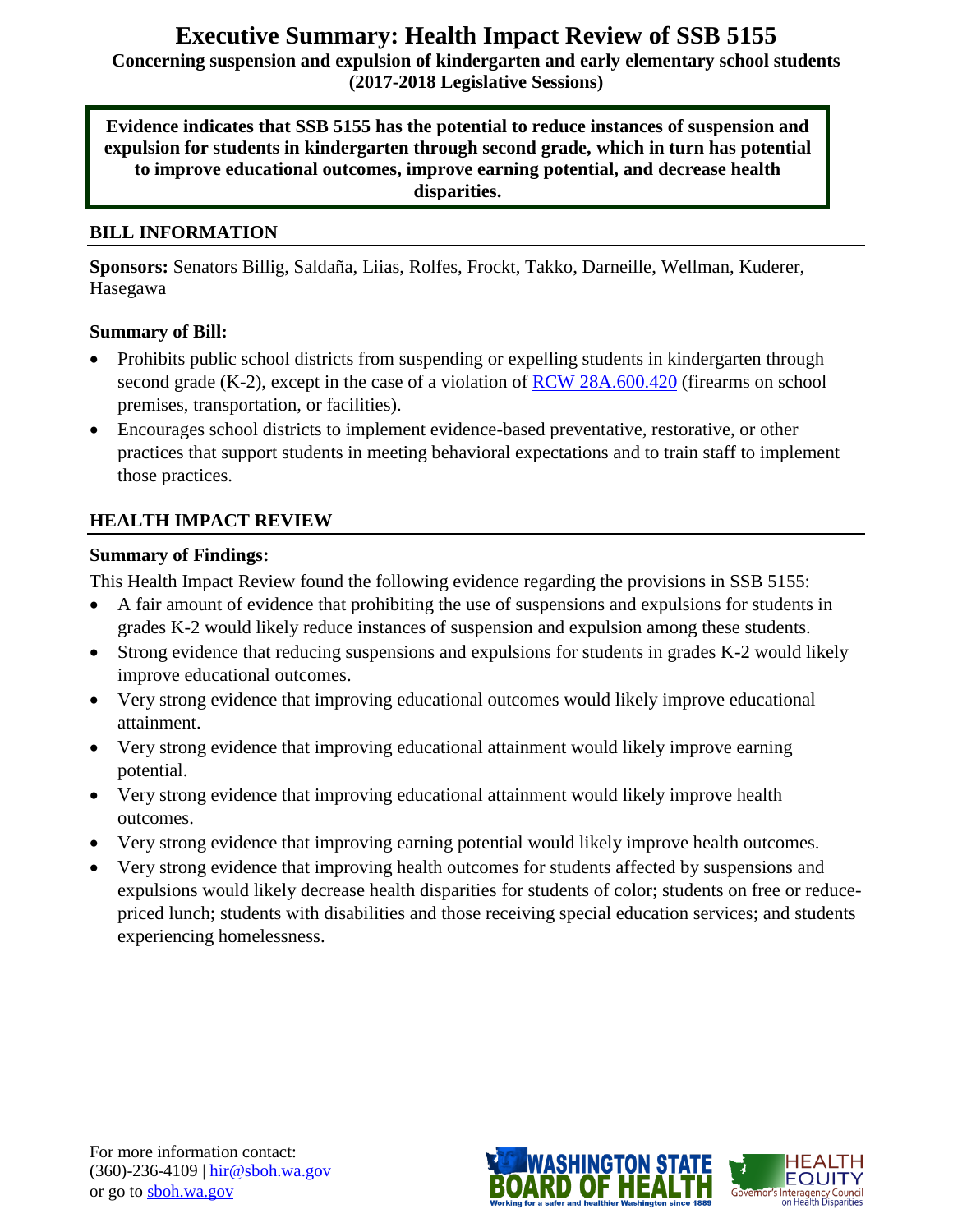# **Health Impact Review of SSB 5155**

**Concerning suspension and expulsion of kindergarten and early elementary school students**

**(2017-2018 Legislative Sessions)**

# **March 6, 2018**

Staff Contact: Caitlin Lang

### **Acknowledgement**

We would like to thank the experts who provided consultation and technical support during this Health Impact Review.

# **Contents**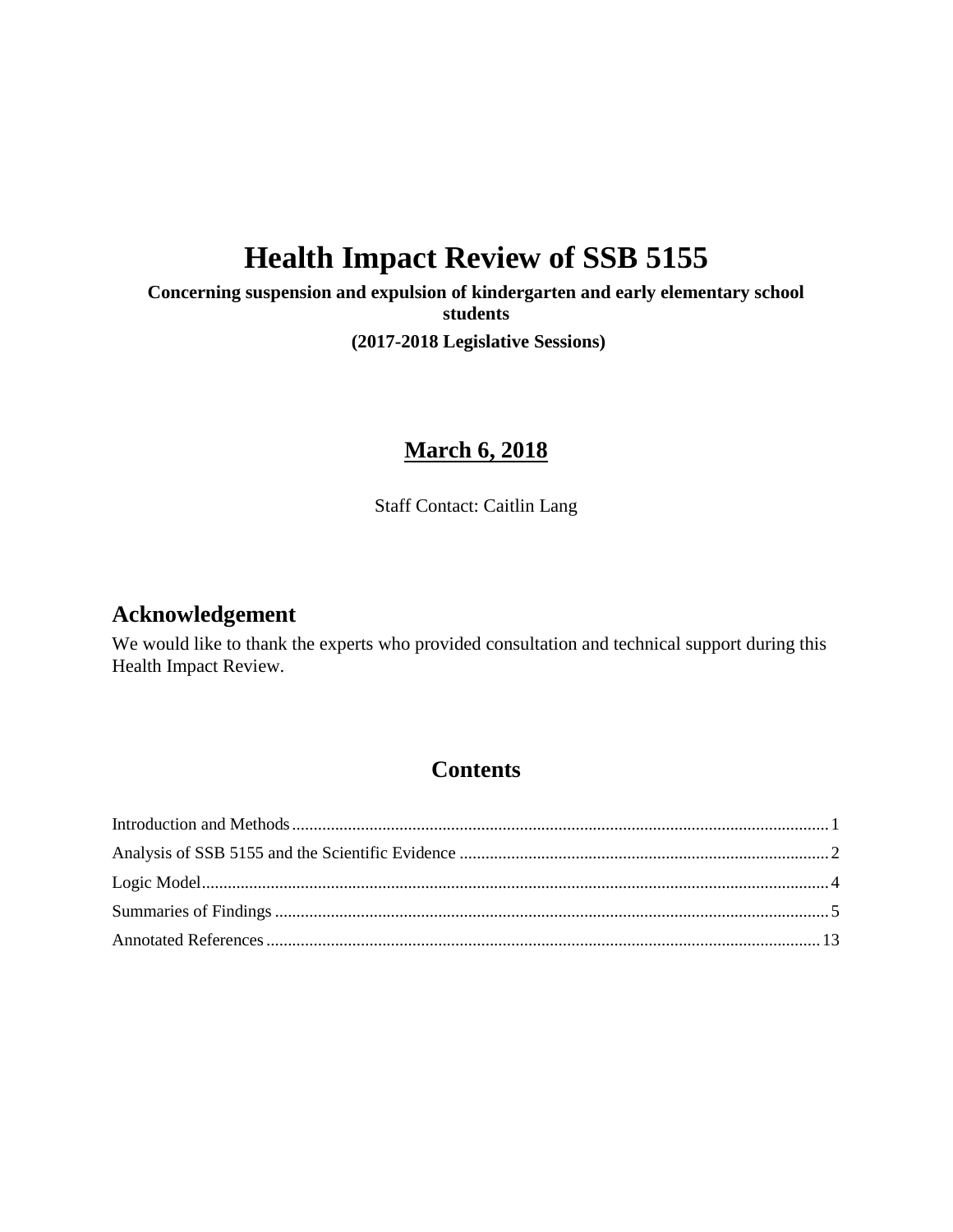# **Introduction and Methods**

<span id="page-2-0"></span>A Health Impact Review is an analysis of how a proposed legislative or budgetary change will likely impact health and health disparities in Washington State [\(RCW 43.20.285\)](http://apps.leg.wa.gov/rcw/default.aspx?cite=43.20.285). For the purpose of this review 'health disparities' have been defined as the differences in disease, death, and other adverse health conditions that exist between populations [\(RCW 43.20.270\)](http://apps.leg.wa.gov/rcw/default.aspx?cite=43.20.270). This document provides summaries of the evidence analyzed by State Board of Health staff during the Health Impact Review of Senate Bill 5155 [\(SSB 5155\)](http://app.leg.wa.gov/billsummary?BillNumber=5155&Year=2017) from the 2017-2018 legislative sessions.

Staff analyzed the content of SSB 5155 and created a logic model depicting possible pathways leading from the provisions of the bill to health outcomes. We consulted with experts and contacted stakeholders with diverse perspectives on the bill. State Board of Health staff can be contacted for more information on which stakeholders were consulted on this review. We conducted objective reviews of the literature for each pathway using databases including PubMed and Google Scholar.

The following pages provide a detailed analysis of the bill including the logic model, summaries of evidence, and annotated references. The logic model is presented both in text and through a flowchart (Figure 1). The logic model includes information on the strength of the evidence for each relationship. The strength-of-evidence has been defined using the following criteria:

- Not well researched: the literature review yielded few if any studies or only yielded studies that were poorly designed or executed or had high risk of bias.
- **A fair amount of evidence:** the literature review yielded several studies supporting the association, but a large body of evidence was not established; or the review yielded a large body of evidence but findings were inconsistent with only a slightly larger percent of the studies supporting the association; or the research did not incorporate the most robust study designs or execution or had a higher than average risk of bias.
- **Strong evidence:** the literature review yielded a large body of evidence on the relationship (a vast majority of which supported the association) but the body of evidence did contain some contradictory findings or studies that did not incorporate the most robust study designs or execution or had a higher than average risk of bias; or there were too few studies to reach the rigor of 'very strong evidence'; or some combination of these.
- **Very strong evidence:** the literature review yielded a very large body of robust evidence supporting the association with few if any contradictory findings. The evidence indicates that the scientific community largely accepts the existence of the association.

This review was subject to time constraints, which influenced the scope of work for this review. The annotated references are only a representation of the evidence and provide examples of current research. In some cases only a few review articles or meta-analyses are referenced. One article may cite or provide analysis of dozens of other articles. Therefore the number of references included in the bibliography does not necessarily reflect the strength-of-evidence. In addition, some articles provide evidence for more than one research question so they are referenced multiple times.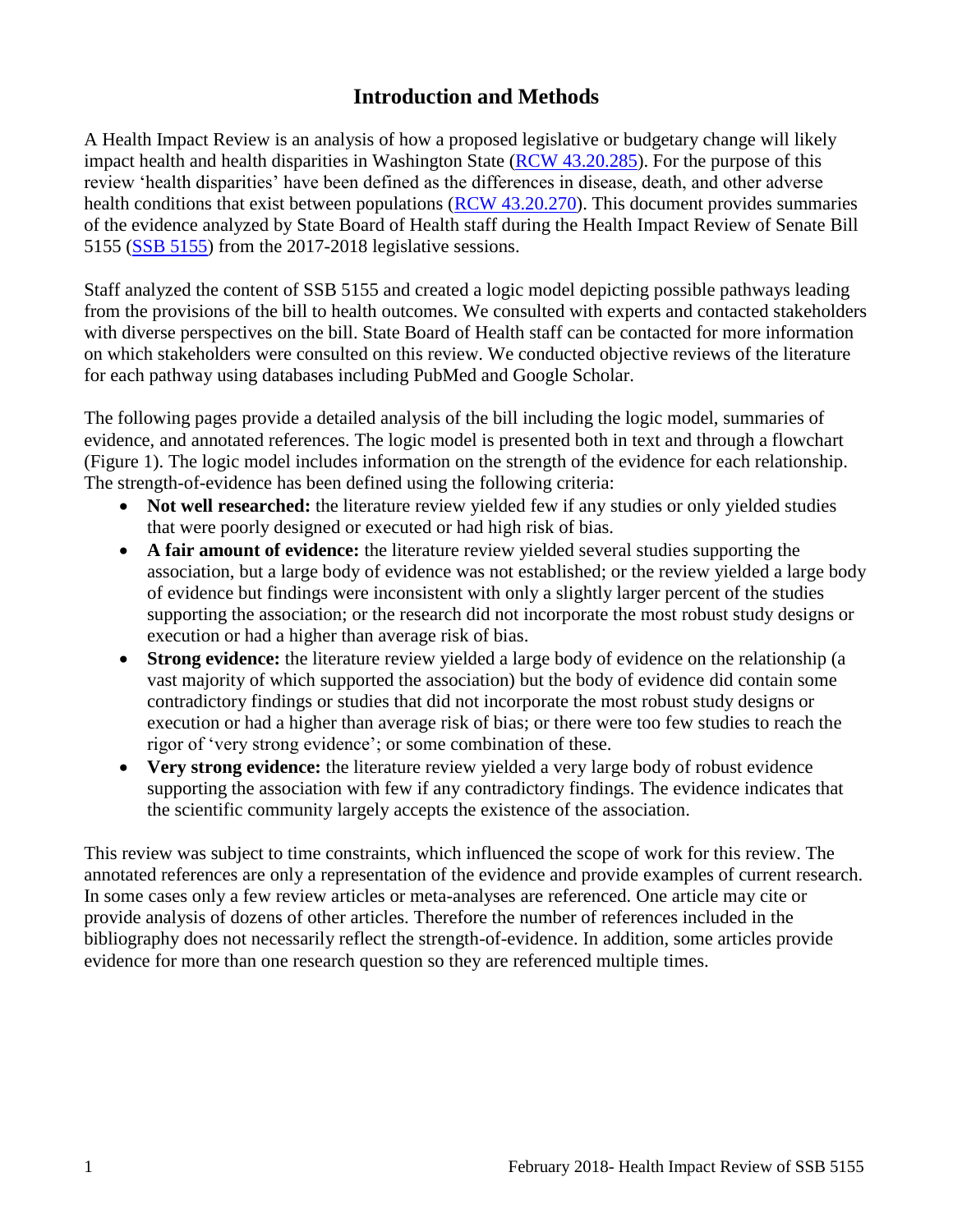## **Analysis of SSB 5155 and the Scientific Evidence**

### <span id="page-3-0"></span>*Summary of relevant background information*

- RCW 28A.600 prohibits expulsion and suspension of a student for an indefinite period of time and establishes emergency expulsions as a disciplinary action  $(RCW 28A.600.015)$ .<sup>1</sup>
- [RCW 28A.600.460](http://app.leg.wa.gov/RCW/default.aspx?cite=28A.600.460) requires school districts record disciplinary actions taken using a statewide student data system publicly available on the Washington State Office of Superintendent of Public Instruction (OSPI) website. $<sup>1</sup>$ </sup>
- [RCW 28A.600.490](http://apps.leg.wa.gov/rcw/default.aspx?cite=28A.600.490) directs OSPI to "convene a [Student Discipline Task Force] to develop: 1) standard definitions of causes of student discipline and data collection standards for disciplinary actions taken at the discretion of the school district and 2) data collection standards for disciplinary actions that are discretionary and for disciplinary actions that result in the exclusion of a student from school." $^{1,2}$  $^{1,2}$  $^{1,2}$  $^{1,2}$
- In 2016, OSPI reconvened the Student Discipline Task Force to: 1) review and recommend data collection standards related to disproportionality in student discipline and 2) provide feedback regarding the revision of student discipline rules in [WAC 392-400.](http://apps.leg.wa.gov/WAC/default.aspx?cite=392-400)<sup>2</sup>
- Washington Administrative Code [\(WAC 392-400-205\)](http://apps.leg.wa.gov/WAC/default.aspx?cite=392-400-205) provides definitions for short-term suspension, long-term suspension, expulsion, and emergency expulsion of students in Washington State.<sup>3</sup>
- OSPI collects and maintains data on student discipline for all public schools.

### *Summary of SSB 5155*

- Prohibits public school districts from suspending or expelling students in kindergarten through second grade (K-2), except in the case of a violation of [RCW 28A.600.420](http://app.leg.wa.gov/rcw/default.aspx?cite=28A.600.420) (firearms on school premises, transportation, or facilities).
- Encourages school districts to implement evidence-based preventative, restorative, or other practices that support students in meeting behavioral expectations and to train staff to implement those practices.

### *Health impact SSB 5155*

Evidence indicates that SSB 5155 has the potential to reduce instances of suspension and expulsion for students in kindergarten through second grade, which in turn has potential to improve educational outcomes, improve earning potential, and decrease health disparities.

### *Pathways to health impacts*

The potential pathways leading from the provisions of SSB 5155 to decreased health disparities are depicted in Figure 1. There is a fair amount of evidence that prohibiting the use of suspension and expulsion of students in grades K-2 would likely reduce instances of suspension and expulsion among these students.<sup>[4](#page-14-2)[,5](#page-15-0)</sup> There is strong evidence that reducing suspension and expulsion of students in grades K-2 would likely improve educational outcomes.<sup>5-10</sup> In addition, the literature indicates that increased educational opportunities and outcomes are very strongly linked to increased educational attainment,  $6,7,9,11-14$  $6,7,9,11-14$  $6,7,9,11-14$  $6,7,9,11-14$  which in turn is very strongly associated with both improved health<sup>15-27</sup> and increased income<sup>[16,](#page-20-0)[28](#page-22-0)</sup> (which is also very strongly linked to improved health).<sup>[15-17](#page-19-1)[,19](#page-20-1)[,24](#page-21-0)[,25](#page-21-1)[,29-35](#page-22-1)</sup> Students of color; students on free or reduce-priced lunch; students with disabilities and those receiving special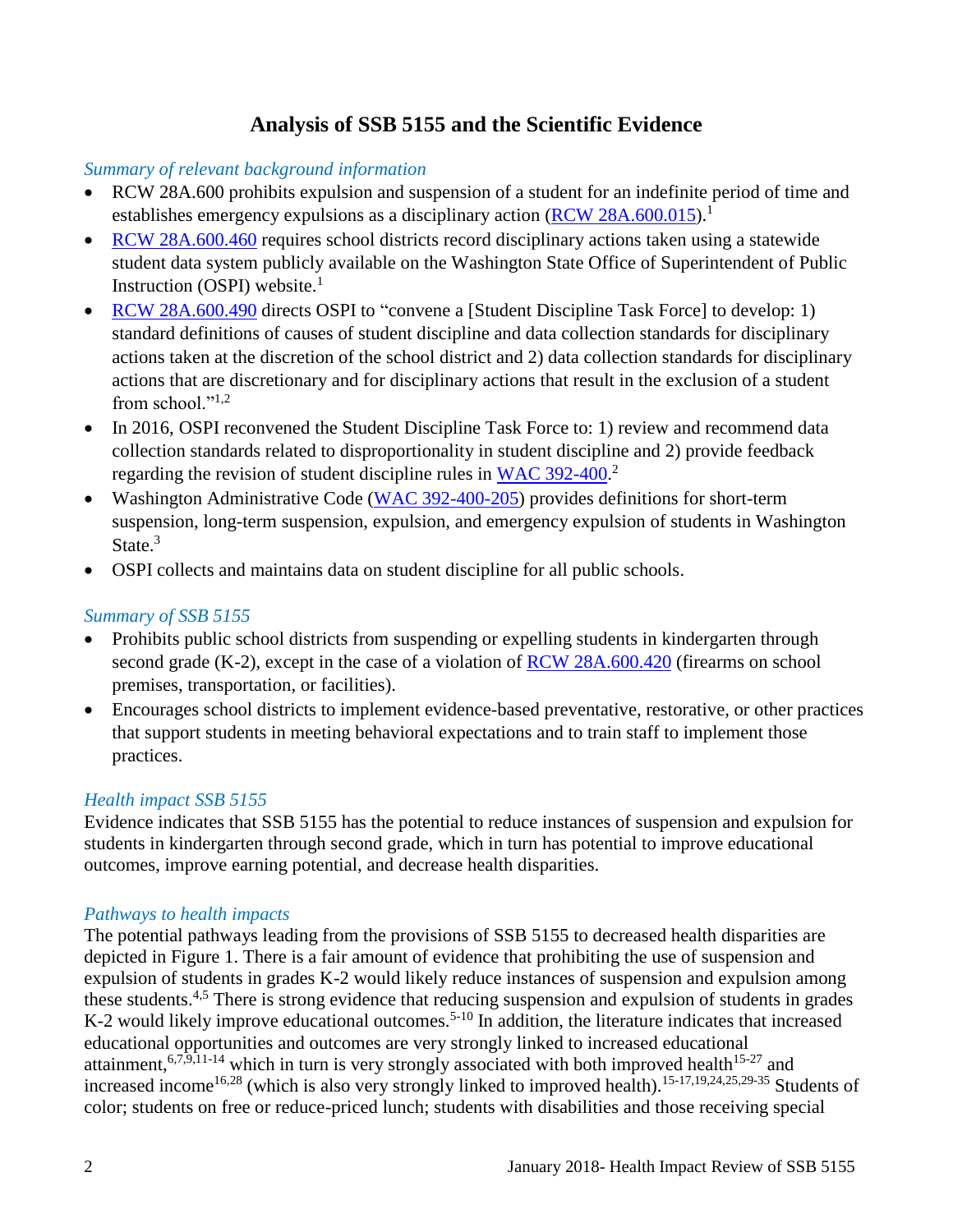education services; and students experiencing homelessness are more likely to be suspended or expelled and to experience health disparities.<sup>[7,](#page-16-0)[9,](#page-17-0)[36,](#page-24-0)[37](#page-24-1)</sup> Therefore, decreasing suspensions and expulsions among these students has potential to decrease health disparities.

Due to time limitations we only researched the most direct connections between the provisions of the bill and decreased health disparities and did not explore the evidence for all possible pathways. For example, potential pathways that were not researched include:

- Evidence for how reducing the use of exclusionary discipline practices for students in grades K-2 may affect the likelihood of future criminal justice system contact which in turn could affect individual health. [7](#page-16-0)[,9](#page-17-0)[,36](#page-24-0)[,38](#page-25-0)[,39](#page-25-1)
- Evidence for how educator trainings on evidence-based alternatives to suspension and expulsion may improve educational outcomes and subsequent impacts on health.

#### *Magnitude of Impact*

In 2017, approximately 4,154 (1.6%) distinct students in grades K-2 were suspended or expelled from a public school in Washington State.<sup>40</sup> Approximately 626 students with an exclusion were suspended or expelled four or more times during the school year, and there were a total of  $8,814$  exclusion events.<sup>40</sup> Short-term suspensions and emergency expulsions account for almost all of these events (98.88% and 1% respectively), although long-term suspension was used in 5 cases and expulsion was used in 6 cases for K-2 students. 40

Students in second grade had statistically significantly higher rates of suspension or expulsion than kindergarteners. In addition, OSPI calculates a Disproportionality Composition Index to measure whether students in a particular group are suspended at a rate proportionate to their representation in the total student population.<sup>37</sup> Based on this measure, students of color, male students, students on free or reduced-price meals, students with disabilities and those receiving special education services, and students experiencing homelessness had disproportionately higher rates of suspension or expulsion than students overall.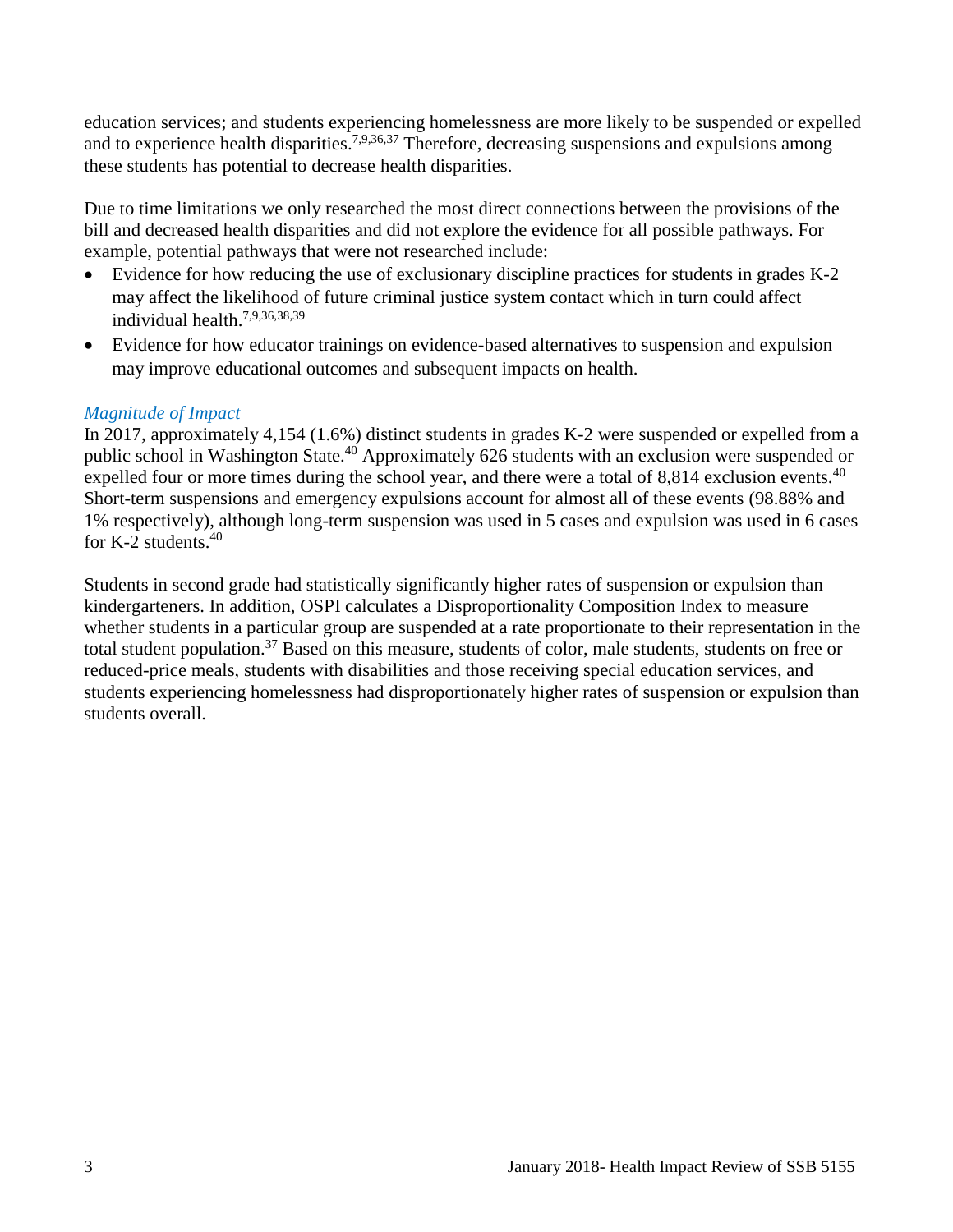### **Logic Model**

<span id="page-5-0"></span>



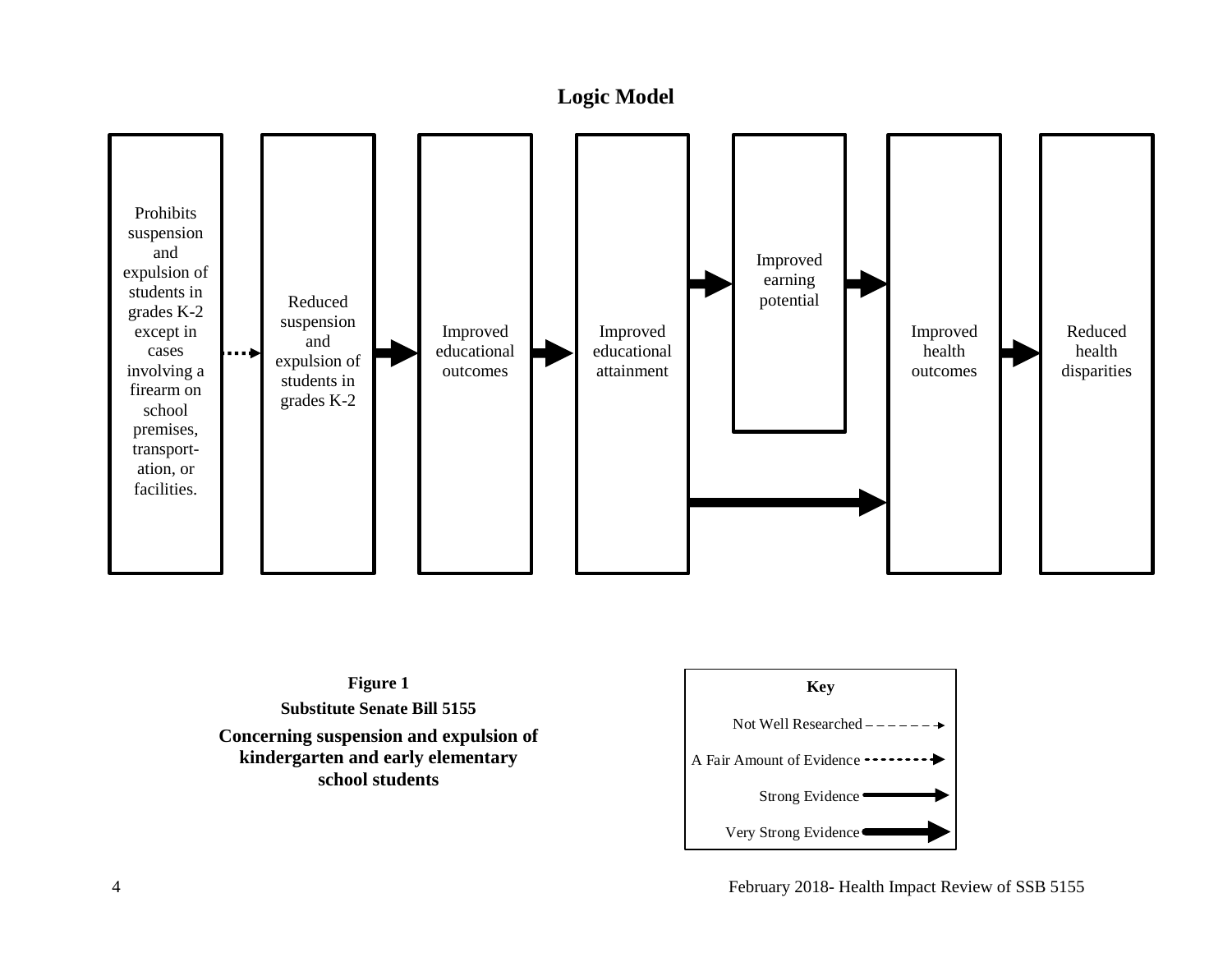### **Summaries of Findings**

#### <span id="page-6-0"></span>**Will prohibiting suspension and expulsion of students in grades K-2 reduce instances of suspension and expulsion?**

There is a fair amount of evidence that prohibiting the use of suspension and expulsion of students in grades K-2 will likely reduce instances of suspension and expulsion among these students. Between 2014 and 2017, state legislatures in Connecticut, California, Oregon, Maryland, and New Jersey enacted legislation prohibiting or severely limiting the use of suspensions and expulsions for early elementary school students (Vanessa Hernandez, Youth Policy Director at American Civil Liberties Union of Washington, personal communication, February 2018). These state statutes aim to reduce the use of exclusionary discipline practices (suspension and expulsion). However, statutes vary slightly as to which grade levels these prohibitions/limitations apply. For example, Oregon limits out-of-school suspensions for all students in fifth grade or lower except in cases that meet specific criteria (e.g., non-accidental conduct causing serious physical harm to a student or school employee).<sup>41</sup> As states have only recently enacted and begun implementing these policies, analyses evaluating the effects are limited.

Available evidence from Connecticut and California suggest that statutes prohibiting or significantly limiting the use of exclusionary discipline practices have the potential to contribute to reductions in suspensions and expulsions.[4,](#page-14-2)[5](#page-15-0) Following the passage of Connecticut's law in 2014, the number of students in grades Pre-K to second (PK-2) receiving out-of-school suspension declined from 2,365 students in 2014-2015 to 1,674 students in 2015-2016 (-29.1%).<sup>5</sup> However, data also indicate that PK-2 students are receiving out-of-school suspensions for reasons not permitted in Connecticut's statute. During the 2015-2016 school year, students in grades PK-2 received exclusionary discipline sanctions for fighting/battery [44.2%]; school policy violation [26.8%]; physical verbal confrontation [18.5%]; personal threatening behavior [4.9%], or other, including drugs/alcohol/tobacco, property damage, sexually related behavior, theft behaviors, violent crimes, or weapons  $[5.6\%]$ .<sup>5</sup>

California also saw reductions in suspension rates after the state passed a law in 2014 prohibiting public schools from expelling any student or suspending students in grades K-3 for the offense of "willful defiance." The most commonly cited offense for out-of-school suspension, willful defiance is used as a "catchall category of offenses (including disruption) ranging from shouting obscenities at a teacher to forgetting to bring a pencil to class."<sup>4</sup> A correlation study of statewide K-12 data found that from 2013 to 2015 out-of-school suspensions declined for California's four major ethnic groups: Hispanic students (-30.3%), White (-28.5%), Black (-28.5%), and Asian (- 29.9%).<sup>4</sup> However, authors note that this association does not signify a causal relationship with the passage of its legislation and that other factors likely contributed to this reduction. For example, some school districts had already taken steps to limit use of suspensions and expulsions. In fact, statewide data from 2011 to 2012 show that suspension rates fell by 12%- 13% across all four ethnic groups.<sup>4</sup> Although it is unclear what degree Connecticut's and California's statute changes helped to reduce the use of suspensions within those states, the limited available evidence suggests that the enacted legislation to reduce the use of exclusionary discipline practices likely contributed to reductions.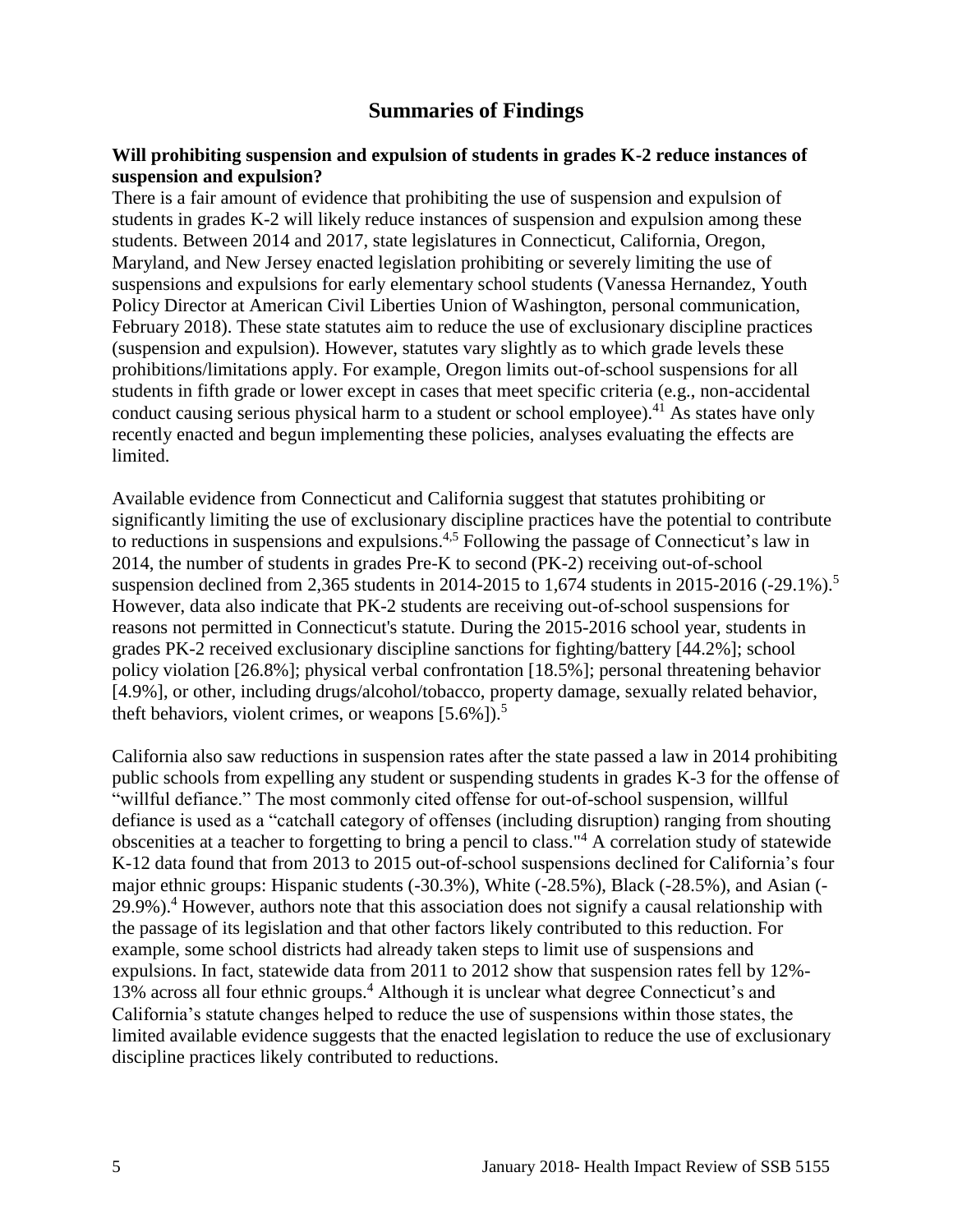Similarly, in 2015, Seattle Public Schools placed a moratorium on suspension and expulsion for students in elementary school. The moratorium prohibited suspension for three classifications of behavior: disruptive conduct, rule breaking, and disobedience. The moratorium was codified into Seattle Public School policy in December 2017. Since implementing the moratorium, data for kindergarteners suggest that suspension is decreasing. However, the decline in suspension cannot be attributed specifically to the policy shift since Seattle Public Schools implemented a number of initiatives to reduce and prevent suspensions and expulsions, including providing district-wide training of teachers and staff and implementing positive behavioral intervention supports (Pat Sander, Executive Director, Coordinated School Health, Seattle Public Schools, personal communication, February 2018).

In addition to traditional forms of suspensions and expulsions, Washington State provides for the use of "emergency expulsion" [\(RCW 28A.600.015\)](http://app.leg.wa.gov/rcw/default.aspx?cite=28A.600.015), an immediate form of exclusionary discipline, which may modify the effects of SSB 5155. An emergency expulsion is defined by the Washington Administrative Code [\(WAC 392-400-205\)](http://apps.leg.wa.gov/WAC/default.aspx?cite=392-400-205) as "an emergency removal from school for up to, and not exceeding, ten consecutive school days from the student's current school placement by a school district superintendent…[who] must have good and sufficient reason to believe the student's presence poses an immediate and continuing danger to other students or school staff or an immediate and continuing threat of substantial disruption of the educational process."<sup>3</sup> The school district must end or convert the emergency expulsion to another form of corrective action within ten school days from the date of the expulsion. If it is converted to another form of disciplinary action, the school must provide notice and due process rights. SSB 5155 is intended to supersede the emergency expulsion action for students in grades K-2, however as evidence from California and Connecticut suggest, there is the potential that school districts may continue to use emergency expulsions (Joshua Lynch, Program Supervisor of Student Discipline and Behavior, OSPI, personal communication, February 2018). If school districts increase the use emergency expulsions in the place of traditional suspensions and expulsions, this could undermine the aim of SSB 5155 to prohibit or severely limit the use of exclusionary discipline practices for early elementary school students.

#### **Will reducing suspension and expulsion of students in grades K-2 improve educational outcomes?**

There is strong evidence that reducing suspension and expulsion of students in grades K-2 will likely improve educational outcomes.<sup>5-10</sup> For example, a meta-analysis of 24 studies that examined the relationship between suspension and academic achievement outcomes found a statistically significant association between suspension and academic outcomes across all grade levels.<sup>6</sup> The Connecticut State Department of Education found significant differences in academic achievement between students who experienced at least one disciplinary sanction (suspension or expulsion) and those who did not. Across all grade ranges (elementary, middle, and high school), on average those who experienced at least one disciplinary sanction scored approximately 20 index points lower (0-100 point scale) in both math and English Language Arts (ELA) than their non-suspended peers.<sup>5</sup> Similarly, an analysis of Kentucky School Discipline Study (KSDS) data for students grades 6 through 10 found that students who were suspended each of the three study years were predicted to have a Measure of Academic Progress (MAP) math score 16.21 points lower than those who had never been suspended ( $p<.001$ ; nearly a one standard deviation reduction).<sup>8</sup> Students who were suspended each year of the study were predicted to have a MAP reading score 15.05 points lower than those who have never been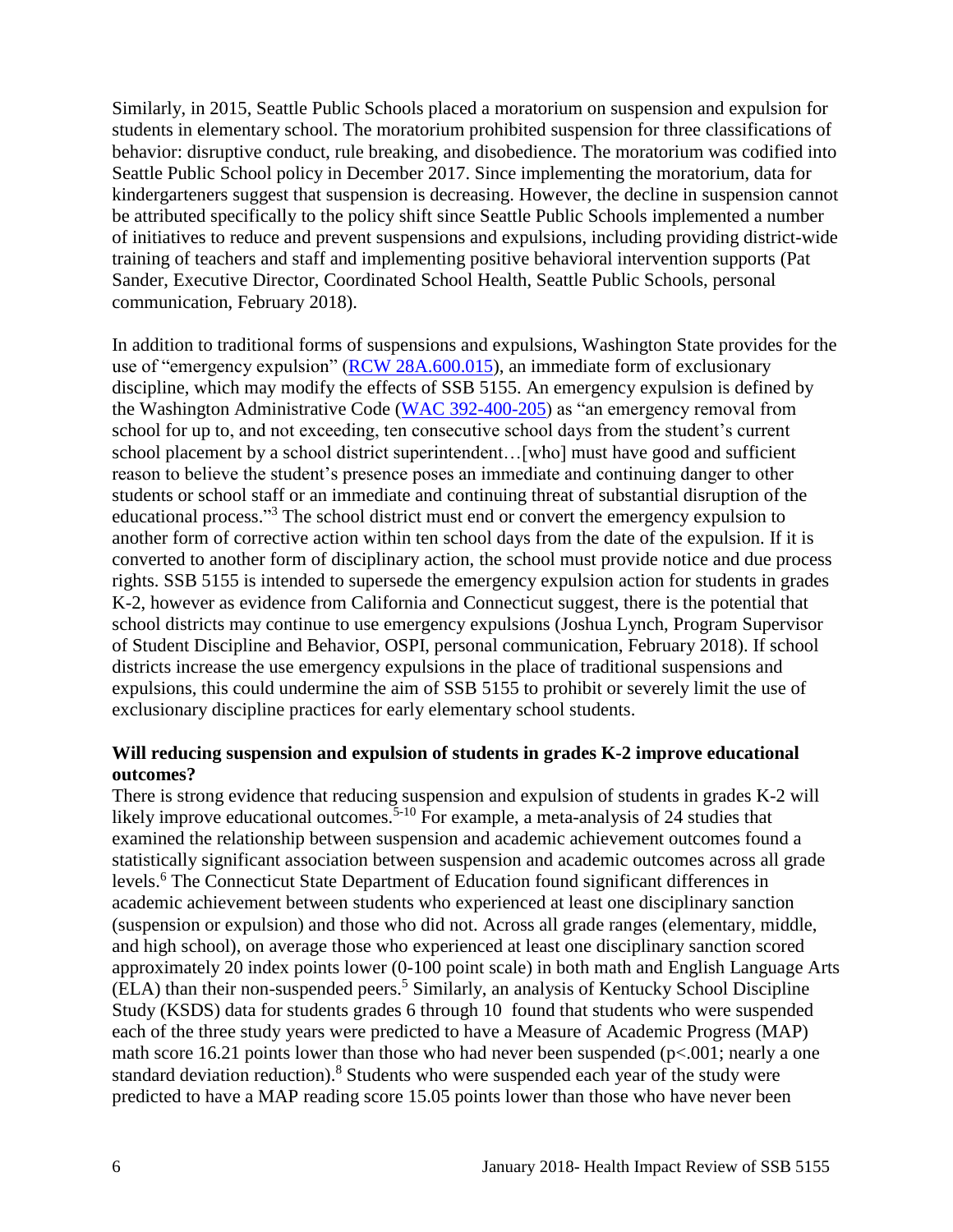suspended ( $p<.001$ ; nearly a one-standard deviation decrease in academic achievement).<sup>8</sup> Additionally, having a suspension in a given year was associated with significantly lower math performance ( $b = -0.56$ ; p<.05) and reading evaluations ( $b = -1.01$ ; p<.001) at the end of that academic year relative to other years, comparing each student to himself or herself.<sup>8</sup> A quasiexperimental study of two similar student groups with the only major difference being whether or not students had experienced suspension, found the "suspended group was nearly five grade levels behind the non-suspended group."<sup>8</sup> These and other findings suggest that suspension may impede academic progress and contribute to lower academic achievement.

Research also indicates that the use of suspension and expulsion has negative consequences for school-wide academic achievement, even when controlling for demographics such as socioeconomic status.[7,](#page-16-0)[10](#page-18-0) One study found that students who experience heightened risk of lower academic achievement due to socioeconomic factors may be further disadvantaged by their schools' use of exclusionary discipline practices.<sup>6</sup> Evaluation of school-level suspension and expulsion data for elementary and secondary schools in the Midwest found that, "after accounting for the influence of a school's poverty rate, out-of-school suspension is the next strongest predictor of achievement."<sup>42</sup> A multivariate analysis of KSDS data found "increasing school-level suspension is associated with very modest growth in reading achievement, to about the mean level of exclusionary disciple, at which point achievement begins to decline rapidly with increasing suspensions  $(p<.001)$ ."<sup>10</sup> Analyses of the association between suspension and math achievement follow the same trend. Results suggest that low to moderate levels of suspension (suspension rate less than or approximately the district mean) do not affect nonsuspended students' reading or math achievement. However, among schools with low levels of violence (one standard deviation below the mean) use of out-of-school suspension has a strong negative effect on predicted reading scores for non-suspended students.<sup>10</sup> The effect is less pronounced in disorganized, more violent school environments. The association remained when researchers controlled for student- and school-level demographic characteristics (e.g., race/ethnicity, special education, socioeconomic status).<sup>10</sup> Findings suggest that higher levels of exclusionary discipline within schools over time negatively affects the academic achievement of non-suspended students.

Finally, exclusionary discipline practices may also initiate or further exacerbate other factors that can affect educational outcomes. For example, the Departments of Health and Human Services and Education cite evidence that suspensions and expulsions can delay or interfere with processes necessary to identify and address underlying issues (e.g., disabilities or mental health issues), which may affect education outcomes.<sup>9</sup> Additionally, there is evidence that expulsion or suspension early in a child's life is associated with expulsion or suspension in later school grades,<sup>[9,](#page-17-0)[36](#page-24-0)</sup> which may further compound the effects of exclusionary discipline on educational outcomes.

While evidence indicates that prohibiting or limiting suspension would likely improve educational outcomes, research is primarily focused on older grade levels and few studies have specifically evaluated the impacts of prohibiting or limiting suspension on educational outcomes for early elementary school students. Therefore, for the purpose of this analysis, we have rated the available evidence as strong rather than very strong.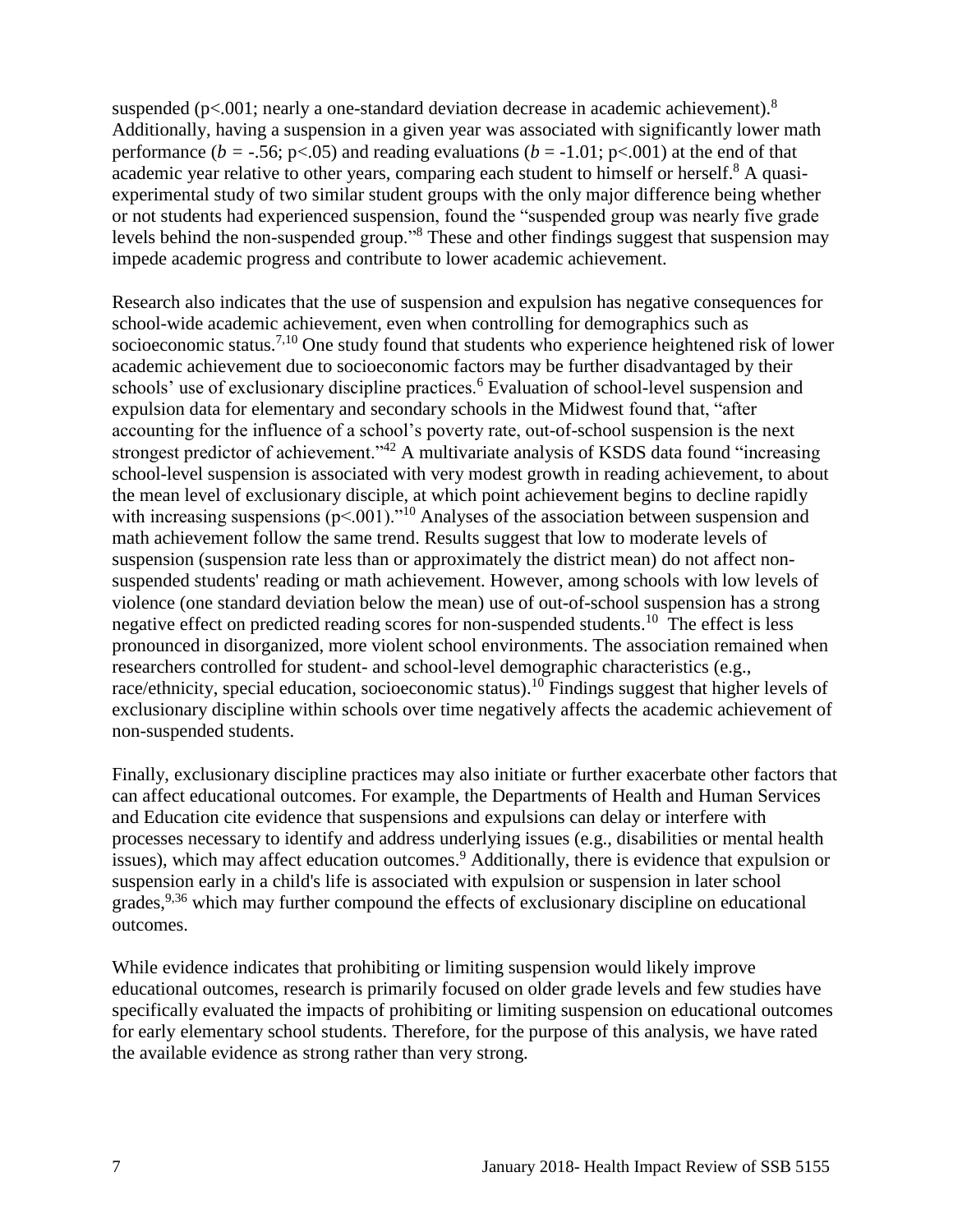#### **Will improving educational outcomes improve educational attainment?**

There is very strong evidence that improved educational outcomes (e.g. higher grades and increased readiness to learn) are associated with higher educational attainment.<sup>11-14</sup> For example, one study found that low grades during primary school were predictive of not having completed a secondary education by age 20 or 21.<sup>14</sup> These links are well documented and because this connection is widely accepted, less time was dedicated to researching this relationship. In addition several measures of educational outcomes are innately indicative of education attainment (e.g. specific grades are required as a prerequisite for high school graduation—one measure of educational attainment) further supporting the strength-of-evidence for this relationship.

Additionally, there is a strong association between suspension and dropping out.<sup>[6](#page-15-1)[,7](#page-16-0)[,9](#page-17-0)</sup> Students who are expelled or suspended from school are as much as 10 times more likely to drop out of high school as those never suspended or expelled.<sup>[7,](#page-16-0)[38,](#page-25-0)[39](#page-25-1)</sup> Evidence also shows that young students who are expelled or suspended are more likely to experience academic failure and grade retention, hold negative attitudes toward school, face incarceration, have reduced lifetime earnings, and experience worse health outcomes than non-suspended students.<sup>[7,](#page-16-0)[9,](#page-17-0)[36,](#page-24-0)[38,](#page-25-0)[39](#page-25-1)</sup>

#### **Will improving educational attainment improve earning potential?**

There is very strong evidence for the connections between increasing educational attainment and increasing income as well as decreasing rates of unemployment. These links are well documented, and data indicate that these trends exist in Washington State.<sup>[16](#page-20-0)[,28](#page-22-0)</sup> Because this connection is widely accepted, less time was dedicated to researching this relationship.

#### **Will improving earning potential improve health outcomes?**

There is very strong evidence that improving earning potential will improve health outcomes. There is a large body of robust evidence that supports the association between income, or socioeconomic position, and health.<sup>[15-17](#page-19-1)[,19](#page-20-1)[,24](#page-21-0)[,25](#page-21-1)[,29-35](#page-22-1)</sup> Significant correlations exist between lower income and a number of health indicators including worse overall self-reported health, depression, stress, asthma, arthritis, stroke, oral health, tobacco use, women's health indicators, health screening rates, physical activity, and diabetes.<sup>[15-17](#page-19-1)[,29](#page-22-1)[,32](#page-23-0)[,34](#page-24-2)[,43](#page-27-0)</sup> Further, 2015 data indicate that age-adjusted death rates were higher in Washington census tracks with higher poverty rates.<sup> $24$ </sup> Household income was also the strongest predictor of self-reported health status in Washington in 2016, even after accounting for age, education, and race and ethnicity.<sup>25</sup>

#### **Will improving educational attainment improve health outcomes?**

There is very strong evidence that higher educational attainment is associated with better health. Data collected nationally and in Washington State indicate a correlation between higher educational attainment and positive health outcomes such as decreased rates of diabetes, oral health problems, tobacco use, inactivity, obesity, depression, and coronary heart disease.<sup>[15-27](#page-19-1)[,44](#page-27-1)</sup> The correlation between health and education is observed even after controlling for income, which can serve as a mediating factor.

### **Will improving health outcomes for K-2 students experiencing exclusionary discipline reduce health disparities?**

There is very strong evidence that improving health outcomes for K-2 students experiencing exclusionary discipline would likely decrease health disparities.<sup>[7](#page-16-0)[,9](#page-17-0)[,36](#page-24-0)</sup> Data from OSPI indicate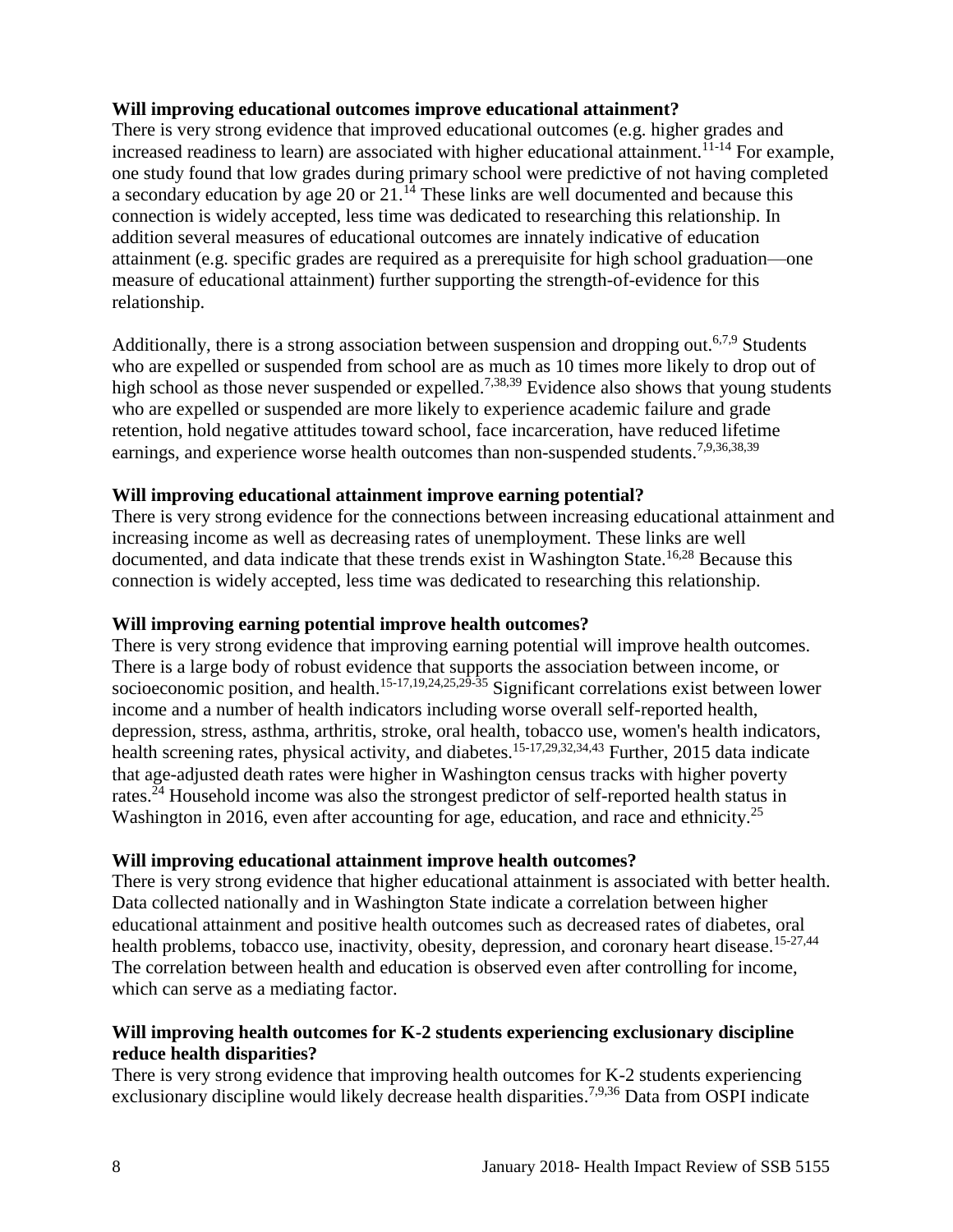that students of color; students on free or reduce-priced lunch; students with disabilities and those receiving special education services; and students experiencing homelessness are suspended and expelled at disproportionately higher rates.<sup> $37$ </sup> Since these groups of students also experience worse health outcomes, SSB 5155 also has the potential to decrease health disparities by race and ethnicity, income, disability, special education status, and homelessness.

### *Disparities by race/ethnicity*

The evidence that Black and African American students are disproportionately suspended and expelled compared to students of any other race or ethnicity is well documented.<sup>[7](#page-16-0)[,8](#page-16-1)[,10](#page-18-0)[,37-39,](#page-24-1)[42,](#page-26-0)[45-49](#page-27-2)</sup> Discipline rates are especially high for Black males.<sup>[9](#page-17-0)[,45](#page-27-2)[,46](#page-27-3)</sup> Washington State Board of Education's 2016 Biennial Report found that Black students were twice as likely to be subject to exclusionary discipline in school when compared to all students in Washington State.<sup>37</sup> This disproportionality is consistent across all grades, and one study found that Black preschoolers represent 18% of preschool enrollment nationally, but 48% of preschoolers receiving more than one out-of-school suspension.<sup>45</sup> According to unpublished 2017 OSPI data, the odds of being suspended or expelled were statistically significantly higher for K-2 American Indian/Alaska Native (AI/AN) students (OR 0.697, p-value 0.000), Black students (OR 0.670, p-value 0.000), and students of two or more races (OR  $0.354$ , p-value 0.000) than for White K-2 students.<sup>40</sup> These represent a decrease from 2015 and 2016 data. Meanwhile, Asian, Hispanic, and Native Hawaiian/Other Pacific Islander (NHOPI) K-2 students had statistically significantly lower odds of exclusionary disciplinary action than their White peers.<sup>40</sup>

Data has shown that communities of color experience worse health outcomes than their counterparts for many health measures. In Washington, data indicate that American Indian/Alaska Natives (AI/AN) and Black residents had some of the highest age-adjusted death rates and shortest life expectancies at birth compared to other groups in the state.<sup>24</sup> Further, communities of color also have higher rates of current tobacco use, diabetes, obesity, and poorer self-reported overall health and mental health.<sup>[15](#page-19-1)[,17](#page-20-2)[,19](#page-20-1)[,24](#page-21-0)[,29](#page-22-1)[,35](#page-24-3)[,50-52](#page-29-0)</sup> Similar patterns are seen among youth as data also demonstrates that youth of color have worse health outcomes for many health measures compared to White youth.<sup>[16](#page-20-0)[,53](#page-30-0)</sup> For example, Healthy Youth Survey data show that 8th, 10th, and 12th grade respondents who identified as AI/AN or Hispanic were significantly more likely than their white peers to report symptoms of depression.<sup>53</sup> Additionally, Black and Hispanic children with special health care needs (CSHCN) are also disproportionately affected by disability, which is further compounded for those living in financial poverty.<sup>54</sup> Since students of color (particularly African American students) are more likely to experience exclusionary discipline and more likely to experience worse health outcomes, by reducing suspensions and expulsions, SSB 5155 has potential to reduce health disparities by race/ethnicity.

### *Disparities by income*

Data indicate that students on free and reduced-price lunch (FPRL) may be disproportionately suspended or expelled.<sup>[10,](#page-18-0)[37,](#page-24-1)[39](#page-25-1)</sup> One study found that students on FRPL had 1.68 times the odds of being suspended or expelled across all grade levels compared to other students.<sup>39</sup> Analysis of unpublished 2017 OSPI data found that the odds of being suspended or expelled were 1.139 higher (p-value 0.000) for K-2 students on FPRL compared to other students.<sup>40</sup> Additional data from Washington State suggest that school districts that serve the highest percentages of students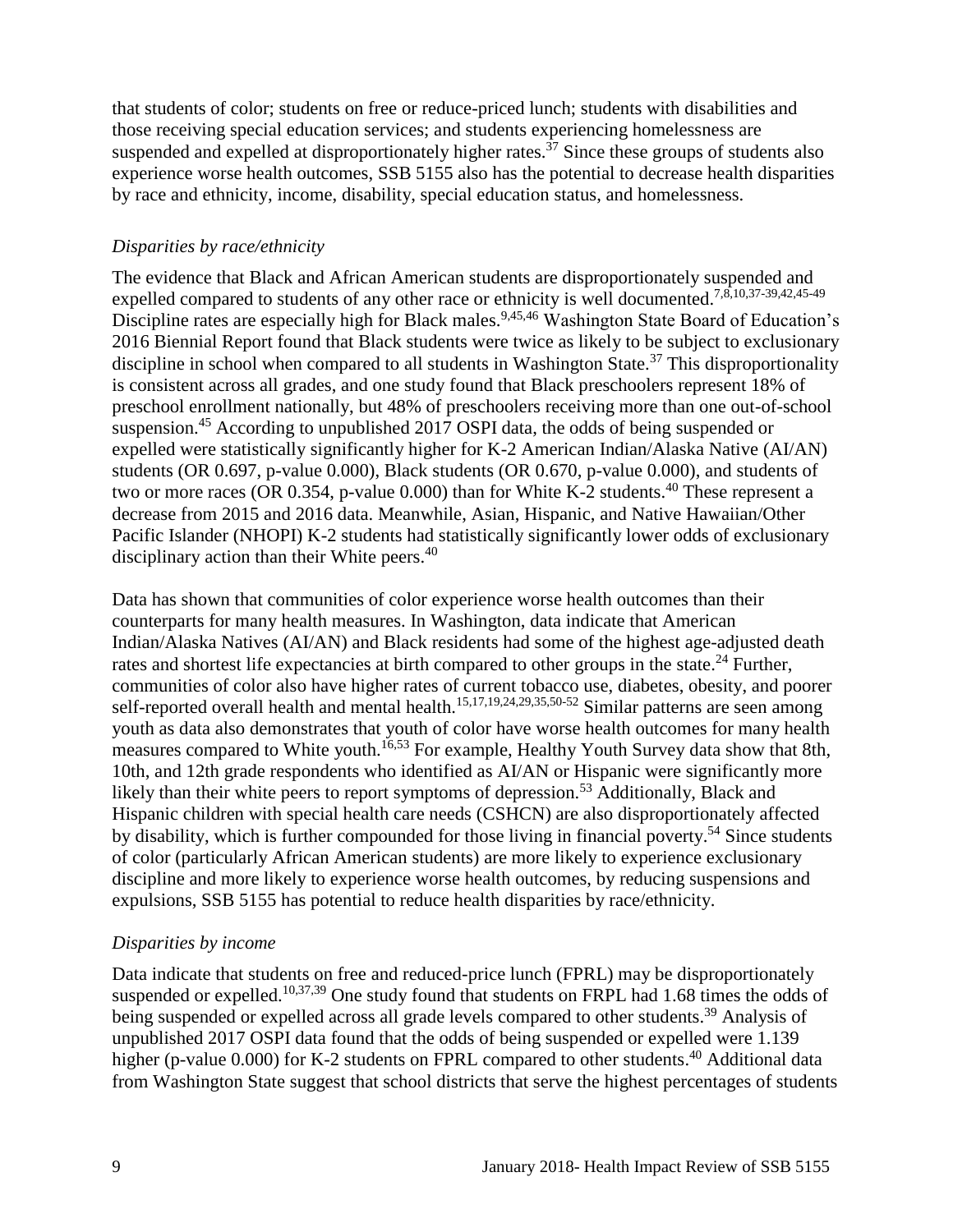eligible for free and reduced-price lunch also serve the highest percentages of students of color, which could exacerbate disparities.<sup>55</sup>

Evidence indicates that low socioeconomic status in the first five years of life has negative health outcomes in later childhood and adolescence including activity-limiting illness, parent-reported poor health status, acute and recurrent infections, increased body mass index (BMI), dental caries, and higher rates of hospitalization.<sup>[33,](#page-23-1)[43](#page-27-0)</sup> In addition, financial stress is also associated with adverse outcomes for families such as problem behavior in adolescents, inter-parental conflict, and parental depression.<sup>31</sup>

### *Disparities by disability and special education*

Studies have indicated that students with disabilities are more likely to be suspended than students with no disability.<sup>[8,](#page-16-1)[38,](#page-25-0)[45,](#page-27-2)[47,](#page-27-4)[49,](#page-28-0)[56,](#page-31-0)[57](#page-31-1)</sup> Studies have found that students with disabilities represent approximately 10-11% of school-aged children, but account for 20-24% of students who are suspended.<sup>[49,](#page-28-0)[56](#page-31-0)</sup> They found that students with emotional disturbance had a higher odds of suspension than students with learning disabilities or other health impariments.<sup>[49,](#page-28-0)[56](#page-31-0)</sup> An evaluation of school enrollment and suspension data from Maryland also indicated that White students with autism or an intellectual disability were significantly more likely to be suspended than White students with no disability.<sup>57</sup> In Washington, the odds of being suspended or expelled were statistically significantly higher for both K-2 students with disabilities (OR 1.397, p-value 0.000) and students in special education (OR 1.567, p-value 0.000) than for students without a disability and not in special education, respectively.<sup>40</sup> These odds have risen slightly since 2015.

There is also some evidence that disproportionate supsension rates for students with disabilities may be further exacerbated for students of color.<sup>[45,](#page-27-2)[49](#page-28-0)</sup> Maryland supsension data from 2003 indicated that African American students with mental retardation had three times the odds of being supsended than students from any other racial group with mental retardation.<sup>56</sup> A 2017 study found that African American students with autism were at a higher risk of supension than White students with autism, suggesting that race may play a role in suspension among students with intellectual disabilities.<sup>57</sup>

A study of Maryland suspension data from 2004 to 2015 found that, while suspension rates decreased over this time period, the risk of supsension for students with an intellectual disability increased. The authors noted that, "policy change may have reduced suspension practices while having the undesirable effect of increasing the odds of suspending students with autism or intellectual disability." <sup>57</sup> Unpublished data from Seattle Public Schools also suggest that the rate of suspension for students in special education may be increasing as the overall rate of suspension decreased following the moratorium on suspension for elementary school students (Pat Sander, Executive Director, Coordinated School Health, Seattle Public Schools, personal communication, February 2018). Similarly, statewide data from OSPI also suggest the odds of suspension for these groups may be increasing.<sup>40</sup> Due to data restrictions and the recent timing of these policy changes, this relationship has not been further investigated.<sup>57</sup> However, these trends are worth noting, and may influence the impact that SSB 5155 has for students with disabilities or receiving special education services.

Research has shown that children with disabilities have poorer health outcomes than their peers without disabilities.<sup>[54,](#page-30-1)[58,](#page-32-0)[59](#page-32-1)</sup> Data from the National Survey of Children with Special Health Care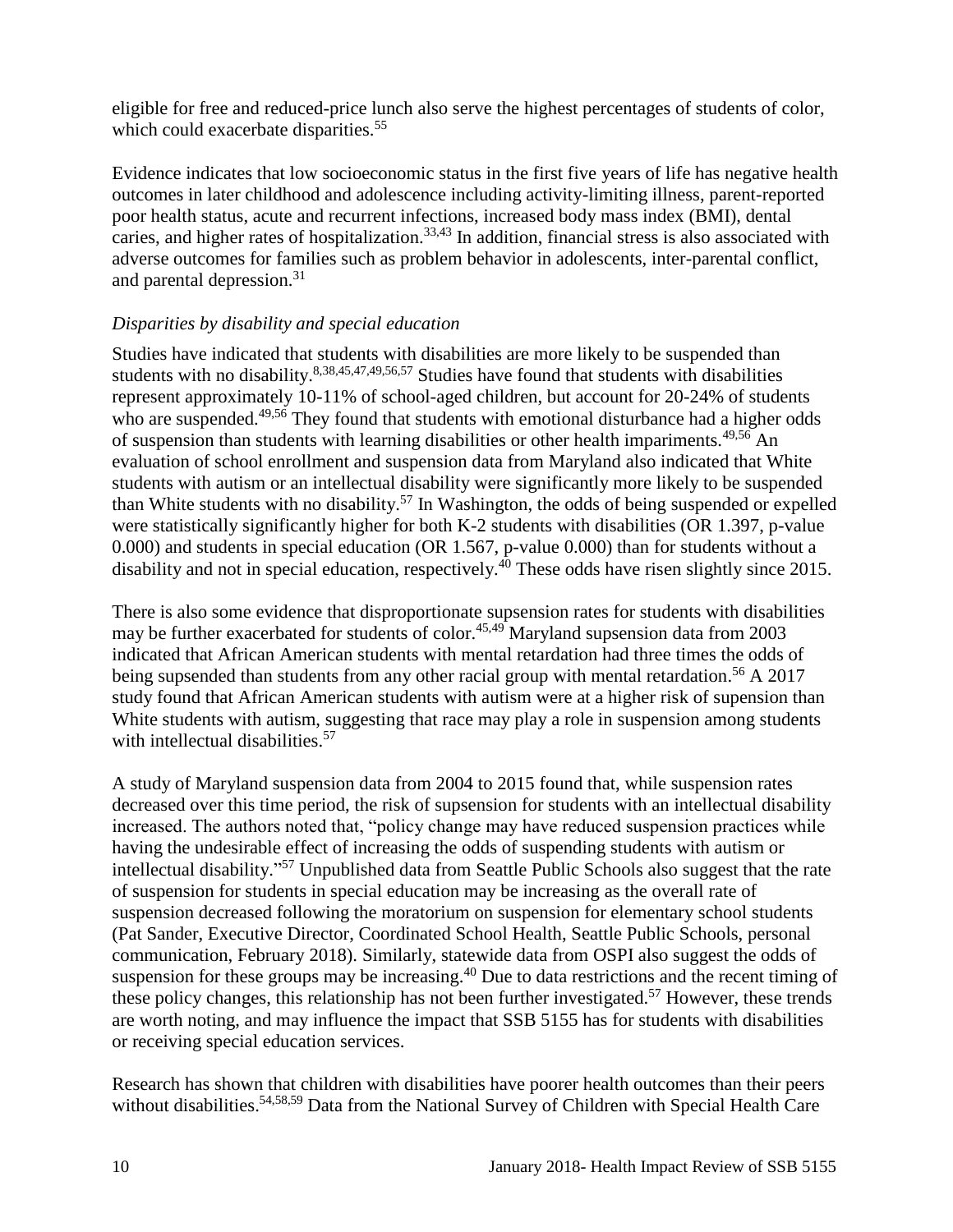Needs indicate that children with special health needs (CSHCN) who have a disability face health disparities and health care inequities compared to CSHSN without a disability. An analysis of the 2005-06 nationally representative sample of CSHCN (n=40,723) found "[t]he health conditions of CSHCN with disabilities compared with other CSHCN were more commonly deemed severe (26% vs 4%) and unstable (16% vs 4%). " $54,59$  $54,59$  Additionally, CSHCN with disabilities had higher rates of utilization and unmet need and were less likely to have a medical home compared to their CSHCN peers without disabilities. Secondary analyses of population-based studies provide evidence that children with disabilities have a greater risk for obesity than their peers without disabilities. Obesity presents both a risk for developing chronic conditions (e.g., high blood pressure, hyperlipidemia, and insulin resistance) as well as secondary conditions associated with an individual's primary disability.<sup>60</sup> Secondary conditions commonly reported by people with disabilities that are likely worsened with excess weight include chronic pain, social isolation, depression, falls or other injuries, and extreme fatigue.<sup>60</sup> Another study found that 52% of children with intellectual disabilities have a number of additional health conditions and comorbidities, including obesity and sleep disorders.<sup>58</sup>

#### *Disparities by homelessness*

Data from OSPI show that students who are homeless experience disproportionate rates of suspension and expulsion.<sup>40</sup> According to 2017 data, K-2 students experiencing homeless in Washington had statistically significantly higher odds (OR 0.880, p-value 0.000) of being suspended or expelled than their housed peers. These odds have remained consistent over the three years for which data is available. $40$ 

One study found that homeless students and migrant students experience greater levels of student mobility, and found that students who changed school within the past year had higher rates of suspension compared to non-mobile students.<sup>61</sup> Mobility may be a contributing factor to higher rates of suspension and expulsion for homeless students in Washington.<sup>62</sup> While research suggests that homeless students experience higher levels of student mobility and lower academic achievement,<sup>61-63</sup> fewer studies have examined the relationship between homelessness and discipline rates. A report from the Institute for Children, Poverty & Homelessness compiled data on students experiencing homelessness in Seattle Public Schools.<sup>62</sup> They found that students experiencing homelessness scored half the proficiency rate in math and English Language Arts  $(ELA)$  compared to housed students.<sup>62</sup> Students experiencing homelessness were twice as likely to be suspended or expelled than housed students, with 7.7% of all homeless students receiving a suspension or expulsion during the 2015-2016 school year compared to 2.8% of housed students.<sup>62</sup> Homeless students were also more likely to be suspended or expelled for less severe offenses and for longer periods of time than their housed peers. Specific to elementary school students, the report found that homeless students in lower grades were more likely to be disciplined for "exceptional misconduct" than housed students. Racial disparities in discipline were also compounded by homelessness, with 11% of Black homeless students being suspended or expelled compared to 7% of Black housed students.<sup>62</sup> The authors note that, "[Seattle Public Schools] moratorium on suspension for nonviolent offenses in elementary school benefit homeless students directly, as they are more likely to be disciplined and may already be chronically absent due to homelessness." 62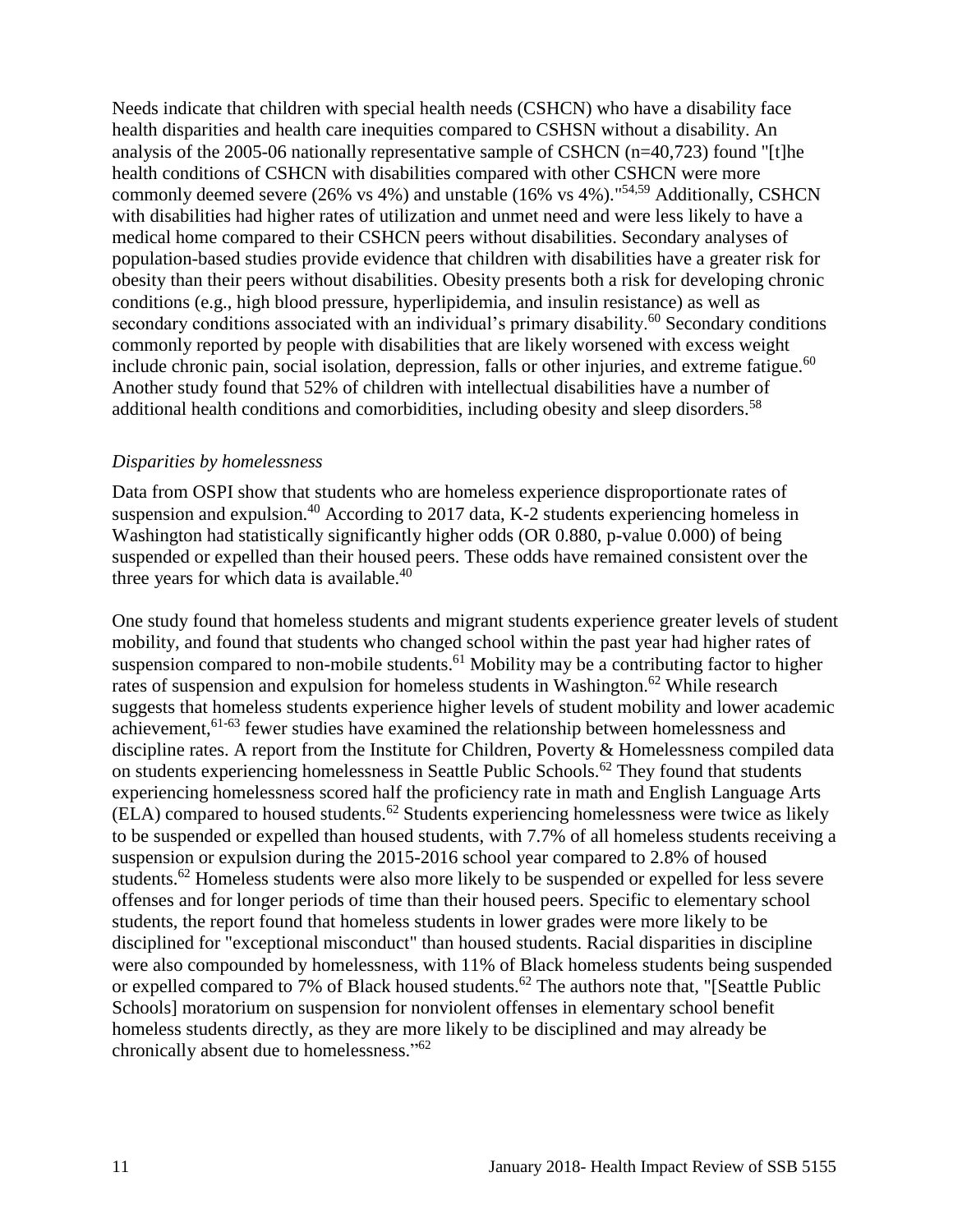Multiple studies, including two systematic reviews, have concluded that youth experiencing homelessness have worse health outcomes and greater health risks than their housed peers, <sup>64-66</sup> and that homelessness is an independent risk factor for poor health outcomes.<sup>66</sup> Overall, homeless youth experience greater rates of illness and injury, sexually transmitted diseases, pregnancy, poor nutrition, poor oral health, substance use disorders, depression, posttraumatic stress disorder, and anxiety.<sup>64-66</sup> A systematic review also concluded that homeless youth are at increased future risk of diabetes, heart disease, arthritis, and musculoskeletal disorders.<sup>65</sup> Therefore, prohibiting suspension and expulsion in early elementary school may improve the educational outcomes and reduce health disparities for students experiencing homelessness.

#### **Other Considerations**

<span id="page-13-0"></span>We considered a number of other research questions in order to determine if there are alternate pathways leading from the provisions in the bill to positive or negative health impacts. We ultimately did not include these pathways in the logic model on page four of this review because there was insufficient evidence to determine if the connections exist. We generally do not include a research question in the logic model if it is not well researched unless it is essential to the flow of the logic model. We evaluated the evidence on the impacts of suspension and expulsion policies on school safety and school climate. We did not find evidence that the use of suspension and expulsion improves overall school safety. The use of suspension and expulsion increased with the widespread adoption of zero tolerance policies in the late 1980s and 1990s.<sup>38</sup> A key assumption of zero tolerance policy is that the removal of disruptive students will result in a safer climate for other students.[38](#page-25-0)[,67](#page-36-0) The American Psychological Association convened a Zero Tolerance Task Force to examine the effectiveness of zero tolerance policies on school discipline. The task force found "data on a number of indicators of school climate have shown the opposite effect, that is, that schools with higher rates of school suspension and expulsion appear to have *less* satisfactory ratings of school climate, to have less satisfactory school governance structures, and to spend a disproportionate amount of time on disciplinary matters."<sup>38</sup>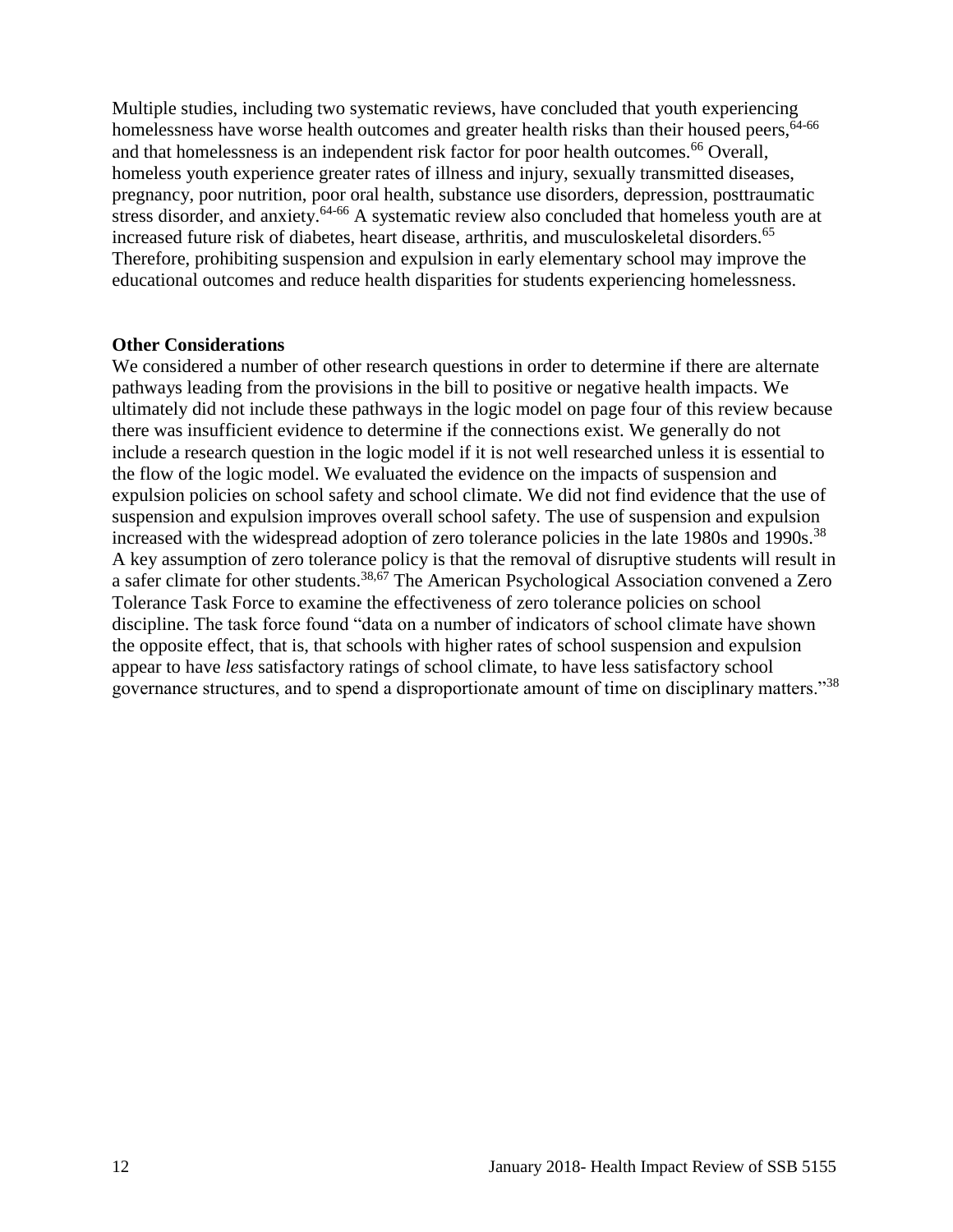# **Annotated References**

### <span id="page-14-0"></span>1. **Final Bill Report Second Engrossed Substitute Senate Bill 5946.Olympia, Washington: Washington State Legislature;2013.**

ESSB 5946 aims to strengthen student educational outcomes through a variety of approaches summarized in this bill report. In addition to student discipline, the bill addresses reading and early literacy, the Learning Assistance Program, the Educator Support Program, and Alternative Learning Experience Programs.

### <span id="page-14-1"></span>2. **Student Discipline Task Force. Available at. Accessed February, 2018.**

The OSPI webpage provides an overview of the Student Discipline Task Force's 2013-2014 work toward these two aims. With the passage of the Fourth Substitute House Bill (4SHB) 1541 in 2016, OSPI reconvened the task force to: 1) review an recommend data collection standards related to disproportionality in student discipline and 2) provide feedback regarding the revision of student discipline rules in Chapter 392-400 WAC.

#### 3. **392-400-205 WAC. Definitions.**

WAC 392-400-205 provides definitions of school discipline, short-term suspension, long-term suspension, expulsion and emergency expulsion.

### <span id="page-14-2"></span>4. **Loveless Tom. The 2017 Brown Center Report on American Education: How Well Are American Students Learning?: The Brookings Institution;2017.**

In 2014, the California state legislature passed state law AB420 prohibiting public schools from expelling any student or suspending students in grades K-3 for the offense of "willful defiance"—"a catchall category of offenses (including disruption) ranging from shouting obscenities at a teacher to forgetting to bring a pencil to class." Los Angeles, San Francisco, and other school districts had already limited the use of exclusionary discipline practices for all grades for willful defiance, the most commonly cited offense for out-of-school suspensions. Statewide data from 2013 to 2015 show that out-of-school suspensions declinced for all ethnic groups: Hispanic students (-30.3%), white (-28.5%), black (-28.5%), and Asian (-29.9%). However, black students were still disproportionately suspended compared to other ethnic groups in 2015 (approximately three times the rate of Hispanic students and four times that of white students). Further analysis of this disproportionality found that schools with younger students (elementary and K-8) tend to have low (<5%) African-American suspension rates; whereas, 42.9% of middle schools and 38.5% of high schools had high ( $>$  or = 5%) African-American suspension rates. The analysis also found that (1) larger schools had higher suspension rates for black students than small schools; (2) schools with more students qualifying for free and reduced-price meals (proxy for poverty) had higher African-American suspension rates than wealthier communities; and (3) schools with a greater percentage of black students had higher suspension rates for black students than schools with fewer black students. Authors conclude that results suggest that "policymakers should consider altering the organziational characteristics of schools as a strategy for reducing disparities in black suspension."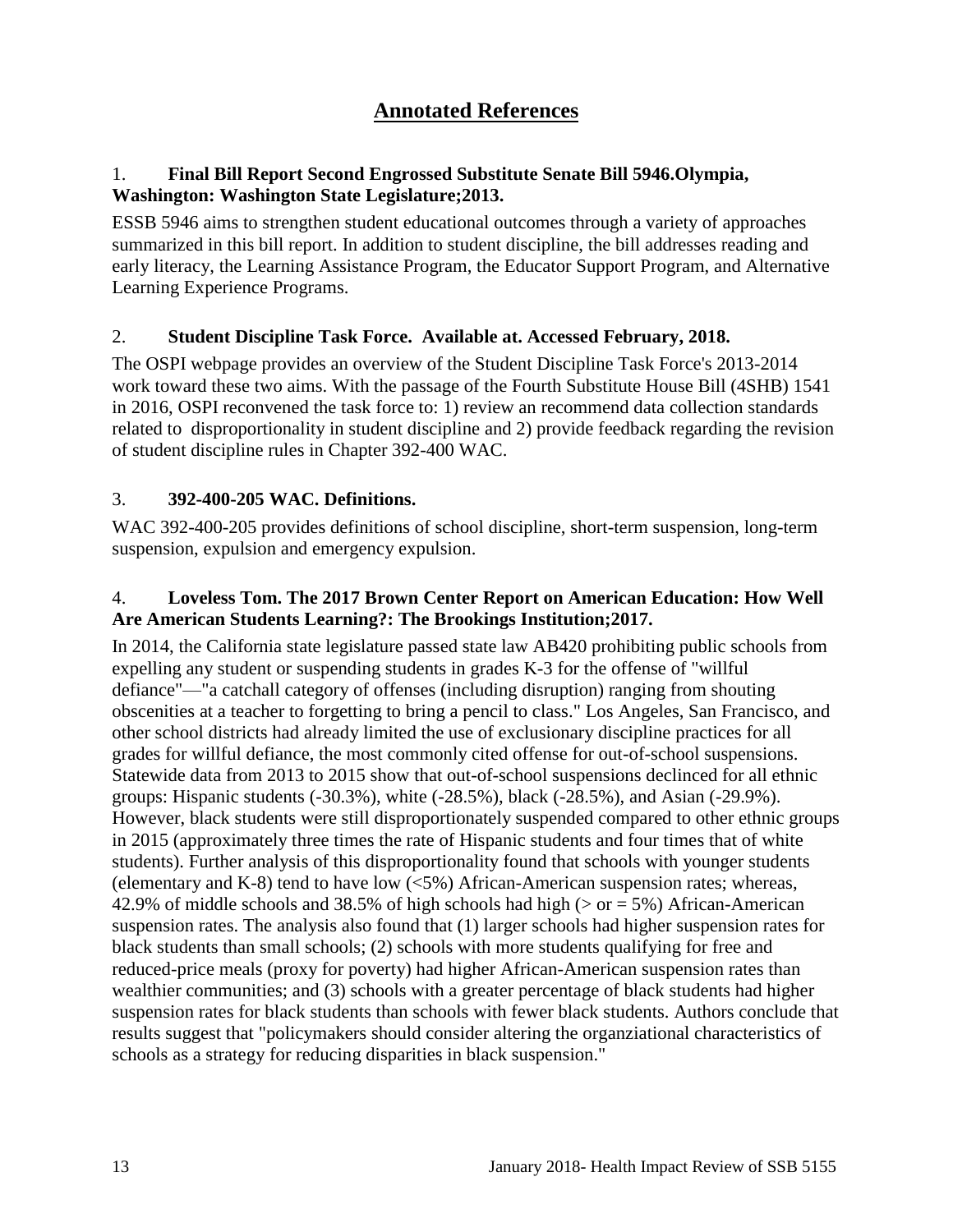### <span id="page-15-0"></span>5. **Education Connecticut State Department of. Suspensions and Expulsions in Connecticut. 2017.**

Effective July 1, 2015, the Connecticut state legislature passed Public Act 14-168 prohibiting local or regional boards of education from imposing out-of-school suspensions or expulsions on students in grades preschool through two (PK-2). Exceptions include out-of-school suspensions for students whose conduct is of a violent or sexual nature that endangers others and expulsion for possession of a firearm or certain other weapons for selling or distributing controlled substances. The act also establishes or updates requirements for school-based primary mental health programs. Following the passage of the law, the number of students grades PK-2 receiving out-of-school suspension declined by 29.1% (2,365 students in 2014-15 to 1,674 students in 2015-16). Analysis of 2015-2016 suspension and expulsion data for PK-2 found that 71.6% of suspended students were Black or Hispanic and 58.5% of all suspended students were Black or Hispanic boys. While declines are evidenced among all student groups, disproportionality persists in the application of sanctions by race and sex. During the 2015-16 behaviors resulting in in-school-suspension, out-of-school suspension, or expulsion for grades pre-k through second were due to fighting/battery [44.2%]; school policy violation [26.8%]; physical verbal confrontation [18.5%]; personal threatening behavior [4.9%], or other, including drugs/alcohol/tobacco, property damage, sexually related behavior, theft behaviors, violent crimes, weapons [5.6%]). Data indicate that PK-2 students are receiving out-of-school suspensions for reasons not permitted in Connecticut's statute. The analysis also found significant differences in academic achievement across all grade levels in both math and English language arts (ELA) between students who experienced at least one disciplinary sanction and those who did not. Those who experienced at least one disciplinary sanction saw approximately 20 index points lower (both math and ELA) than their non-suspended peers. This difference held true among elementary students.

### <span id="page-15-1"></span>6. **Noltemeyer A.L., Ward R.M., Mcloughlin C. Relationship Between School Suspension and Student Outcomes: A Meta-Analysis.** *School Psychology Review.*  **2015;44(2):224-240.**

Noltemeyer and Ward (2015) completed a meta-analysis of 34 studies (53 cases) that looked at school suspension and academic achievement for students in grades K-12. The majority of cases (62.3%) focused on out-of-school suspensions, measured suspensions at the student level (58.5%, and were conducted with U.S. populations (96.2%). Twenty-four of these studies (42 cases) examined the relationship between suspension and achievement outcomes. Authors cite previous research which has shown Black students are significantly overrepresented as recipients of school suspension. Similarly, male students and economically disadvantaged students experience heightened risk of suspension. Additionally, a school's suspension rate has been shown to be independently associated with passage rate on a state achievement test at both the elementary and secondary school levels. Overall, they found a statistically significant relationship between suspension and academic outcomes across all grade-levels. Authors note that "these finding are particularly concerning given that low-income and urban schools, those which often face greater challenges related to achievement and dropout, use school suspensions at significantly higher rates than other schools." Results suggest that students who may experience heightened risk of lower academic achievement due to socioeconomic and other factors may be further disadvantaged by their schools' use of exclusionary disiplinary practices.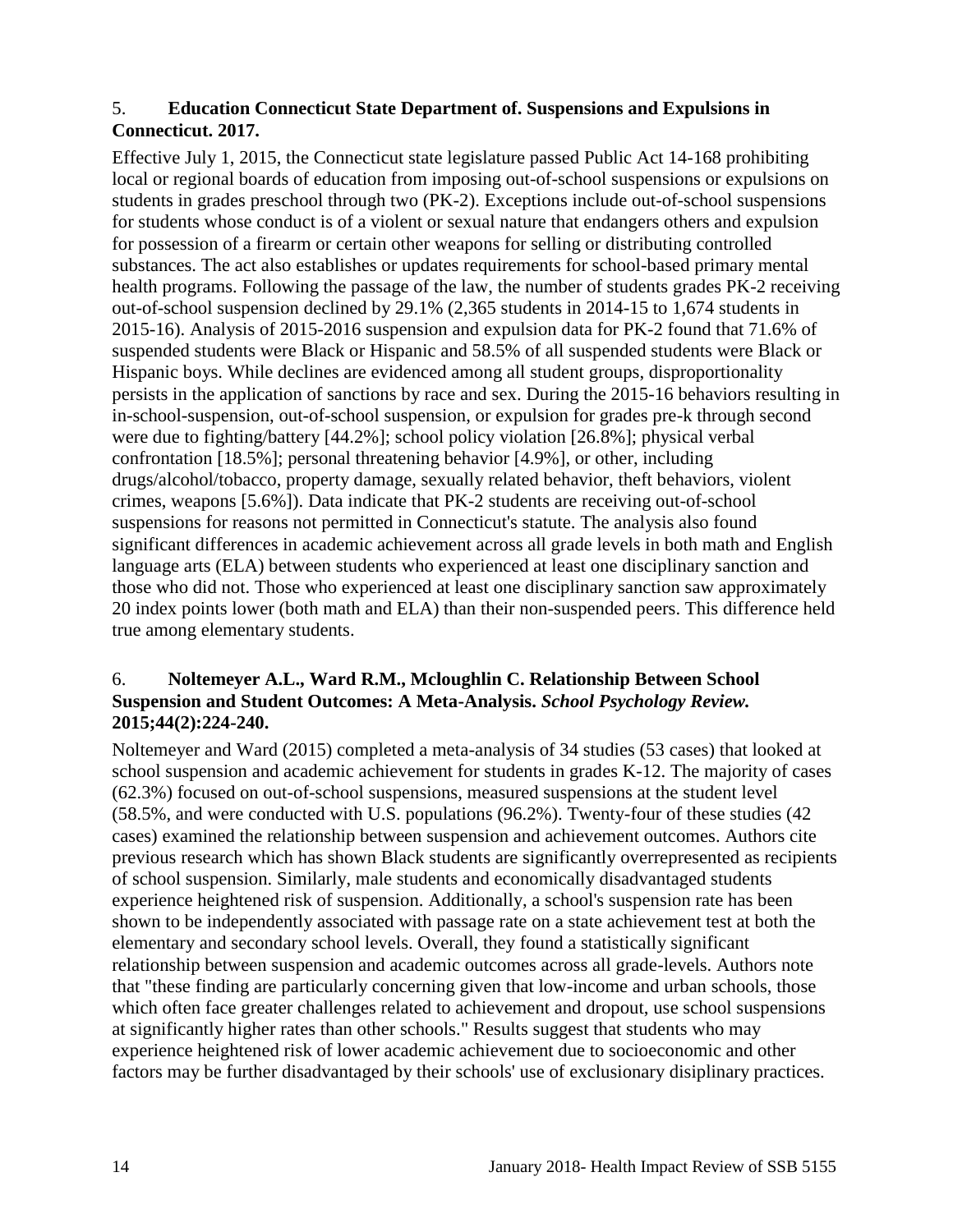Moreover, the use of suspensions may initiate or exacerbate student disengagement from school which could in turn lead to dropout or poor achievement.

### <span id="page-16-0"></span>7. **Lamont J. H., Devore C. D., Allison M., et al. Out-of-school suspension and expulsion.** *American Academy of Pediatrics.* **2013;131(3):e1000-e1007.**

This Policy Statement from the American Academy of Pediatrics (AAP) examines the rationale for out-of-school suspension and expulsion, discusses prevention strategies and alternatives to such exclusionary forms of discipline, and recommends physicians play a role in guiding school districts to find more effective and appropriate alternatives to these policies. Traditionally, the goals for out-of-school suspension and expulsion were to promote a safe environment for students and discourage inappropriate, violent behavior by removing those who participated in such behavior. However, research has demonstrated that "schools with higher rates of out-ofschool suspension and expulsion are not safer for students or faculty." AAP notes that zerotolerance policies gained recognition with the passage of the *Gun-Free Schools Act* (1994), which was "prompted by violent acts perpetrated by white students." Yet, many school districts use these policies to address a variety of infractions, including nonviolent offenses, and the vast majority of out-of-school suspensions and expulsions involve black or Hispanic students. Authors cite data that suggest that "students who are involved in the juvenile justice system are likely to have been suspended or expelled." Additionally, students who experience out-of-school suspension and expulsion are as much as 10 times more likely to drop out of high school than those who do not. Dropping out of high school can have lasting consequences for an individual's earning potential (reduce lifetime earnings by an average \$400,000 females and \$485,000 for males). Compared to the average high school graduate, the average high school dropout experiences worse health outcomes and has a life expectancy that is 6 to 9 years shorter. Furthermore, exclusionary discipline policies have collateral consequences beyond those students suspended. "Research indicates a negative relationship between the use of suspension and expulsion and school-wide academic achievement, even when controlling for demographics such as socioeconomic status." Authors conclude that research demonstrates that out-of-school suspension and expulsion are used too readily, are ineffective deterrants to inappropriate behavior, and are harmful and counter productive to the student, the family, the school district, and the community as a whole, both short- and long-term. AAP maintains that these exclusionary disciplinary practices "should not be considered as appropriate discipline in any but the most extreme and dangerous circumstances, as determined on an individual bases rather than as a blanket policy."

### <span id="page-16-1"></span>8. **Morris Edward W., Perry Brea L. The Punishment Gap: School Suspension and Racial Disparities in Achievement.** *Social Problems.* **2016;63(1):68-86.**

Authors propose that school punishment is a logical explanation for achievement differences between black and white students for three reasons: 1) punishment varies widely by race, which suggests it may be related to racial variation in achievement; 2) suspension and expulsion exclude students from the learning environment, which can impede academic progress; and 3) "school suspensions increased markedly beginning in the 1990s at the same time that progress on narrowing the achievement gap waned." Researchers used longitudinal data from the Kentucky School District Disciple Study (KSDS). The sample of students grades 6 through 10 with complete records (n=16,248) includes children identified as white (59%), black (25%), Latino (10%), Asian (4%), and self-reported other race (3%). The sample population is comprised of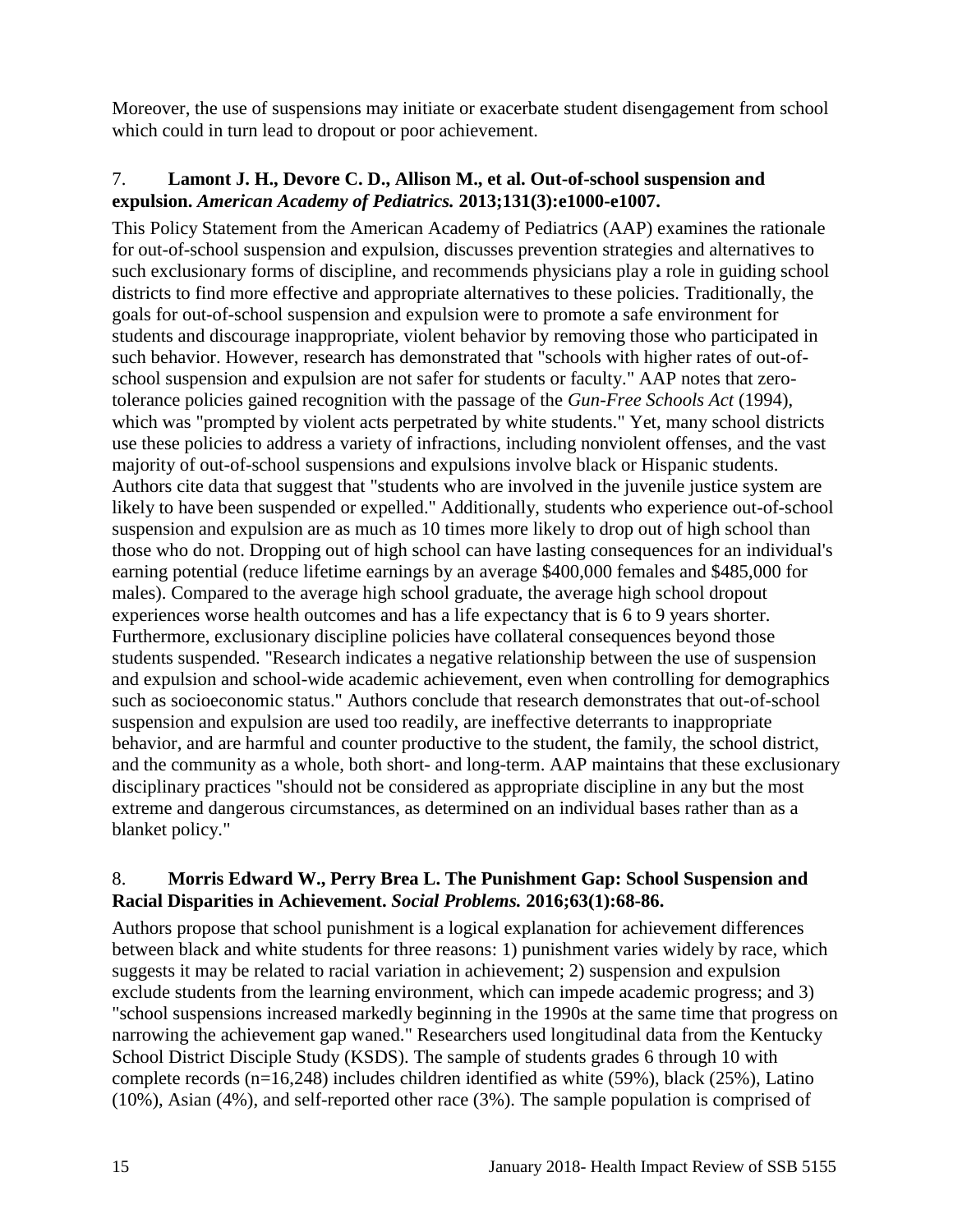51% boys and 49% girls. The rates of out-of-school suspension in the KSDS and nationally representative National Household Education Surveys (NHES 2007) are the same with 22% reported as ever been suspended. Findings from the 17 schools indicate that black students are estimated to be 7.57 times as likely to be suspended as white students  $(p<.001)$ , and Latinos are over twice as likely as whites (OR=2.39;  $p<.001$ ). Additionally, students of other races are estimated to be 2.61 times more likely to be suspened than whites  $(p<.001)$ , while Asians are less likely than whites (OR=.20; p<.001). Furthermore, when school-level differences are controlled for, black students are still estimated to be nearly six times as likely to be suspended as their white peers (OR=5.91; p<.001), Latinos are about twice as likely (OR=1.87; p<.001), and students of other races are 2.47 times more likely  $(p<.001)$ . Asian students are less likely to be suspended than white students ( $OR = .23$ ;  $p < .001$ ). These findings suggest that "racial segregation" into different schools explains about 12% of the effect of being black on the odds of suspension, and supplemental analyses confirm that schools with larger concentration of black students have significantly higher rates of out-of-school suspension." Analyses of covariates found: 1) Students who qualify for free/reduced lunch are predicted to be 6.36 times more likely to be suspended as those who do not  $(p<.001)$ ; 2) students who receive special education services are estimated to be 3.19 times more likely than those who do not  $(p<.001)$ ; and girls are less likely to be suspended than boys (OR=.36; p<.001). Controlling for each of these and family structure (one parent or two parent household), black students are predicted to have nearly 2.46 times the odds of suspension compared to whites students (OR=4.46;  $p<.001$ ). Students of other races are 57% more likely than whites to be suspended ( $p<0.05$ ). However, the association becomes nonsignficant for all other races or ethnicities when controlling for all other factors suggesting that the elevated risk of suspension can be entirely explained by groups' lower levels of socioeconmic status and family structure. Analyses of the effect of suspension on academic achievement in reading and math suggest that "20% of the effect of being black on reading achievement (b=- 2.07; p $\lt$ .001) and 17% on math achievement (b=-2.24; p $\lt$ .001) works indirectly through inequalities in exclusionary discipline experiences." Therefore, findings suggest disporportionate rates of suspension experienced by black students in public schools contribute to the racial achievement gap.

### <span id="page-17-0"></span>9. **Services United States Department of Health and Human, Education United States Department of. Policy Statement on Expulsion and Suspension Policies in Early Childhood Settings.No date.**

This policy statement, released by the U.S. Departments of Health and Human Servies (HHS) and Education (ED), provides recommendations for preventing and severely limiting expulsion and suspensions in early childhood settings. Authors cite recent data that indicates these exclusionary discipline practices occur at high rates in preschool settings and research which suggests such practices are associated with negative educational and life outcomes. Evidence shows that young students who are expelled or suspended may experience lasting effects compared to their non-suspended peers: 1) they are as much as 10 times more likely to drop out of high school, 2) experience academic failure and grade retention, 3) hold negative school attitudes, and 4) face incarceration. Additionally, there is evidence that expulsion or suspension early in a child's life is associated with expulsion or suspension in later school grades. This is particularly concerning as racial and gender disparities in how these practices are applied show that young boys of color are suspended and expelled much more frequently than other children. Authors note that exclusionary discipline practices may also delay or interfere with processes necessary to identify and address underlying issues (e.g., disabilities or mental health issues) and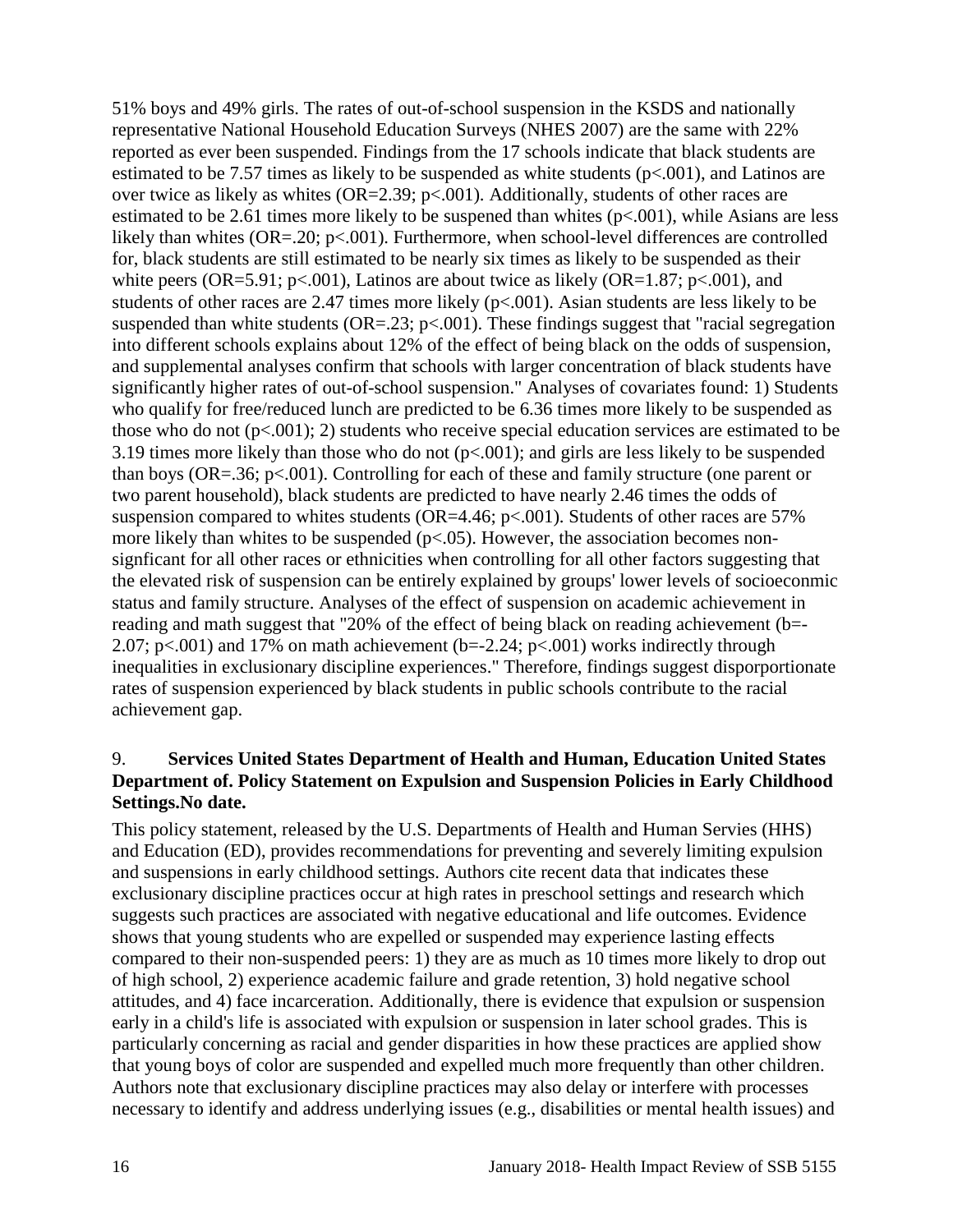may contribute to increased family stress and burden. Therefore, HHS and ED state "expulsion and suspension practices in early childhood settings, two stressful and negative experiences young children and their families may encounter in early childhood programs, should be prevented, severely limited, and eventually eliminated." Appendices include information regarding evidence-based practice and resources for teachers and parents. For example, authors highlight positive behavior intervention and support (PBIS), a systems approach to establishing the soical culture and behavioral supports necessary for all children to achieve both social and academic success. Randomized control trials of program-wide PBIS in elementary school settings found its use reduced discipline referrals and suspensions and improved fifth grade academic performance. PBIS has been associated with "improved perception of school safety and improvements in the proportion of students at third grade who met the state reading standard."

#### <span id="page-18-0"></span>10. **Perry Brea L., Morris Edward W. Suspending Progress.** *American Sociological Review.* **2014;79(6):1067-1087.**

This multivariate analysis of longitudinal data collected as part of the Kentucky School Discipline Study (KSDS) assesses the effects of high use of suspension on reading and math achievement. Authors note prior research focuses on students who experience suspension and explusion but does not evaluate the effects on other students in the learning environment. The sample includes students in grades 6 through 10 (middle and high school) enrolled in a district public school during the study period from August 2008 to June 2011. Authors found exclusionary discipline patterns in the KSDS data are representative of national trends (e.g., race and ethnicity and gender). For example, 42% of Black students in the sample had ever been suspended compared to 43% in the nationally representative sample (a non-significant difference). In order to provide an estimate of school-level effects on individual achievement, researchers excluded 749 students with out-of-school suspensions from the analysis sample (n=16,148 students). Consistent with national trends, students with suspensions were disproportionately male, Black, Hispanic, and eligible for free/reduced lunch. Results indicate a statistically significant, curvilinear relationship between school-level out-of school suspension over time and student academic achievement. Researchers found low levels of school suspensions (below the mean = 93.97) do not affect non-suspended students' reading or math achievement. However, in schools with low levels of violence (one standard deviation below the mean) high levels of out-of-school suspension has a strong negative effect on predicted reading scores for non-suspended students (54th percentile at mean level of suspension; 28th percentile at very high levels of suspension [two standard deviations above mean]). Analyses of the association between suspension and math achievement follow the same trend. The effect is less pronounced in disorganized and violent school environments. This relationship is unaffected by the addition of demographic student- and school-level characteristics, and the time-ordered nature of the variable (suspensions occurred before or during the testing period) suggests a causal relationship. Findings suggest that higher levels of exclusionary discipline within schools over time negatively affect the academic achievement of non-suspended students in punitive contexts.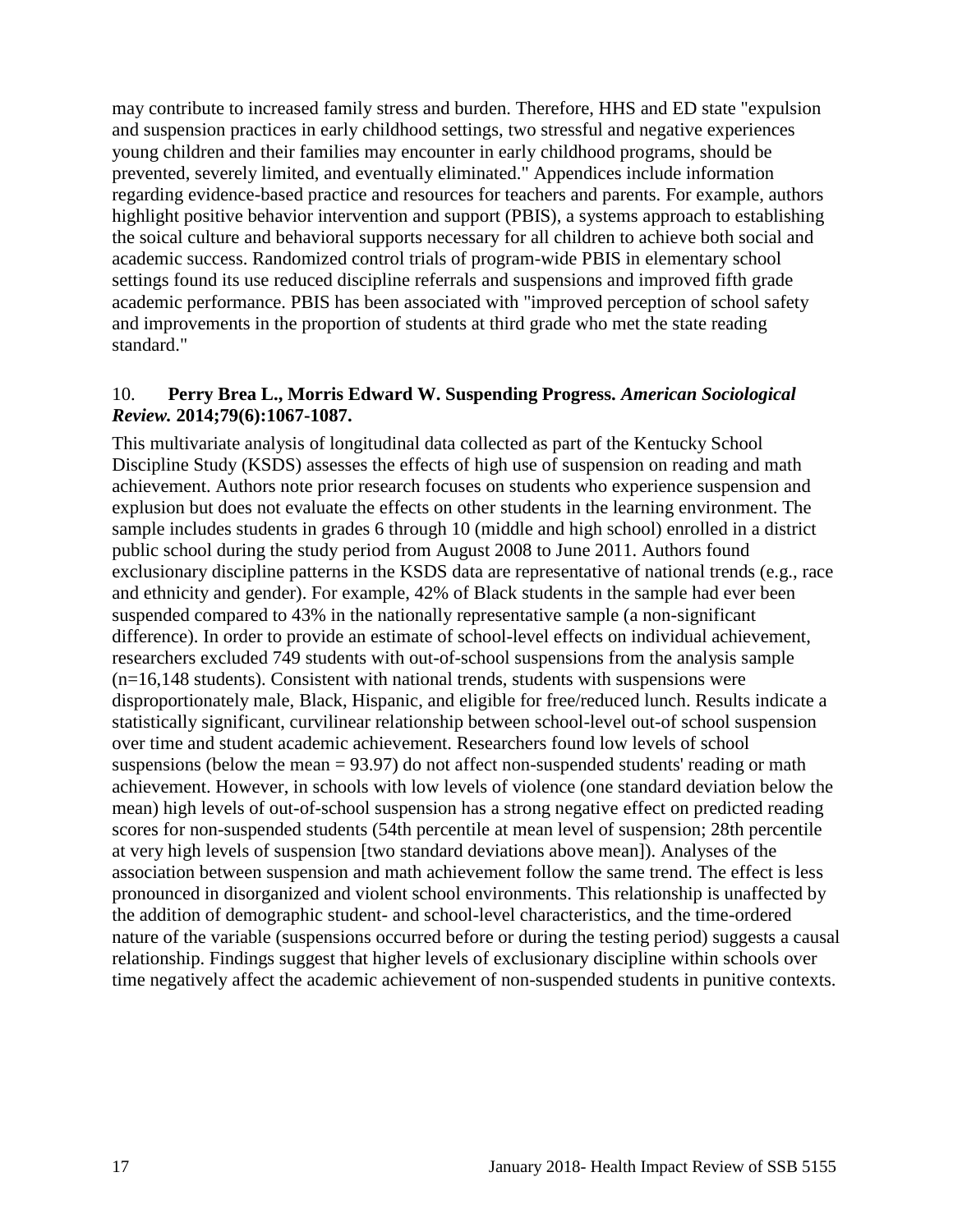### <span id="page-19-0"></span>11. **Lucio R, Hunt E, M Bornovalova. Identifying the necessary and sufficient number of risk factors for predicting academic failure.** *Developmental Psychology.* **2012;48(2):422- 428.**

Lucio et al. analyzed data from the Educational Longitudinal Study: 2002 which includes a national sample of 14,796 students. The authors used a 5-step process to identify which factors contribute to academic 'failure'—a grade point average (GPA) of less than 2.0 which is the minimum GPA needed to graduate from high school. They found that a number of academic outcomes impact a student's GPA and therefore their ability to attain a high school diploma. Many of these are academic outcomes that other research has found to be impacted by skipping breakfast such as academic engagement, grade retention, and behavior among students. The authors also found that the odds of passing decreased with each additional risk factor: "For each risk factor that is added, there is a 47% increased likelihood of failing."

### 12. **Melby J. N., Conger R. D., Fang S. A., et al. Adolescent family experiences and educational attainment during early adulthood.** *Developmental psychology.*  **2008;44(6):1519-1536.**

Melby et al. analyzed data from a longitudinal study of two-biological-parent intact families in Iowa. They had a sample size of 451 families. The researchers conducted modeling to determine what factors impact educational attainment and found level of academic engagement was strongly correlated with later educational attainment.

### 13. **Ou Suh-Ruu, Reynolds Arthur J. Predictors of educational attainment in the Chicago Longitudinal Study.** *School Psychology Quarterly.* **2008;23(2):199-229.**

Ou and Reynolds analyzed data from the Chicago Longitudinal Study, using a sample size of 1,286 youth in order to investigate predictors of high school completion and total educational attainment. They found that, among other factors, school absences, grade retention, and youth's educational expectations all influenced educational attainment.

### 14. **Winding T. N., Nohr E. A., Labriola M., et al. Personal predictors of educational attainment after compulsory school: influence of measures of vulnerability, health, and school performance.** *Scandinavian journal of public health.* **2013;41(1):92-101.**

Winding et al. analyzed data from a 2004 questionnaire completed by a cohort of adolescents born in 1989 (n=3053) in Denmark (83% response rate) and linked 2010 educational attainment data from Statistics Denmark. This allowed for a follow-up of 6.5 years. The authors found that low grades during primary school was predictive of not having completed a secondary education by age 20/21 (odds ratios between 1.7 and 2.5). For students with low math grades this association was even stronger. The authors cite two additional studies which have also found an association between school performance and later educational attainment.

### <span id="page-19-1"></span>15. **Health of Washington State: Mental Health. Washington State Department of Health;2008.**

Washington Behavioral Risk Factor Surveillance System (BRFSS) data from 2004-2006 indicate that American Indians/Alaska Natives and non-Hispanic Black individuals reported significantly higher rates of poor mental health compared to other groups. These relationships persisted after adjusting for additional factors such as age, income, and education. Washington BRFSS data also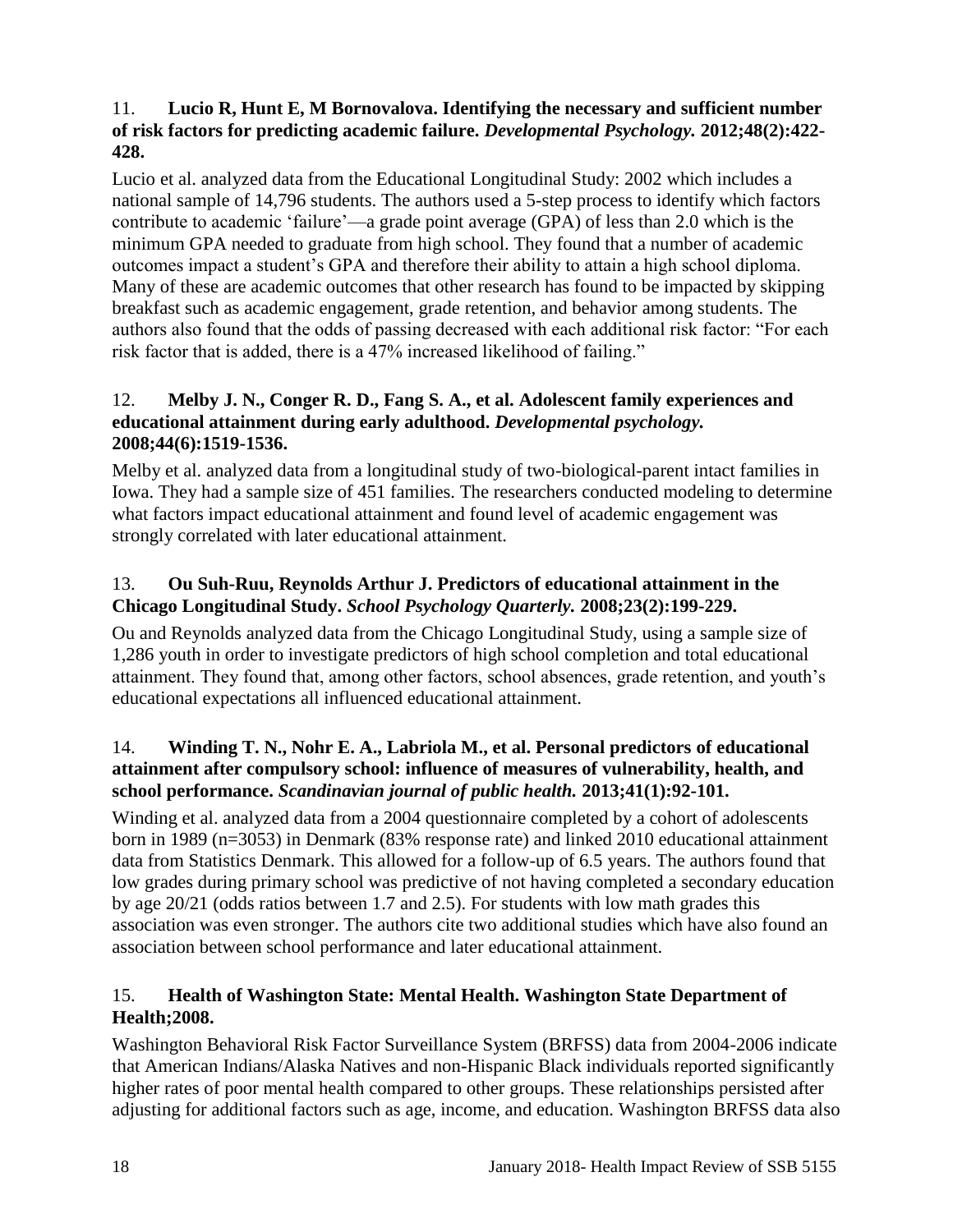show an association between lower annual household income and poor mental health, a relationship that was also shown with education. It is well understood that mental health is also closely related to other areas such as employment opportunities, physical health, and substance abuse. This report also highlights a Washington State study from 2002 that reveal that 16% of individuals in the state who were receiving publicly funded mental health services had at least one felony conviction, a rate over twice that of the general population.

### <span id="page-20-0"></span>16. **Centers for Disease Control and Prevention. Behavioral Risk Factor Surveillance System Prevalence And Trends Data: Washington-2014. 2014; Available at: [http://apps.nccd.cdc.gov/brfss/page.asp?cat=XX&yr=2014&state=WA#XX.](http://apps.nccd.cdc.gov/brfss/page.asp?cat=XX&yr=2014&state=WA#XX) Accessed August 16, 2016.**

Behavioral Risk Factor Surveillance System (BRFSS) 2014 data from Washington state show significant correlations between lower income and a number of health indicators including: worse overall self-reported health, depression, asthma, arthritis, stroke, oral health, tobacco use, women's health indicators, health screening rates, physical activity, and diabetes. Data also show that as educational attainment increases income level also increases.

### <span id="page-20-2"></span>17. **Christensen Trevor, Weisser Justin. Health of Washington State Report: Tobacco Use. Washington State Department of Health;2015.**

Christensen et al. report Washington state Behavioral Risk Factor Surveillance System (BRFSS) data from 2012 to 2014 indicate that prevalence of smoking decreases as income and levels of education increase. Further, American Indians and Alaska Natives (AI/AN) and Native Hawaiian/Other Pacific Islander populations have significantly higher smoking rates than white, black, Hispanic, and Asian populations.

### 18. **Kandel Denise B., Griesler Pamela C., Schaffran Christine. Educational attainment and smoking among women: Risk factors and consequences for offspring.** *Drug and Alcohol Dependence.* **2009;104:S24-S33.**

Researchers examined United States data from four national data sets and found that, among women, lower levels of education are associated with greater risk of being a current smoker, smoking daily, smoking heavily, being nicotine dependent, starting to smoke at an early age, having higher levels of circulating cotinine (a metabolite of nicotine) per cigarettes smoked, and continuing to smoke in pregnancy. In addition, lower levels of maternal education were linked to increased risk of antisocial behavior among offspring.

### <span id="page-20-1"></span>19. **Kemple Angela. Health of Washington State Report: Diabetes. Washington State Department of Health;2016.**

Kemple presents data from Washington regarding diabetes in the state. Washington data from the Behavioral Risk Factor Surveillance System (BRFSS) from 2012-2014 show that among adults, the percentage of persons with diabetes increased as household income decreased. This relationship was also true for education. Further, BRFSS data also show that age-adjusted diabetes prevalence is highest among those who are Hispanic, American Indian/Alaska Native, and black.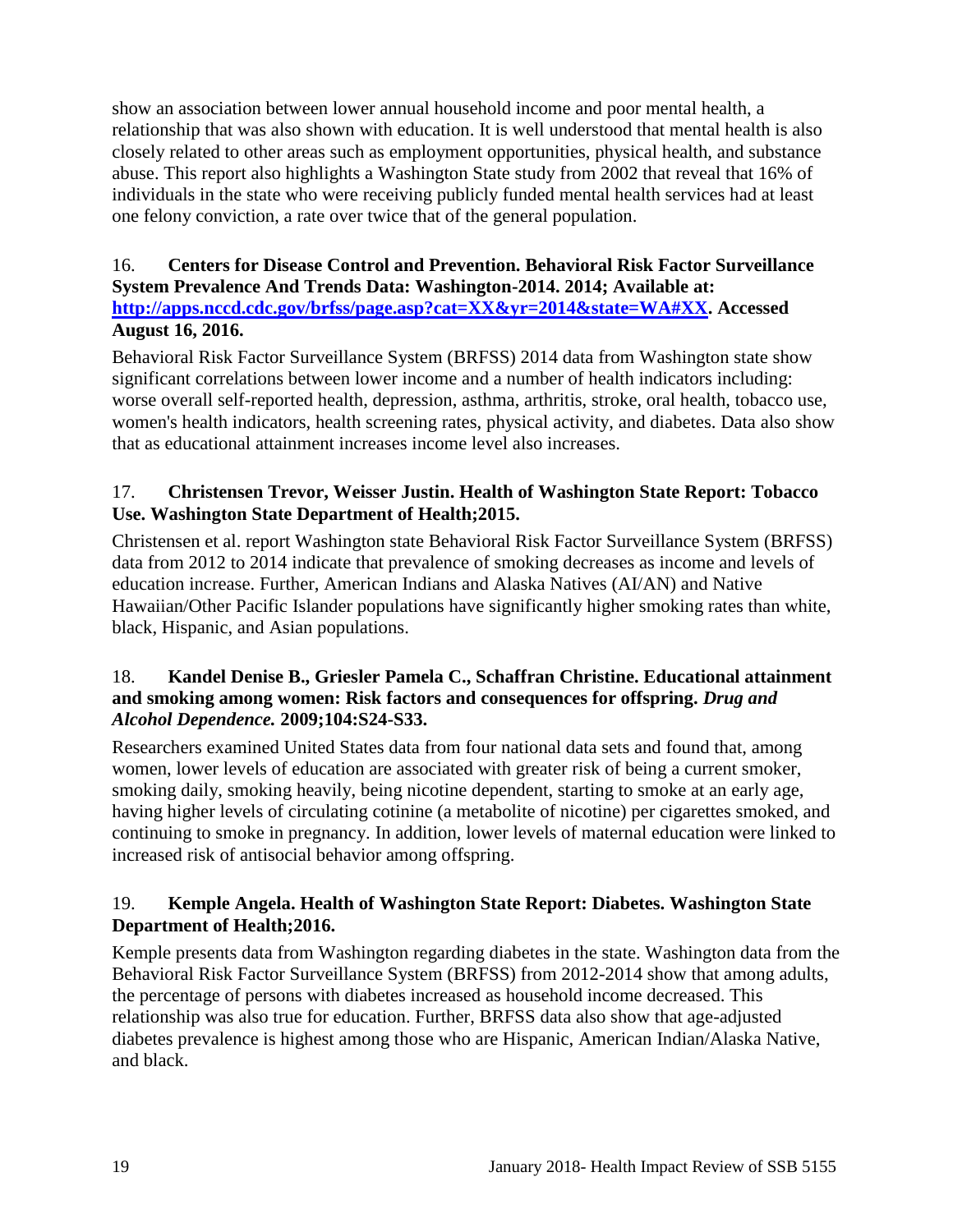### 20. **McCarty C. A., Mason W. A., Kosterman R., et al. Adolescent school failure predicts later depression among girls.** *The Journal of adolescent health : official publication of the Society for Adolescent Medicine.* **2008;43(2):180-187.**

McCarty et al. conducted a prospective longitudinal cohort study with a sample of 808 youth followed from ages 10 to 21. The researchers discovered that adolescent school 'failure' (meaning being suspended, expelled, or dropping out of high school early) predisposed girls to depression in early adulthood.

### 21. **McLaren L. Socioeconomic status and obesity.** *Epidemiologic Reviews.* **2007;29:29- 48.**

McLaren et al. conducted a meta-analysis exploring the relationship between obesity and SES among adults. A total of 333 studies published internationally met the inclusion criteria. In highly developed countries, the majority of the studies found higher body weights among women with lower education attainment. Nearly 50% of the studies in highly developed countries found the same relationship for men.

### 22. **Mersky JP, AJ Reynolds. Educational success and adult health: Findings from the Chicago longitudinal study.** *Prevention Science.* **2009;10(2):175-195.**

Mersky and Reynolds analyzed data from a Chicago prospective cohort study that followed 1,539 individuals. Results indicate that high school completion was significantly and inversely associated with tobacco smoking, frequent substance use, depression, and no health insurance coverage. In addition, middle school reading performance was inversely related to depression and student's expectation to attend college was negatively associated with frequent drug use.

### 23. **Mezuk B, Eaton WW, Golden SH, et al. The influence of educational attainment on depression and risk of type 2 diabetes.** *American Journal of Public Health.* **2011;98(8):1480.**

Researchers analyzed adult survey data collected in the Baltimore Epidemiological Catchment Area and then conducted follow-up interviews with the survey cohort. Mezuk et al. found a statistically significant association between type 2 diabetes and lower educational attainment. In addition, the data indicate that depression was associated with type 2 diabetes, but each year of education attained decreased the risk of type 2 diabetes for those experiencing depression.

### <span id="page-21-0"></span>24. **Poel A. Health of Washington State Report: Mortality and Life Expectancy. Data Update 2015. Washington State Department of Health;2015.**

Poel presents Washington state data on mortality and life expectancy. The data show that ageadjusted death rates were higher in Washington census tracks with higher poverty rates. The state data also show that American Indian/Alaska Natives, Native Hawaiian/Other Pacific Islanders, and black residents had the highest age-adjusted death rate and shortest life expectancy at birth compared to other groups in the state.

### <span id="page-21-1"></span>25. **Serafin M. Health of Washington State Report: Self-reported Health Status. Data Update 2016. Washington State Department of Health;2016.**

Serafin presents data from Washington state on self-reported health status. The data show that after accounting for age, education, race and ethnicity, household income was a strong predictor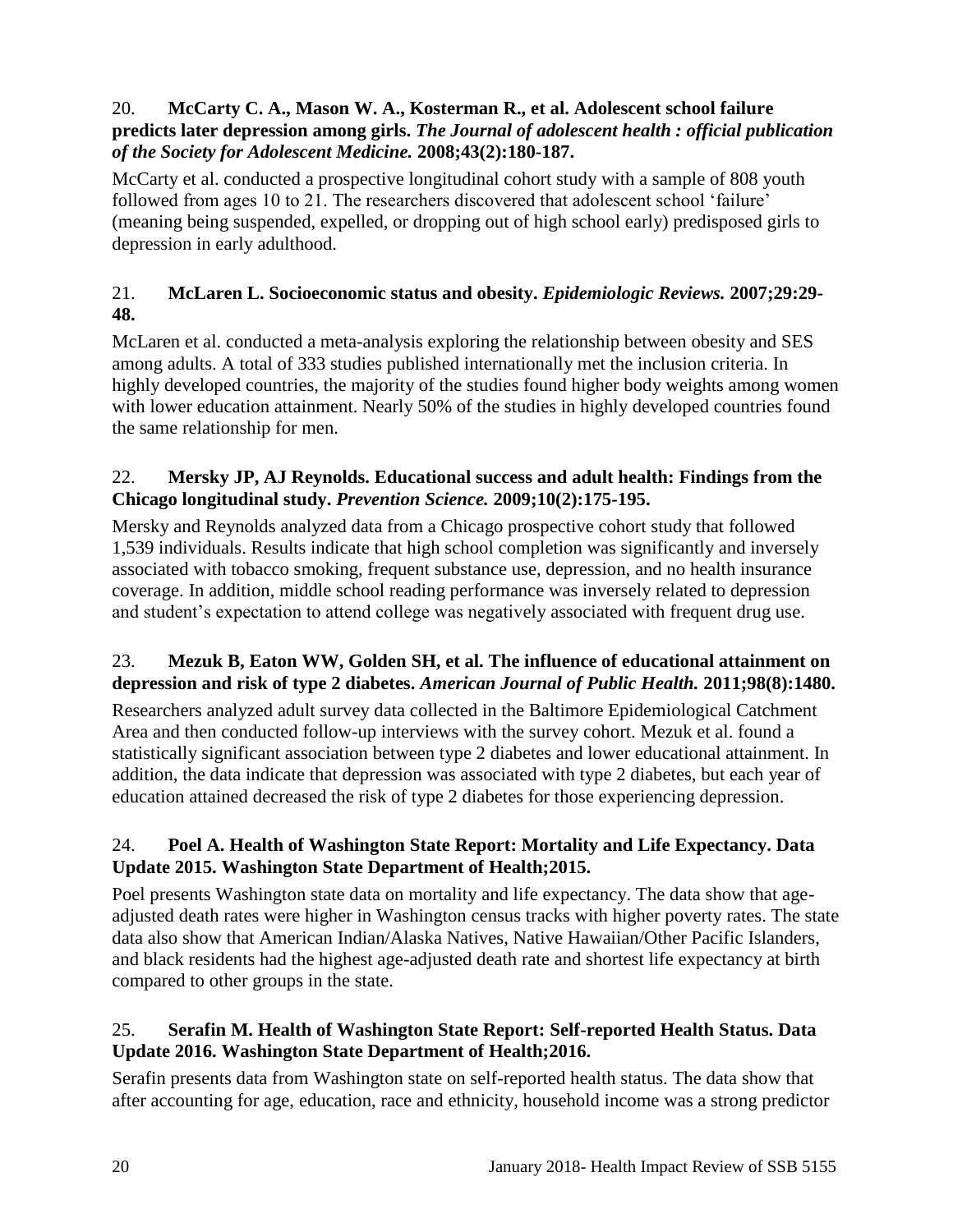of self-reported health status. Health status varied by race and ethnicity, with close to 35% of Hispanics, 30% of American Indian/Alaska Natives, and 20% of Native Hawaiian/Other Pacific Islanders reporting fair or poor health. Washington Behavioral Risk Factor Surveillance System (BRFSS) data from 2012-2014 also show that education was a strong predictor of self-reported fair or poor health after adjusting for age.

### 26. **Skodova Z., Nagyova I., van Dijk J. P., et al. Socioeconomic differences in psychosocial factors contributing to coronary heart disease: a review.** *Journal of clinical psychology in medical settings.* **2008;15(3):204-213.**

Skodova et al. conducted a meta-analysis of the literature addressing the relationships between SES, coronary heart disease (CHD), and psychosocial factors contributing to coronary heart disease. Researchers identified 12 studies that met their inclusion criteria. They found that higher levels of education are associated with lower rates of CHD, and that decreasing education is associated with factors that are linked to CHD such as depression, anxiety, hostility, and a lack of social supports.

### 27. **Steptoe A., Hamer M., Butcher L., et al. Educational attainment but not measures of current socioeconomic circumstances are associated with leukocyte telomere length in healthy older men and women.** *Brain, behavior, and immunity.* **2011;25(7):1292-1298.**

Steptoe et al. analyzed data collected from 543 male and female London-based civil servants of white European origin. All participants were between the ages of 53 and 76 and healthy. Researchers looked at blood samples to determine telomere length and telomerase activity. Telomere shortening is associated with aging. Short telomeres are also associated with increased risk of premature heart attack and mortality. Researchers found that lower educational attainment was associated with shorter telomere length after controlling for biological and behavioral covariates. This association remained significant even after adjusting for current SES. Researchers speculated that low educational attainment may be an indicator of long-term lower SES, and may be associated with accumulated stress resulting in telomere shortening. They also postulate that education may promote problem-solving skills leading to reduced responses to stress, thereby impacting aging.

### <span id="page-22-0"></span>28. **Bureau of Labor Statistics website. Employment projections: Earnings and unemployment rates by educational attainment. Last Updated March 15, 2016; Available at: [http://www.bls.gov/emp/ep\\_chart\\_001.htm.](http://www.bls.gov/emp/ep_chart_001.htm) Accessed November 1, 2016.**

National data from 2015 indicate that as educational attainment increases median weekly earnings also increase and unemployment rates decrease.

### <span id="page-22-1"></span>29. **Ellings Amy. Health of Washington State Report: Obesity and Overweight. Washington State Department of Health;2015.**

Ellings reports Washington state Behavioral Risk Factor Surveillance System (BRFSS) data from 2002-2014, which shows that obesity rates are the highest among low income families and that as income increases, rates of obesity decrease. Further, individuals that graduated college or attended some college had lower rates of obesity than those who had a high school education or less. Black, American Indian and Alaska Native, and Hispanic Washington residents had higher rates of obesity even after accounting for gender, income, education, and age.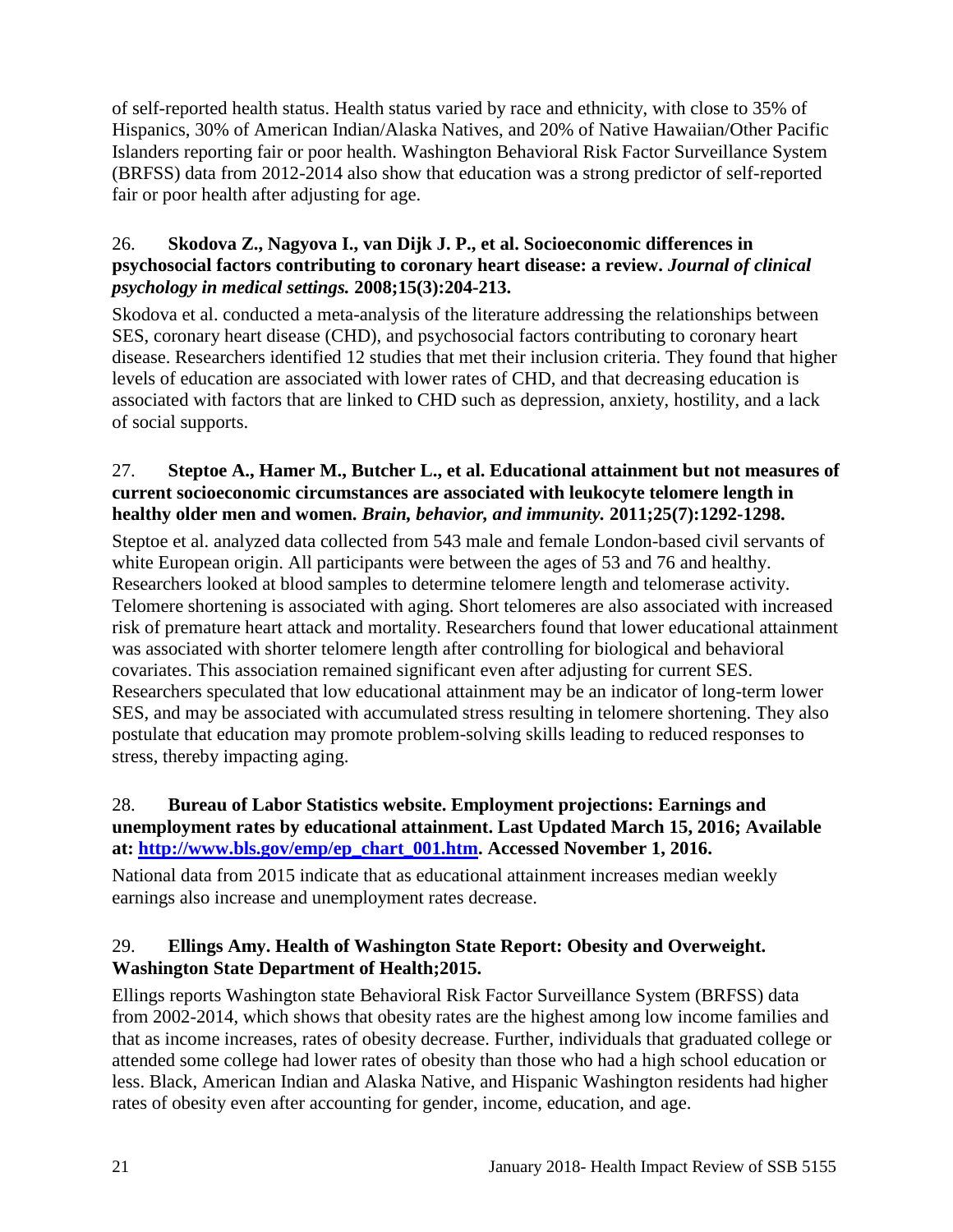### 30. **Paul Karsten I., Moser Klaus. Unemployment impairs mental health: Metaanalyses.** *Journal of Vocational Behavior.* **2009;74(3):264-282.**

Paul et al. conducted a meta-analysis of 237 cross-sectional and 87 longitudinal studies that examined the relationship between mental health and unemployment. The meta-analysis of cross-sectional data revealed that unemployed persons showed significantly more symptoms of distress and impaired well-being than did employed persons. The meta-analyses of longitudinal studies and natural experiments supported the concept that unemployment is not only correlated to distress but also causes it.

#### 31. **Ponnet K. Financial stress, parent functioning and adolescent problem behavior: an actor-partner interdependence approach to family stress processes in low-, middle-, and high-income families.** *Journal of youth and adolescence.* **2014;43(10):1752-1769.**

Ponnet cites extensive evidence on the relationship between financial hardship and emotional problems among youth and adults, family conflict, problem behavior among adolescents, and psychological distress. The author analyzed data from a subsample of two-parent families with children between 11 and 17 years of age from the Relationship between Mothers, Fathers and Children study drawn from the Dutch-speaking part of Belgium ( $n= 1,596$  individuals from 798 families). Analysis showed that parents in low-income groups had significantly more financial stress than those in middle-income and high-income groups. The author found that the association between financial stress and problem behavior in adolescents is mediated by depressive symptoms, interparental conflict, and positive parenting. They also found that financial stress had more detrimental impacts on depressive feelings for mothers with low incomes than for those with higher incomes.

### <span id="page-23-0"></span>32. **Prause J., Dooley D., Huh J. Income volatility and psychological depression.**  *American journal of community psychology.* **2009;43(1-2):57-70.**

Prause et al. analyzed a sample  $(n = 4,493)$  from the National Longitudinal Survey of Youth. Researchers found that income volatility was significantly associated with depression; and downward volatility (frequent losses in income) was significantly associated with depression even after controlling for baseline depression. High income appeared to act as a buffer, so those with lower incomes were more vulnerable to the adverse effects of downward volatility.

### <span id="page-23-1"></span>33. **Spencer N., Thanh T. M., Louise S. Low income/socio-economic status in early childhood and physical health in later childhood/adolescence: a systematic review.**  *Maternal and child health journal.* **2013;17(3):424-431.**

Spencer et al. conducted a meta-analysis of studies examining the relationship between low socioeconomic status in the first five years of life and physical health outcomes in later childhood and adolescence. Nine studies met the researchers' strict inclusion criteria. The studies indicated significant associations between early childhood low-income status and a number of adverse health outcomes including: activity-limiting illness, parent-reported poor health status, acute and recurrent infections, increasing body mass index (BMI), dental caries, and higher rates of hospitalization.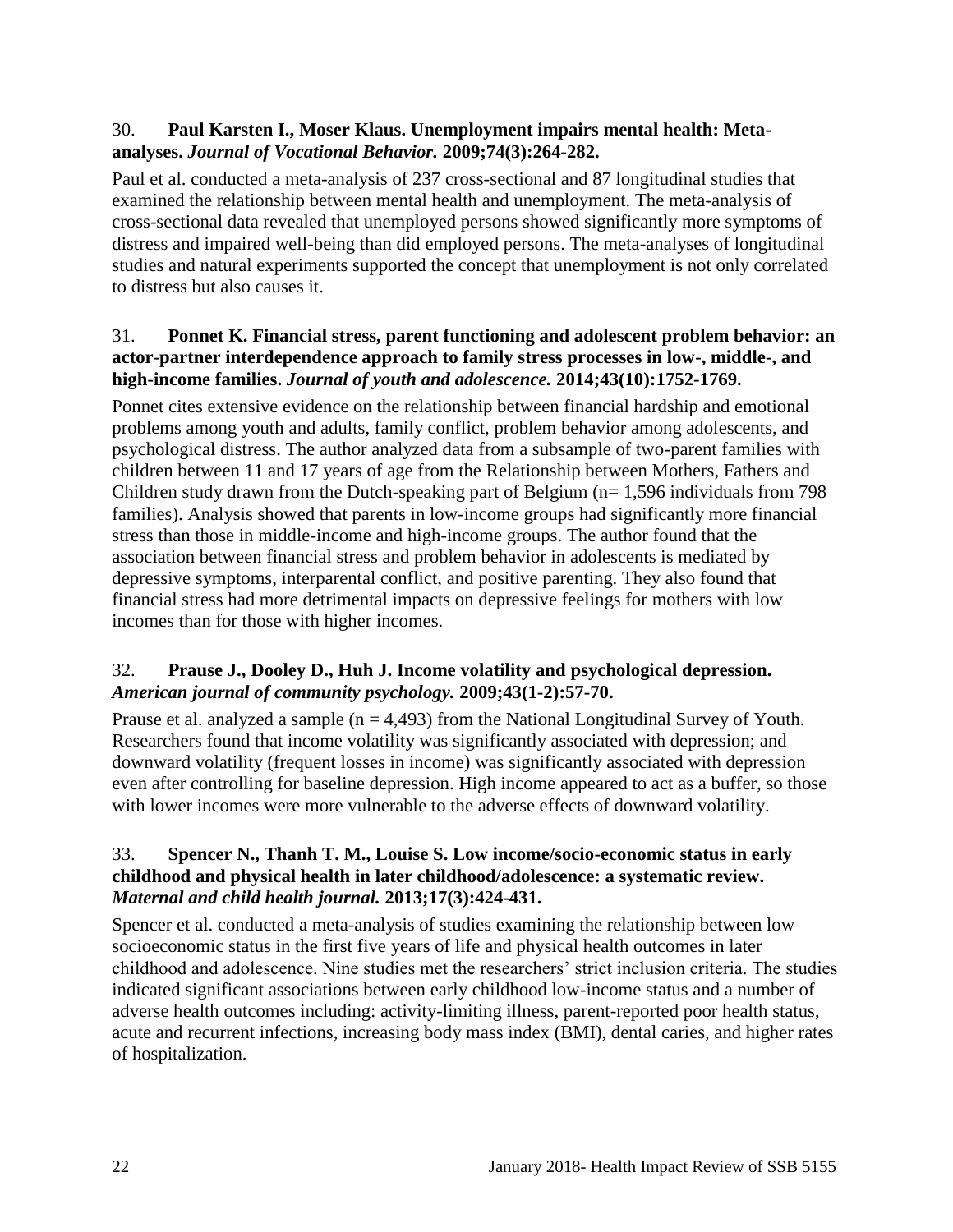### <span id="page-24-2"></span>34. **Subramanyam M., Kawachi I., Berkman L., et al. Relative deprivation in income and self-rated health in the United States.** *Social science & medicine.* **2009;69(3):327-334.**

Subramanyam et al. analyzed data from the 2002, 2004, and 2006 Current Population Surveys conducted by the United States Census Bureau. Researchers found that individuals from the lowest income category were over five times more likely to report being in poor health than participants from the highest income category. In addition, they found that relative deprivation (the differences in incomes between an individual and others who have higher incomes than that individual [one measure of income inequality]) appeared to explain a large part of this association.

### <span id="page-24-3"></span>35. **VanEenwyk J. Health of Washington State Report: Socioeconomic Position in Washington. Washington State Department of Health;2016.**

VanEenwyk presents data about socioeconomic position in Washington State including differences within the state as well as statewide differences compared to national data. Data indicate that compared to the United States as a whole, fewer Washington residents are living in poverty and a higher percentage of residents ages 25 and older have college degrees. However, these economic resources are not evenly distributed among all Washington residents. Females in Washington were more likely to be living in poverty than males and were also more likely to have lower wages. Further, American Indian and Alaska Native, Hispanic, and black residents had higher percentages of living in poverty and lower median household incomes compared to other groups. Data also indicated that counties in eastern Washington were more likely to have high poverty rates and high rates of unemployment than counties in western Washington.

### <span id="page-24-0"></span>36. **Meek Shantel E., Gilliam Walter S. Expulsion and Suspension in Early Education as Matters of Social Justice and Health Equity.** *National Academy of Medicine.* **2016.**

This discussion paper provides a summary of the current evidence related to suspension and expulsion of children across the lifespan. The authors note that children of color are at the highest risk for suspension and expulsion, even from early learning programs, resulting in gaps in health and educational equity. Explusion from early learning programs may result in decreased access to support servicies and may predict increased suspension and expulsion, academic failure, school dropout, and incarceration later in life.

### <span id="page-24-1"></span>37. **Education The Washington State Board of. Statewide Indicators of Education System Health.2016.**

In this 2016 Biennial Report the Washington State Board of Education (Board) recommends the Legislature add exclusionary discipline rates to the list of indicators evaluated to determine the system's health. The recommended indicator addresses disproportionality in discipline practices. The report states, "[t]his indicator focuses on the lost educational opportunity caused by exclusionary discipline practices, which likely contributes to opportunity and achievement gaps." According to the SBE, the goal for this indicator would be the "alignment of discipline events and rates and enrollment rates for each student group." The Board indicates that it will continue to engage the Accountability and Achievement Workgroup (AAW) to determine whether of Office of Superintendent of Public Instruction's (OSPI) Disproportionality Composition Index (CI) is the most appropriate indicator measure. CI is a measure of whether students assigned to a student group are suspended at a rate proportionate to their representation in the total student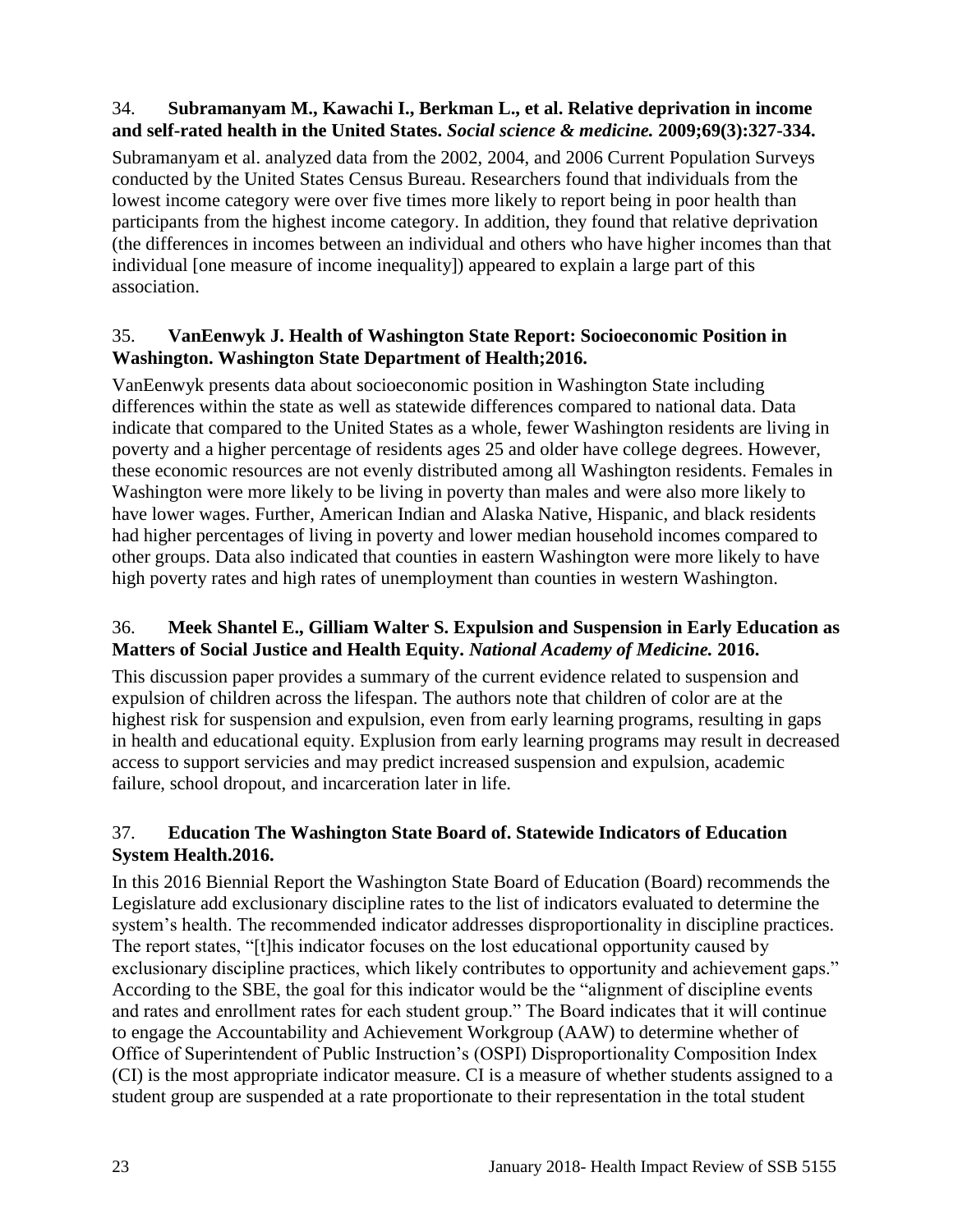population. A [CI] greater than 1.00 indicates the group makes up more of the suspensions and expulsions than their representation in the student population generally. Conversely, a CI less than 1.00 indicates the group makes up less of the suspensions and expulsions than their representation in the population generally. A CI of 1.00 for all student groups means that "no group is being subjected to suspensions and expulsions at a disproportionately high or low rate. Authors cite OSPI data from the three most recent years ending with the 2014-15 school year, which show Black/African American, Native American/Alaskan, Hispanic/Latino, Hawaiian/Pacific Islander, and Two or More Races students experience disproportionally high suspension and expulsion rates. Additionally, students with a disability and students participating in the Free and Reduced Price Lunch program are also experiencing disproportionally high suspension and expulsion rates. For example, Black students and students with a disability are more than twice as likely to be subject to exclusionary disciple in school when compared to all students in Washington State.

### <span id="page-25-0"></span>38. **Force American Psychological Association Zero Tolerance Task. Are Zero Tolerance Policies Effective in the Schools?2008.**

The American Psychological Association convened a Zero Tolerance Task Force to examine the effectiveness of zero tolerance policies on school discipline. They looked at 20 years worth of literature, and provided recommendations for future policy directions. They explain that zero tolerance policies gained widespread use in schools in the 1990s with the assumption that removing disruptive students from classrooms would improve the overall learning environment. They state that the policies were "intended to be applied regardless of the gravity of behavior, mitigating circumstances, or situational context. The task force found that zero tolerance policies disproportionately impact students of color and students with disabilities. They state, "overrepresentation in suspension and expulsion has been found consistently for African American students...The evidence shows that such disproportionatlity is not due entirely to economic disadvantage, nor are there any data supporting the assumption that African American students exhibit higher rates of disruption or violance that would warrent higher rates of discipline." The task force also found that zero tolerance in schools resulted in more referrals to the juvenile justice system, and that policies do not align with best practices for adolescent development.

### <span id="page-25-1"></span>39. **Petras Hanno, Masyn Katherine E., Buckley Jacquelyn A., et al. Who is most at risk for school removal? A multilevel discrete-time survival analysis of individual- and contextlevel influences.** *Journal of Educational Psychology.* **2011;103(1):223-237.**

This study uses an advanced longitudinal modeling technique, multilevel discrete-time survival analysis, to examine the occurrence and the timing (i.e., grade) of school removal (i.e., suspension and expulsion), while "accounting for clustering of students within the classroom and explicitly incorporating the estimate of covariate effects at both the student level and classroom level on the event history process." Authors cite evidence that students who are removed from school are "at higher risk for several negative outcomes, including academic failure, grade retention, negative school attitude, and, consquently, high school dropout, juvenile deliquency, and incarceration." Researchers use data from a larger randomized prevention trial study of preventive interventions targeting early learning and aggression in first and second graders in Baltimore City public schools. The analysis includes participants from the control group who had complete records of variables of interest. The sample  $(n=1,169)$  is representative of all students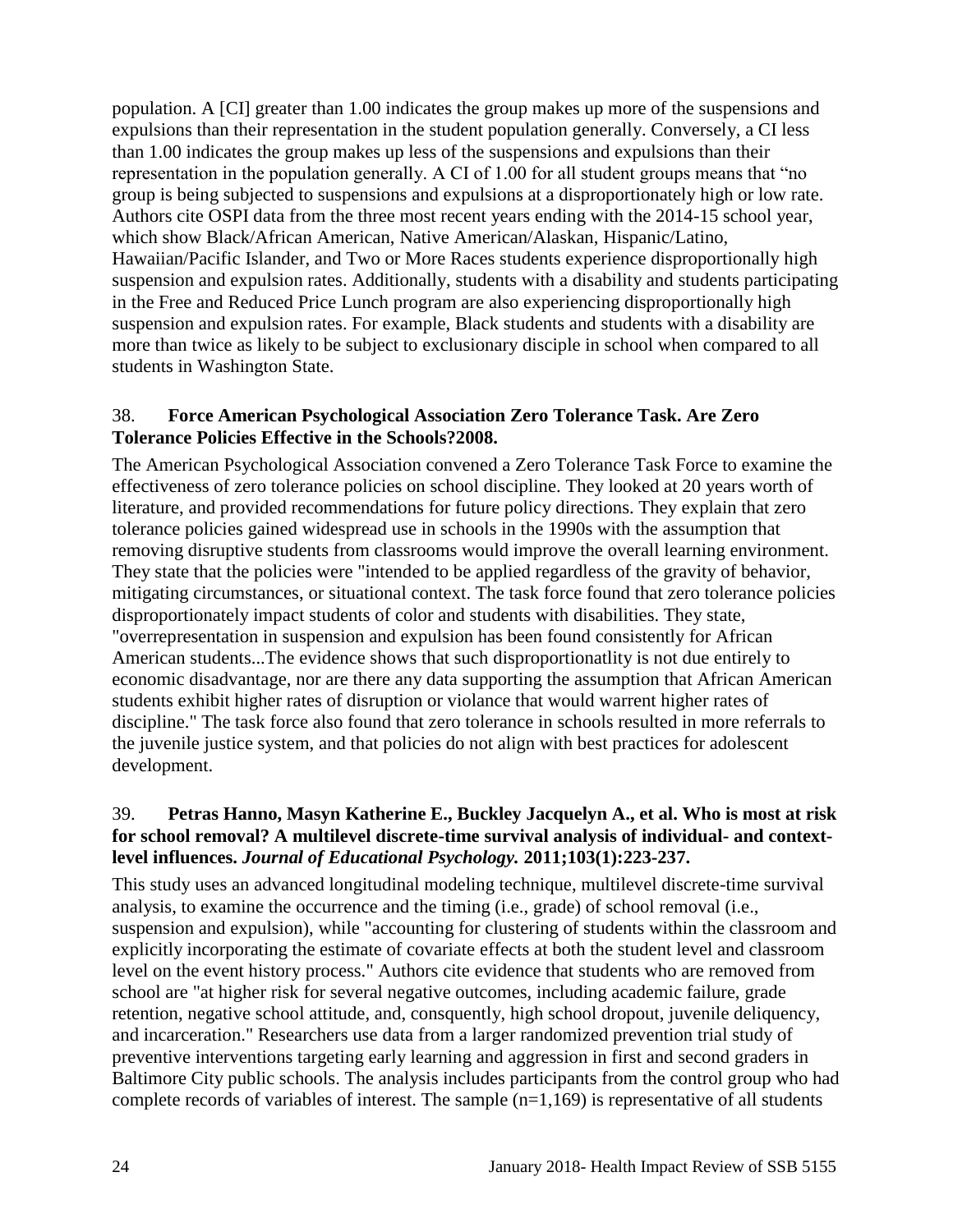entering first grade in the 1986-1987 school year in urban areas comprised of neighborhoods at high risk (due to high rates of financial poverty and crime) for many negative outcomes. The majority of the sample is African American (65.1%) and Caucasian (33.6%). Results may not be generalizable to other racial and ethnic groups. Overall, the study shows that race and ethnicity, sex, financial poverty level, and early individual levels of aggression all have strong relationships to school removal. Additionally, researchers found risk differences remain when controlling for early individual levels of agressive/disruptive behavior. For example, "African American students had 2.02 times the hazard odds of first school removal at any given grade compared with White students, controlling for the effects of SES, sex, and agression." Similarly, students on free or reduced lunch had "1.68 times the hazard odds of first school removal at any grade compared with students of higher SES levels, holding the effects of race, sex, age, and agression constant." Authors conclude that "boys compared with girls, African-American students compared to Caucasian students, and students living in financial poverty compared with those not living in poverty are at much greater risk for school removal, and this phenomenon is not fully accounted for by differences in students' initial levels of aggression."

### 40. **Health State Board of. Health Impact Review Suspsension and Expulsion Data Analysis of Unpublished Office of Superintendent of Public Instruction Data. In: Office of Environmental Public Health Sciences WSDoH, ed2018.**

State Board of Health (SBOH) staff analyzed discipline data provided by the Office of Superintendent of Public Instruction (OSPI) for the years 2015-2017 (unpublished data, personal communication, February 14, 2018). Washington State Department of Health (DOH) staff from Office of Environmental Public Health Sciences conducted statistical tests to determine whether differences in exclusionary discipline rates were statistically significantly different between student groups.

### 41. **Duty of student to comply with rules, Oregon Revised Statute 339.250 (2015).**

Effective July 1, 2015, Oregon Revised Code 339.250 establishes limitations on the use of outof-school suspension and expulsion of a student who is in fifth grade or lower.

### <span id="page-26-0"></span>42. **Rausch M.K., Skiba R.J. The Academic Cost of Discipline: The Relationship Between Suspension/Expulsion and School Achievement. Indiana University, Center for Evaluation and Education Policy;2005.**

The author summarizes past research suggesting that zero-tolerance policies were implemented to deter future misconduct for students and their peers, and to improve the learning environment for students that are not suspended or expelled. This study looked at two related hypothesis: 1. Does student suspension and expulsion increase academic achievement for students that are not suspended or expelled? And 2. Does student suspension and expulsion decrease academic achievement for students that are disciplined? The author states that there is "little available research and no published evidence in peer reviewed journals that has demonstrate a positive impact of student removal on student learning or academic achievement." The author analyzed school-level suspension and expulsion data for all public elementary and secondary schools in a Midwestern state to look at the relationship between academic achievement, race, and discipline. They controlled for other sociodemographic variables, including socioeconomic status, race, and grade level. At the elementary school level, after controlling for poverty, they found that African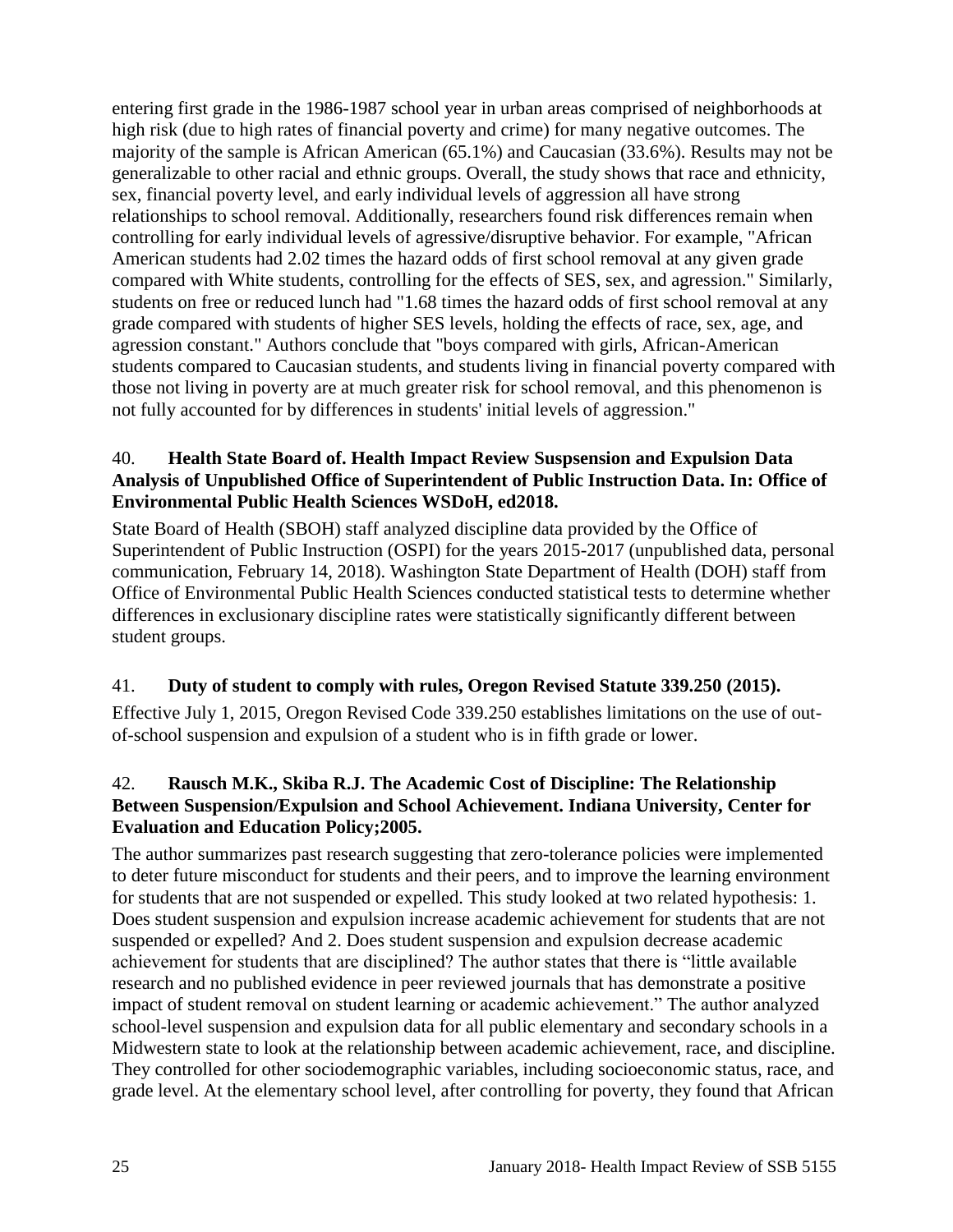American students were significantly more likely to be expelled than another other racial group and that White students scored significantly higher on standardized tests. The author concluded that, after controlling for sociodemographic factors, out-of-school suspension significantly predicted school achievement. The author states that, "after accounting for the influence of a school's poverty rate, out-of-school suspension is the next strongest predictor of achievement, even stronger than a schools percent minority enrollment and level (elementary vs. secondary)."

### <span id="page-27-0"></span>43. **Food Research & Action Center. Relationship Between Poverty and Obesity. 2015; Available at: [http://frac.org/initiatives/hunger-and-obesity/are-low-income-people-at](http://frac.org/initiatives/hunger-and-obesity/are-low-income-people-at-greater-risk-for-overweight-or-obesity/)[greater-risk-for-overweight-or-obesity/.](http://frac.org/initiatives/hunger-and-obesity/are-low-income-people-at-greater-risk-for-overweight-or-obesity/) Accessed November 14, 2016.**

Overview of studies from the United States that present research on the relationship between obesity and poverty. Provides relevant study conclusions for both adult and child populations.

### <span id="page-27-1"></span>44. **Hemphill S. A., Heerde J. A., Herrenkohl T. I., et al. The impact of school suspension on student tobacco use: a longitudinal study in Victoria, Australia, and Washington State, United States.** *Health Educ Behav.* **2012;39(1):45-56.**

Hemphill et. al. completed a longitudinal study of 7th and 9th graders in Washington State and Victoria, Australia to determine the impacts of suspension on tobacco initiation. Overall, they determined that school suspension is associated with early onset of adolenscent tobacco use. The authors note that early onset of tobacco use is more likely to lead to poor health outcomes later in life.

### <span id="page-27-2"></span>45. **US Department of Education Office for Civil Rights. Civil Rights Data Collection Data Snapshot: School Discipline, Restraint, & Seculsion Highlights.2014.**

A report from the U.S. Department of Education (2014) found that Black children and boys were more likely to be expelled from preschool than other students. For example, Black children represent 18% of preschool enrollment, but 48% of preschool children receiving more than one out-of-school suspension. Conversely, white students represent 43% of preschool enrollment but 26% of preschool children receiving more than one out-of-school suspension. Overall, students of color and students with disabilities are more likely to be suspended from school. With the exception of Latino and Asian-American students with disabilities, children of color with disabilities experience higher rates of out-of-school suspensions (more than one out of four boys and nearly one in five girls). However, preschool students with limited English proficiency do not receive out-of-school suspensions at disproportionately high rates.

### <span id="page-27-3"></span>46. **Gilliam Walter S. Prekindergarteners Left Behind: Expulsion rates in state prekindergarten systems. Yale University Child Study Center;2005.**

Gilliam analyzed data from a study of 3,898 prekindergarten classrooms across the United States. These classrooms represent 81% of all 52 state-funded prekindergarten systems operating across 40 different states. This study found that 6.67 preschoolers per 1,000 prekindergarten students were expelled, which is 3.2 times the rate of expulsion for all students in grades K-12. Rates of expulsion were highest for African American students and boys.

### <span id="page-27-4"></span>47. **Iselin Anne-Marie. Research on School Suspension. Duke University, Center for Child and Family Policy;No date.**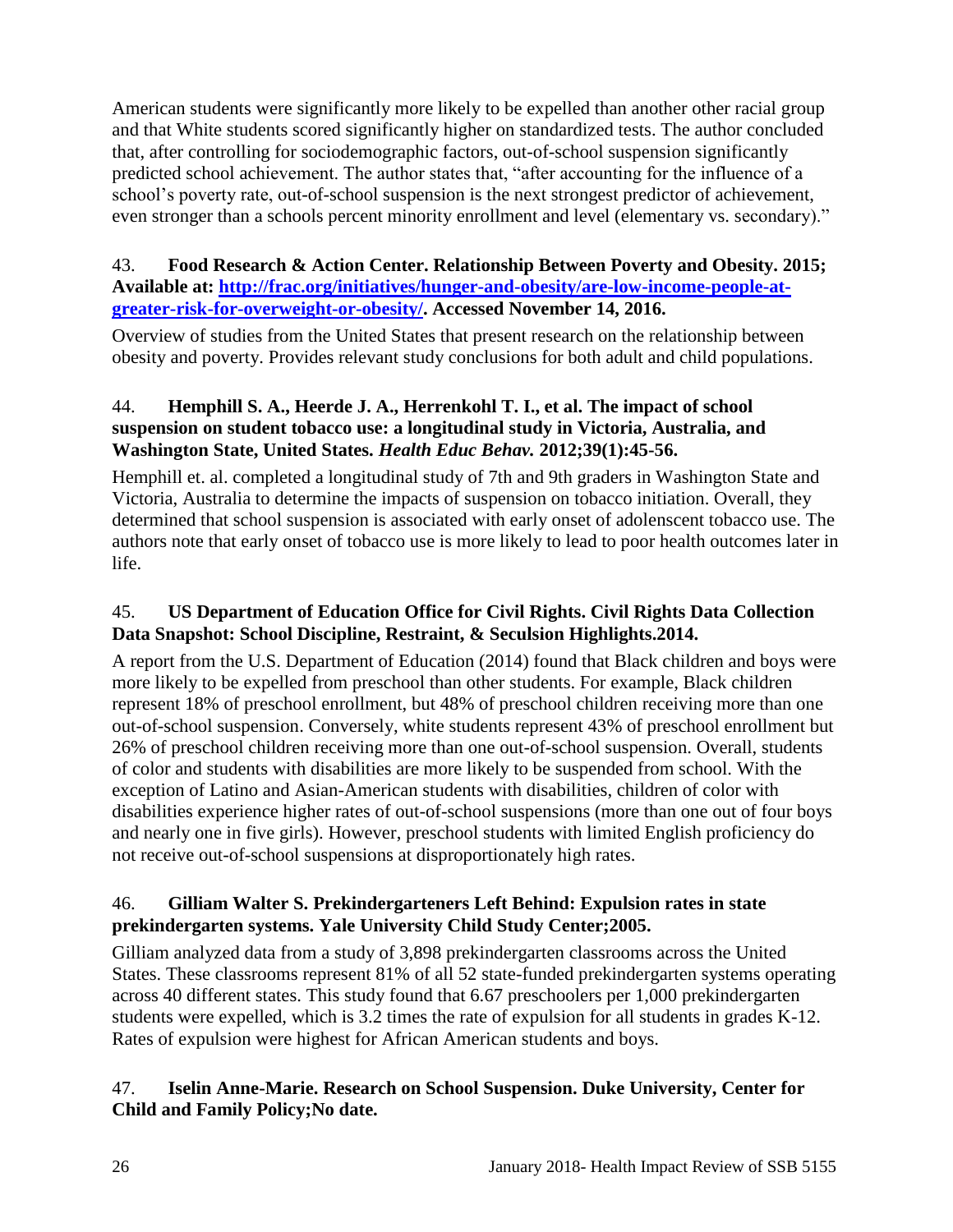This research brief was prepared by Duke University's Center for Child and Family Policy as part of the 2010 North Carolina Family Impact Seminar, which provides educational briefings for state policymakers. The brief summarizes the research on school suspension, the impact of suspension on students, and the effectiveness of alternatives to suspension. Based on a review of available literature, the author states that suspension may be effective in removing a problematic student from school, providing temporary relief to frustrated school personnel, and raising parental attention about student misconduct. However, zero-tolerance policies do not improve overall school safety and are associated with lower academic performance, higher dropout rates, decreased likelihood of graduating on time, and further disciplinary action. Male students, students with disabilities, and Black or African American students are more likely to be suspended than other students.

### 48. **Noltemeyer A.L., Mcloughlin C.S. Patterns of Exclusionary Discipline by School Typology, Ethnicity, and their Interaction.** *Perspectives on Urban Education.*  **2010;Summer:27.**

This study used 2007-2008 school year data (disciplinary incidents) from 326 Ohio school districts (55% of all school districts in the state) to examine patterns of exclusionary discipline by school typology (i.e., urban, suburban, rural) , student ethnicity, and their interaction. Analyses revealed significant differences in the use of exclusionary discipline (i.e., suspensions, expulsions, and other disciplinary actions) based on ethnicity. The average rate of both suspension and expulsion was over two and a half times greater among African American students as compared to white students. Researchers found that ethnicity accounted for 16.6% of the variability in disciplinary actions. Meanwhile, school typology accounted for 4% of the variability in exlusionary discipline. Researchers found the mean number of expulsions per 100 students was significantly greater among Major Urban—Very-high-poverty schools than that for all other school types. Results indicate that when controlling for student poverty level (an identified covariate): "(a) African American students are disproportionately represented as recipients of exclusionary discipline; (b) major urban very-high-poverty schools utilize these practices most frequently; and (c) disciplinary disproportionality was most evident in major urban districts with very-high-poverty and was least evident in rural districts with a small student population and low poverty."

### <span id="page-28-0"></span>49. **Achilles Georgianna M., McLaughlin Margaret J., Croninger Robert G. Sociocultural Correlates of Disciplinary Exclusion Among Students With Emotional, Behavioral, and Learning Disabilities in the SEELS National Dataset.** *Journal of Emotional and Behavioral Disorders.* **2007;15(1):33-45.**

Researchers analyzed selected participant data  $(n=1,824)$  from the Special Education Elementary Longitudinal Study (SEELS) to identy factors associated with higher likelihood of eclusion (HLE) among students (ages 7 to 14 years) in three high-exclusion disability groups: emotiona/behavioral disorders (EBD), other health impairment (OHI) with a diagnosis of attention-deficit/hyperactivity disorder (ADHD), and learning disability (LD). Researcher cite evidence that diciplinary exclusion disproportionately affects students with disabilities despite protections afforded students with disabilities under the Individuals with Disabilities Education Improvement Act (IDEIA; 1997 and 2004). One study reported suspension rates of approximately 20% for special education students compared to 10% for the overall student population. State and national studies indicate that "students with EBD and LD are suspended or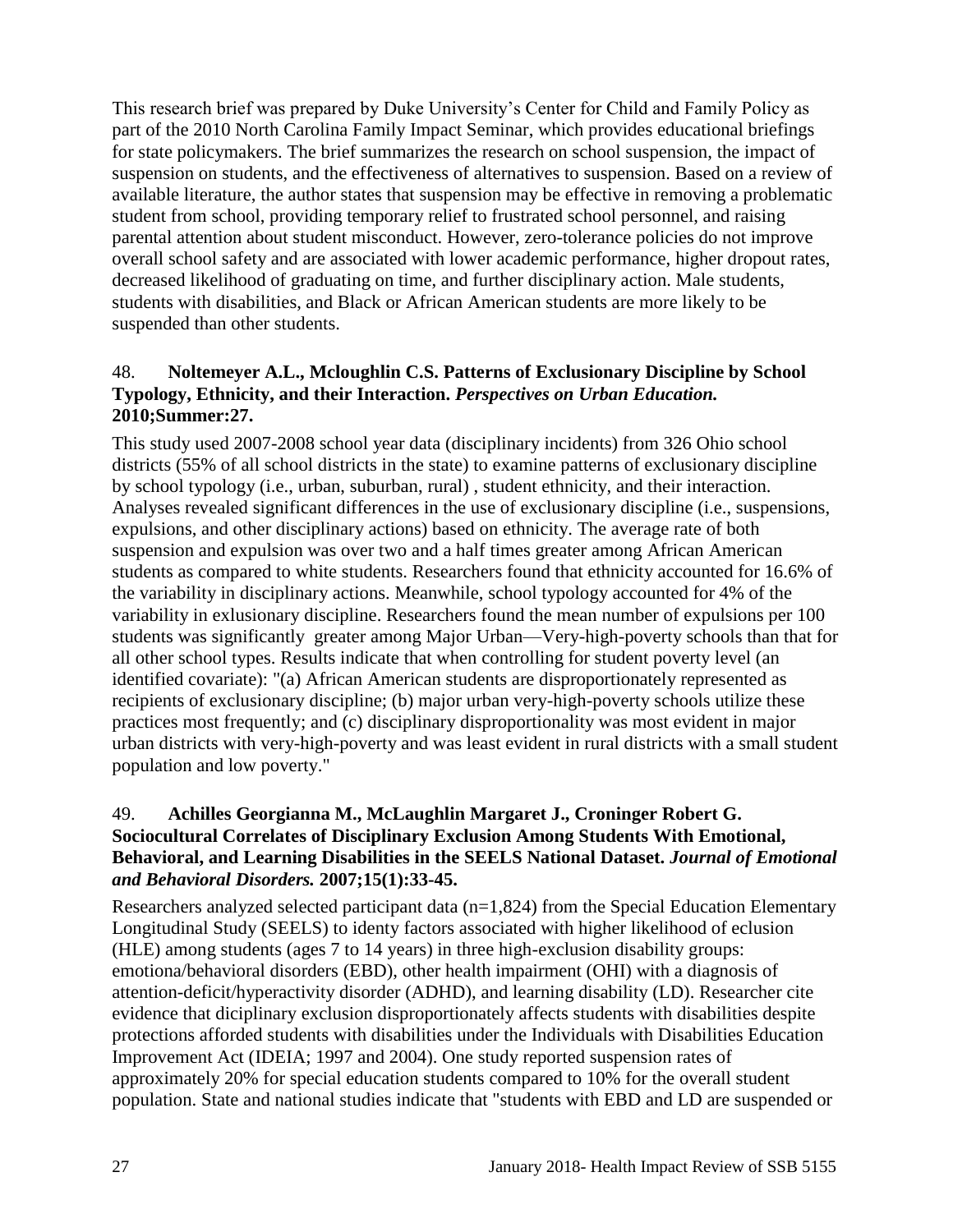expelled at rates that double or even triple rates for the school population as a whole." Authors found HLE was more likely among students with EBD and ADHD compared to students with LD. HLE was also associated with African American ethnicity, older age, male gender, lower socioeconomic status, multiple school changes, urban schooling, and having parents who expressed low satisfaction. When socioeconomic status and family-structure (i.e., lived with two parents or did not) were controlled for, Hispanic ethnicity was no longer a statistically significant predictor of HLE. Researchers found that "later age of disability onset, shorter lapse in time from disability onset to service initiation, and receipt of early intervention or Head Start were unrelated to exclusion history."

### <span id="page-29-0"></span>50. **Child Weight and Physical Activity. Washington State Department of Health;2013.**

The authors present Washington state data on child weight and physical activity. The data show that in 2012, around 10% of Washington students in grades 8, 10, and 12 were obese and another 13-14% were overweight. Among 10th grade students, American Indian/Alaska Natives, Blacks, Hispanics, and Pacific Islanders were more likely than their white counterparts to be overweight or obese. Nationally, the authors indicate that the percentage of children and adolescents who were defined as overweight has doubled since the early 1970's and in 2012, around 42% of Washington students in grades 8, 10, and 12 reported that they were trying to lose weight.

### 51. **Ebbeling Cara B., Pawlak Dorota B., Ludwig David S. Childhood obesity: publichealth crisis, common sense cure.** *The Lancet.* **2002;360(9331):473-482.**

Ebbeling et al. present a global literature review on the scope of the childhood obesity problem and developments in the establishment of a cause, prevention, and treatment for obesity. Rates of childhood obesity have grown across the globe, with a nearly 2 to 3 fold increase in the rates in the United States over the last 25 years. Most relevant to this review, the authors examined extensive literature that demonstrates the association between childhood obesity and hypertension, high blood lipids, chronic inflammation, increased blood clotting tendency, endothelial dysfunction, hyperinsulinaemia, sleep apnea, asthma, and type 2 diabetes. Further, type 2 diabetes presents additional risks such as heart disease, stroke, kidney failure, and blindness. In addition to the physical health risks from childhood obesity, many studies have indicated substantial psychosocial consequences such as negative self-image and stereotyping. The authors note that Black and Hispanic youth in the United States are at a greater risk for type 2 diabetes and cardiovascular disease than their white counterparts.

### 52. **Jay Shubrook Jr. Childhood Obesity and the Risk of Diabetes in Minority Populations American Osteopathic Association Health Watch;2011.**

Shubrook presents data on childhood obesity and diabetes among children in the United States. Data shows that childhood obesity increases the risk of adult obesity with estimates indicating that obese children as young as age 6 have a 50% chance of being obese as an adult. Further data indicates that childhood obesity increases the risk of coronary heart disease and mortality as an adult. Data from the National Health and Nutrition Examination Survey (NHANES) show that Hispanic and non-Hispanic black children have the highest rates for childhood obesity in the United States. There also appears to be a disproportionately higher incidence of type 2 diabetes among minority children with the highest incidence found among Navajo Indian females (38.42 cases per 100,000 people compared to 3.7 cases per 100,000 white females). Shubrook concludes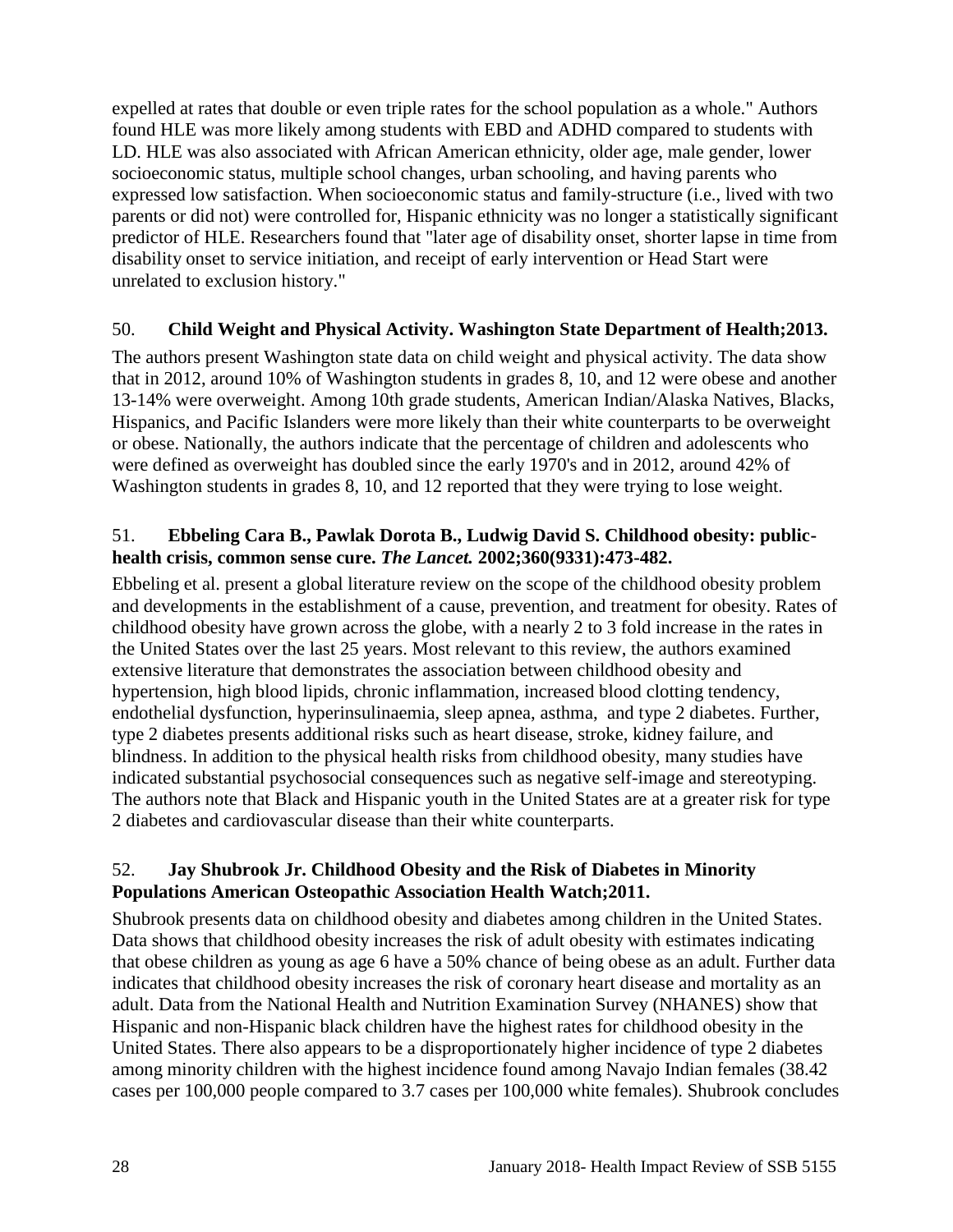that the burden of obesity is of great concern, particularly among minority populations in the U.S. and this increased risk needs to be acknowledged in order to address the problem effectively.

### <span id="page-30-0"></span>53. **QxQ Analysis. 2016. [http://www.askhys.net/Analyzer.](http://www.askhys.net/Analyzer) Accessed January 18, 2018.**

Washington State Healthy Youth Survey data from 2016 indicate that youth of color experience worse health outcomes than their peers. Data suggest that in Washington State, American Indian/Alaska Native and Black youth have disparately high rates of cigarette use across all grades. For example, among 12th graders, AI/AN youth (18.3% [95% CI 12-24.6%]) and Black youth (15% [95% CI 8.9-21.1%]) reported higher smoking rates than their peers with 11.9% (95% CI 10-13.8%) of White youth smoking. Data also show that 8th, 10th, and 12th graders who identified as AI/AN or Hispanic were also significantly more likely than their White peers to report symptoms of depression.

### <span id="page-30-1"></span>54. **Houtrow Amy J., Okurma Megumi J., Rehm Roberta S. Identifying Health Disparities and Health Care Inequities Between Children With Special Health Care Needs With and Without Disabilities. 2011.**

This study compared children with special health needs (CSHCN) with and without disabilities in terms of their health disparities and health care inequities. Authors analyzed a nationally representative sample of CSHCN (n=40,723) from the National Survey of CSHCN, 2005-06. Children were defined as having a disability if the child had " an ongoing limitation in his or her ability to do the things that other children of the same age can do due to a condition that has lasted or is expected to last at least 1 year." Results indicate that Blacks, Hispanics, publicly insured children, children living in financial poverty, and children raised by single parents are disproportionately affected by disability. Researchers found "[t]he health conditions of CSHCN with disabilities compared with other CSHCN were more commonly deemed severe (26% vs 4%) and unstable (16% vs 4%)." Additionally, CSHCN with disabilities had higher rates of utilization and unment need compared to other CSHCN. Finally, less than one in three CSHCN with disabilities received care in a medical home compared to more than half of other CSHCN. Survey results indicate that CSHCN with disabilities experience more adverse health consequences and face more difficulty accessing health services than their CSHCN peers without disabilities.

### 55. **Office of Superintendent of Public Instruction website. Student enrollment demographic data 2016. Available at:**

**[http://reportcard.ospi.k12.wa.us/DataDownload.aspx.](http://reportcard.ospi.k12.wa.us/DataDownload.aspx) Accessed November 13, 2016.**

These recent Washington State data indicate that school districts that serve high percentages of students eligible for free and reduced-price lunch also tend to serve high percentages of students of color. Although the relationship is not true for every district, the trend is apparent when looking at data for all school districts combined.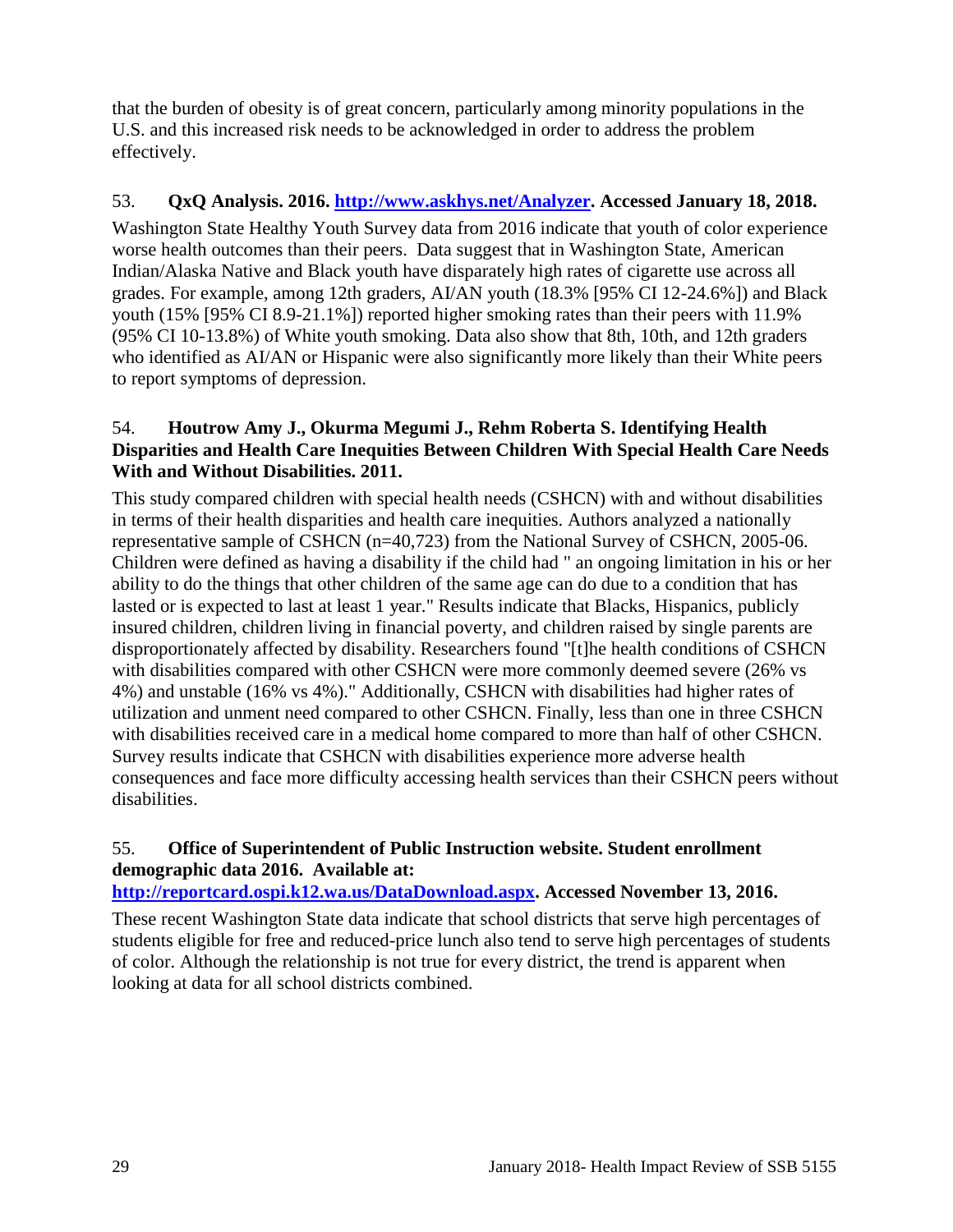### <span id="page-31-0"></span>56. **Krezmien M.P., Leone P.E., Achilles G.M. Suspension, Race, and Disability: Analysis of Statewide Practices and Reporting.** *Journal of Emotional and Behavioral Disorders.* **2006;14(4):217-226.**

This study evaluated Maryland school enrollment and suspension data from 1995 to 2003 to examine differences in suspension rates by race and disability. The authors used special education eligibility categories to determine disability status. They cite past studies that have found that students with disabilities represent approximately 11% of all school-aged children, but account for 20-24% of students who are suspended. Overall, they found that the rate of suspensions in Maryland increased between 1995 and 2003. The odds of being suspended increased over time for African American students, and African American students were significantly more likely to be suspended than White students. Taking intellectual disabilities into account, in 2003, the odds of being suspended were higher for students with emotional disturbance, compared to learning disabilities or other health impairments. White, Hispanic, Asian, and American Indian students with intellectual disabilities were suspended at similar rates to White students with no disability. African American students with an intellectual disability were significantly more likely to be suspended than White students with no disability and more likely to be suspended than students from the same disability category from any other racial group. African American students with mental retardation had three times the risk of being suspended than any other racial group with mental retardation. The authors concluded that, "there was clear evidence that increases in suspension rates [as a result of zero-tolerance policies] were accompanied by deepening of the inequity in disciplinary treatment across racial groups."

### <span id="page-31-1"></span>57. **Krezmien M. P., Travers J. C., Camacho K. Suspension rates of students with autism or intellectual disabilities in Maryland from 2004 to 2015.** *J Intellect Disabil Res.*  **2017;61(11):1011-1020.**

This study evaluated Maryland school enrollment and suspension data from 2004 to 2015 to examine differences in suspension rates by race and intellectual disability, including autism. The authors used special education eligibility categories to determine intellectual disability status. They found that African American students with autism or an intellectual disability as well as African American students with no disability were significantly more likely to be suspended. They also found that White students with autism or an intellectual disability were significantly more likely to be suspended than White students without a disability. For 2015, they found that African American students with autism were at a higher risk of suspension than White students with autism, suggesting that race may play a role in suspensions among students with intellectual disabilities. Overall, while the authors concluded that students with intellectual disabilities are more likely to be suspended than students with no disability, it is unclear how race contributes to this difference. The authors also found potential unintended consequences in reducing student suspension. Although the study found that suspensions in Maryland decreased from 2004 to 2015, students with an intellectual disability had a greater risk of suspension in 2015 than in 2004. The authors note that, "policy change may have reduced suspension practices while having the undesirable effect of increasing the odds of suspending students with autism or intellectual disability" and that "findings from this study are important because they showed state-wide reductions in disciplinary outcomes co-occurring with increased risk for some historically vulnerable groups." Due to data restrictions, the authors were unable to further examine these trends.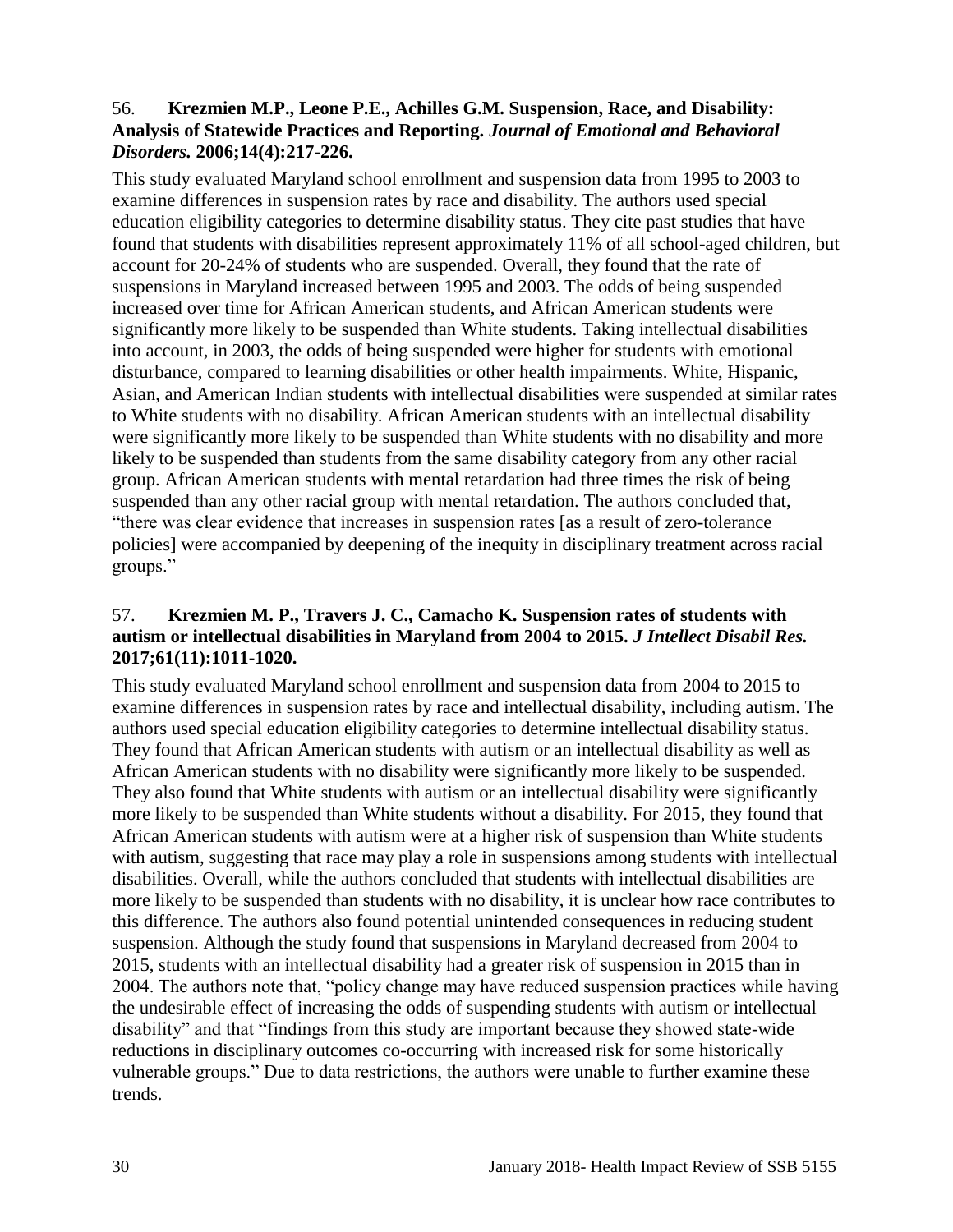#### <span id="page-32-0"></span>58. **Allerton Lindsay A., Welch Vicki, Emerson Eric. Health inequalities experienced by children and young people with intellectual disabilities: A review of literature from the United Kingdom.** *Journal of Intellectual Disabilities.* **2011;15(4):269-278.**

Authors conducted a systematic review of evidence on health inequalities experienced by children under the age of 18 living in the United Kingdom. Authors note a large body of evidence exists which shows people with intellectual disabilities have poorer health than their non-disabled peers, and that research findings suggest that a significant portion of these health differences are avoidable. The review found increased prevalence of epilepsy, endocrine disorders (e.g., hypothyroidism), depression, attention deficit hyperactivity disorder (ADHD), and Autism Spectrum Disorders (ASD) among children with intellectual disabilities compared to their non-intellectually disabled peers. In additional to being associated with intellectual disability, these conditions are also comorbid with one another. One study found that 52% of children with intellectual disability reported three or more health problems, while only 28% of typically developing children reported this level of comorbidities. Results also indicate that children with intellectual disabilities are more likely than their non-intellectually disabled peers to be obese and experience sleep disturbances. Studies have also shown that people with intellectual disabilities are at greater risk of exposure to pvoerty, poor housing, unemployment, discrimination, and other social determinants associated with ill health. Furthermore, "research demonstrates that families with a child with intellectual disability are more likely to become poor or live in poverty." Authors cite longitudinal data from England that demostrated that "boys ages 13-14 with moderate intellectual disability are 4 times more likely to be poor and almost 2.5 times more likely to be bullied, which predicts poorer general health among adults with intellectual disability." Health inequalities experienced during childhood are particularly concerning as they may persist to adulthood and be compounded by health inequalities commonly experienced by adults with intellectual disabilities (e.g., incrased risk of coronary heart disease, respiratory disease, osteoporosis, and diabetes). Researchers conclude "there is an increased prevalence of a number of health conditions and impairments among children with intellectual disability and evidence that these health inequalities are associated with several preventable environmental determinants."

### <span id="page-32-1"></span>59. **Houtrow Amy J., Okurma Megumi J., Hilton Joan F., et al. Profiling Health and Health-Related Services for Children With Special Health Care Needs With and Without Disabilities.** *Academic Pediatric Association.* **2011;11(6).**

This study compared children with special health needs (CSHCN) with and without disabilities in terms of their health disparities and health care inequities. Authors analyzed a nationally representative sample of CSHCN (n=40,723) from the National Survey of CSHCN, 2005-06. Children with special health care needs (CSHCN) are defined as "children with chronic physical, developmental, emotional, or behavioral conditions who need or use health and related services of a type or amount beyond that typically required by children." Authors cite evidence that "over 20% of CSHCN qualify because they are limited or prevented in their abilities to do things that most children of the same age can do and, thus, are considered to be disabled based on the International Classification of Functioning, Disability and Health (ICF) framework for understanding disability." Disabling health conditions can have significant consequences for a child's health, including extensive health care needs, high rates of health service utilization and costs, and can result in difficulties with school and participation in life events. Results indicate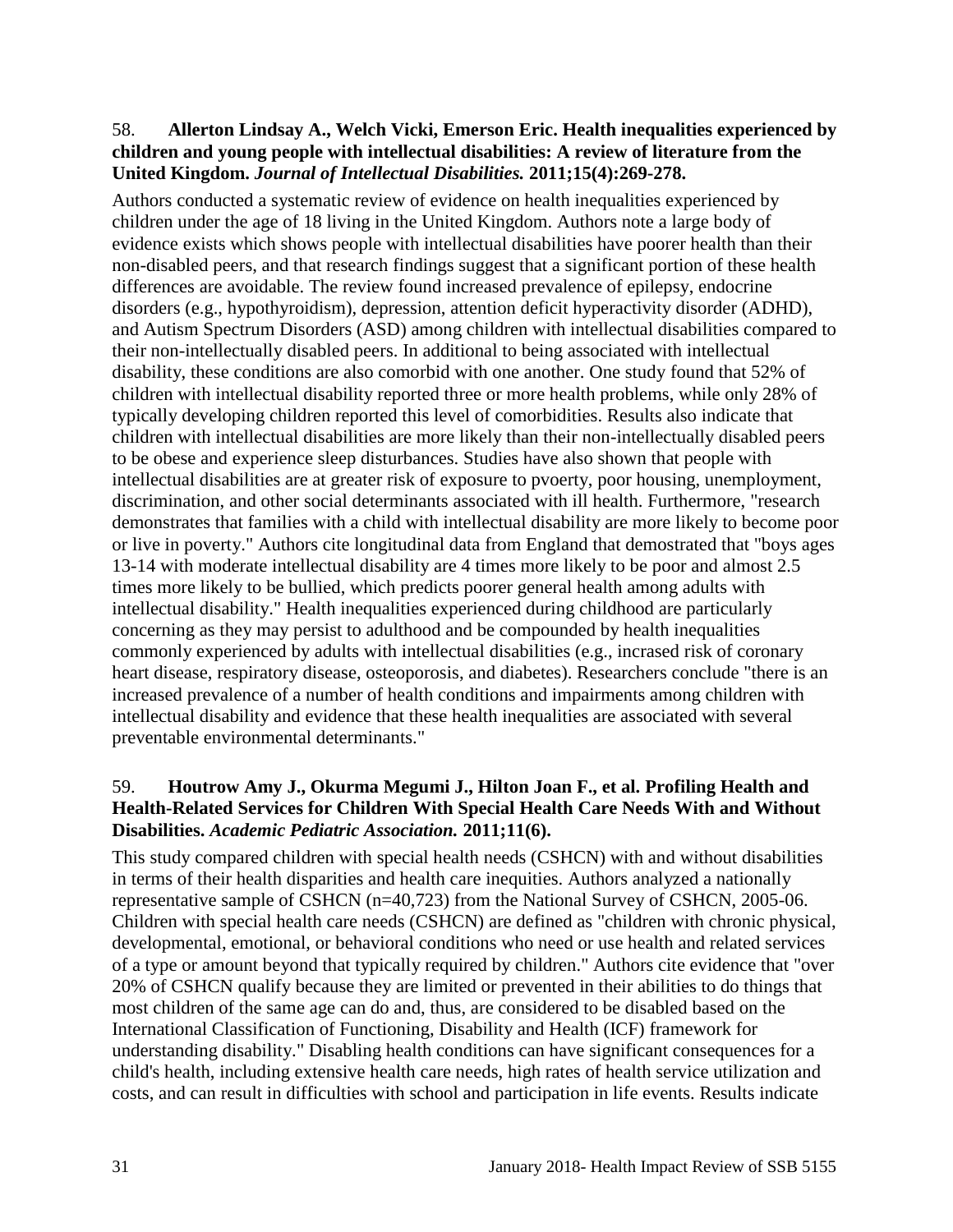that CSHCN with disabilities had conditions that "changed all the time" 4 times as frequently as CSHCN without disabilities, and their conditiosn were rated as "severe" 7 times as frequently. Additionally, parents/caretakers reported CSHCN with disabilities experienced feelings of anxious and/or depression at nearly twice the frequency of other CSHCN (46% vs. 24%; p<.001). Furthermore, nearly 40% of CSHCN with disabilities had reported behavioral problems and 38% had trouble making or keeping friends compared with 25% and 16%, respectively, among CSHCN without disabilities ( $p<.001$ ). Finally, CSHCN with disabilities were more likely to have missed more than 3 weeks of school (12%) than CSHCN without disabilities (3.3%); p<.001. The study also found that while 93% of CSHCN, both with and without disabilities, report having a personal doctor or nurse, those with disabilities are less likely to have report "a usual source of care", "family-centered care", "no difficulty with referrals/didn't need", "adequate care coordination/didn't need", and "care in a medical home" (p<0.01). Most notibly only 48.8% of CSHCN with disabilities reported adequate care coordination compared with 73.5% of other CSHCN. CSHCN with disabilities have statistically higher odds of unmet need for the following services: prescription medication; specialty care; mental health services; physcial therapy, occupation therapy, and/or speech therapy; medical supplies; durable medical equipment; and communication aids.

#### 60. **Rimmer James H., Rowland Jennifer L., Yamaki Kiyoshi. Obesity and Secondary Conditions in Adolescents with Disabilities: Addressing the Needs of an Underserved Population.** *The Journal of adolescent health : official publication of the Society for Adolescent Medicine.* **2007;41:224-229.**

Authors cite secondary analyses of data from three population-based studies as evidence that children with disabilities have a greater risk for obesity than their non-disabled peers. For example, data from the 1999-2002 National Health and Nutrition Examination Survey (NHANES) indicate that the rate of overwieght (i.e., BMI greater than or equal to 95th percentile for age and sex) was significantly higher ( $p<0.05$ ) for youth ages 6 to 17 with mobility limitations (29.7%) compared to youth without mobility limitations (15.7%). Researchers have also reported a higher prevalence of overweight among children and adolescents with spina bifida, cerebral palsy, Prader-Willi syndrome, Down syndrom, muscular dystrophy, brain injury, visual impairments, learning disabilities, attention deficit hyperactivity disorder (ADHD), and autism spectrum disorders. Authors note that physical, social, and attitudinal barriers experienced by youth with disabilities contribute to this population's increased risk of obesity. In addition to being a risk factor for chronic conditions such as high blood pressure, hyperlipidemia, and insulin resistance, obesity presents a greater risk for developing secondary conditions associated with an individual's primary disability. Secondary conditions commonly reported by people with disabilities include chronic pain, social isolation, depression, falls or other injuries, and extreme fatigue are likley worsened with excess weight.

### 61. **Engec Necati. Relationship between mobility and student performance and behavior.** *The Journal of Educational Research.* **2006;99(3):167-178.**

The authors cite previous research showing that students who change schools frequently perform worse academically, score lower on standardized tests, and have behavioral problems than students that do not change schools. They cite data from the U.S. General Accountability Office showing that 41% of mobile students were low-achievers, compared to 26% of non-mobile students. Previous studies also suggested that students in pre-kindergarten through third grade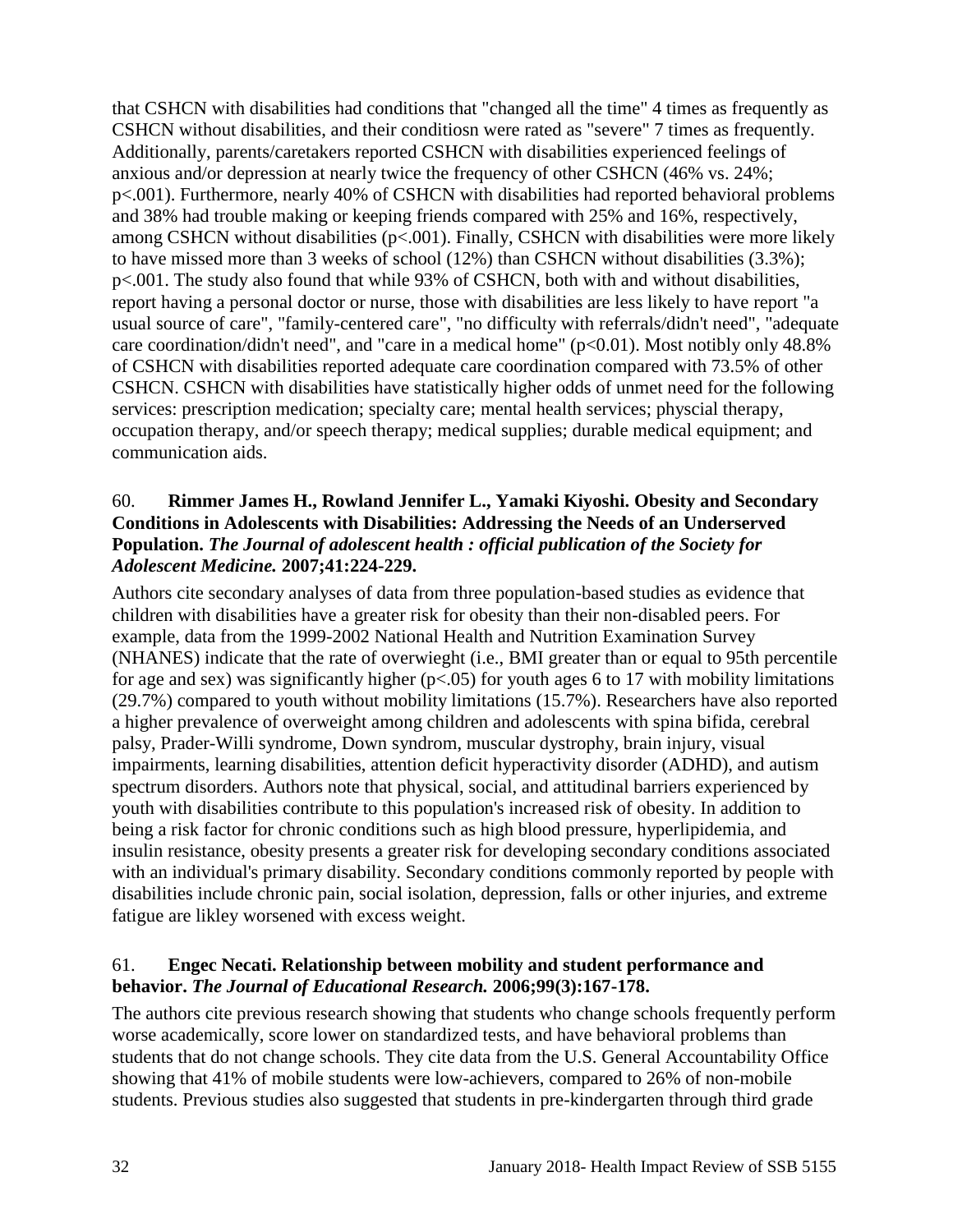were more likely to have high mobility, and that mobility may have greater negative impacts for students in lower grades. The author evaluated data from 1997-1998 for students in Louisiana public schools to determine the impact of student mobility on state norm-referenced tests and student suspension. They considered four types of mobility: 1. Within the school year; 2. Between school years; 3. Obligatory, or when the school structure requires a student to move to the next school for the next grade; and 4. Optional, or when a student chooses to attend a different school for the next year. They found an inverse relationship between student mobility and academic performance. As mobility increased, academic performance and test scores decreased. In addition, students with high mobility had lower test scores that non-mobile students across all grade levels and racial/ethnic groups. The impact of mobility on test scores remained significant after controlling for race/ethnicity and grade level. The author also found that obligatory mobile students scored higher on norm-referenced tests than optional mobile students, though both groups scored signficiantly lower than nonmobile student They also found that suspension rates were high for students that had changed school within the past year. The rate of in-school and out-of-school suspensions increased as mobility increased.

#### 62. **Institute for Children Poverty & Homelessness. The Seattle Atlas of Student Homelessness.2017.**

The Institute for Children, Poverty & Homelessness completed a report about the problem of homelessness for students in Seattle Public Schools. They found that the number of students experiencing homelessness in Seattle Public Schools has increased since the 2012-2013 school year, with over 6% (3,600) of students experiencing homelessness during the 2016-2017 school year. Approximately 97 percent of public schools in Seattle served at least one homeless student. The institute looked at the impacts of homeless on absenteeism, student mobility, test scores, and school discipline rates. Students experiencing homlessness were more likely to be Black or Hispanic, in special education, and in bilingual education programs. Approximately 66% of students experiencing homelessness were Black or Hispanic, although these groups account for only 31% of the Seattle Public School student population. Overall, the institute found that "housing instability compounds known racial and economic disparities. When measured using standardized state assessments, the 'opporutnity gap' faced by low-income students and students of color is even wider if a student is also homeless. Similarly, the disparity in how often students of color recieve suspensions is also increased when housing status is considered." In general, students experiencing homelessness scored half the proficiency rate in math and English Language Arts (ELA) compared to housed students. Students experiencing homelessness missed twice as many days of school on average compared to their housed peers, and 16% of homeless students missed between four and eight weeks of school. Homeless students also had higher rates of student mobility and transfered at four times the rate of housed students. In addition to these disparities, students experiencing homelessness were also twice as likely to be suspended or expelled than housed students, with 7.7% of all homeless students reciveing a suspension or expulsion during the 2015-2016 school year compared to 2.8% of housed students. Homeless students were also more likely to be suspended or expelled for less severe offenses and for longer periods of time than their housed peers. Specific to elementary school students, the institute found that homeless students in lower grades were more likely to be disciplined for "exceptional misconduct." Racial disparities in discipline were also compounded by homelessness, with 11% of black homeless students being suspended or expelled compared to 7% of black housed students. The authors note that, "[Seattle Public Schools] moratorium on suspension for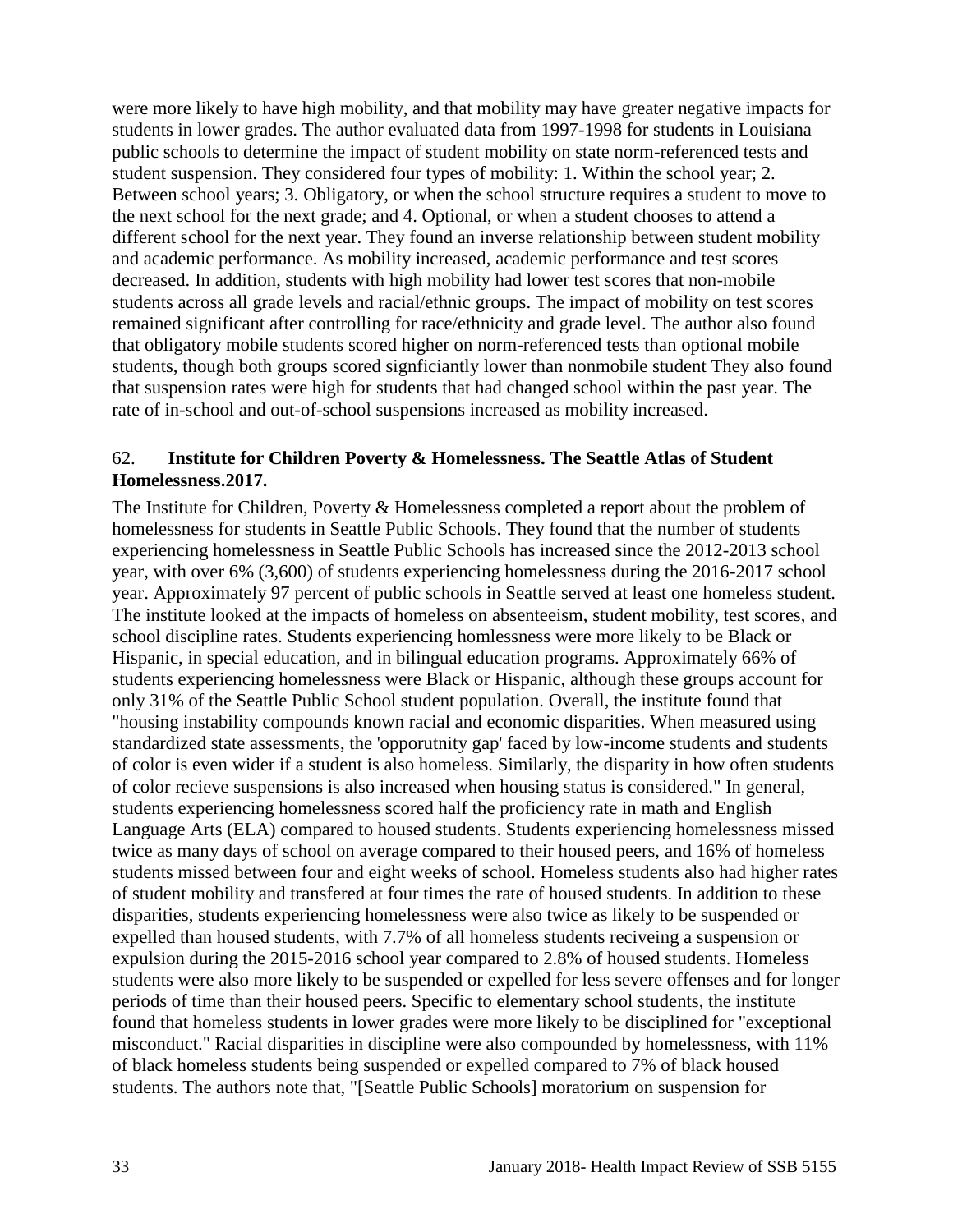nonviolent offenses in elementary school benefit homeless students directly, as they are more likely to be disciplined and may already be chronically absent due to homelessness."

#### 63. **Office United States General Accountability. K-12 Education: Many Challenges Arise in Educating Students Who Change Schools Frequently.Report to Congressional Requesters***.* **2010.**

As part of the reauthorization process for the Elementary and Secondary Education Act of 1965 (ESEA), the U.S. General Accountability Office (GAO) analyzed federal survey data, interviwed officials from the U.S. Department of Education, conducted school site visits, and reviewed federal laws and research to determine: characteristics of students changing schools; effects of student mobility on academic achievement, behavior, and other outcomes; challenges for schools to meet the needs of students with high mobility; and federal programs that can help schools meet the needs of highly mobile students. The GAO found 70 percent of students changed schools two times or less, and 18 percent of students changed schools three times or more. Changes were either a result of moving to the next school for the next grade, or family relocation. They determined that students who changed schools were more likely to be lowincome, innercity, migrant, or Limited English Proficient students. African American students were also more likely to change schools. They noted that homelessness also contributes to student mobility, but that it is often difficult to determine whether students are experiencing homelessness. The 2001 MicKinney-Vento Homeless Assistance Act, implemented through the Department of Education, requires local education agencies to designate a liaison to serve as a contact point between homeless famililes and schools. The Act provides funding to states to ensure that homeless students have equal access to public schools as other students. It also guarentees a student's right to enroll in and attend school even if they do not have required records, and requires that schools provide services that help children stay in their school of origin. The GAO notes that none of the studies they reviewed considered homelessness as a potential factor for student achievement. Overall, the GAO concluded that mobile students were more likely to score lower on math and reading tests and repeat a grade as compared to nonmobile students.

### 64. **Commerce Washington State Department of. Office of Homeless Youth: Prevention and Protection Programs 2016 Report.2016.**

This article summarizes performance measures from Washington State programs working to reduce and prevent homelessness for youth and young adults. It provides future policy recommendations. The Department of Commcerce estimates that approximately 13,000 youth in Washington State are homeless. One goal is to improve social and emotional well-being, and ensure that youth have access to behavioral and physical health care. Specifically related to these goals, the report found that 15% of youth engaged in Washington's housing programs report a physical disability or health condition. The report also states that the experience of homelessness puts youth at greater risk of drug and alchohol abuse, depression, anxiety, and posttraumatic stress disorder as well as poor nutrition, poor oral health, and sexually transmitted diseases.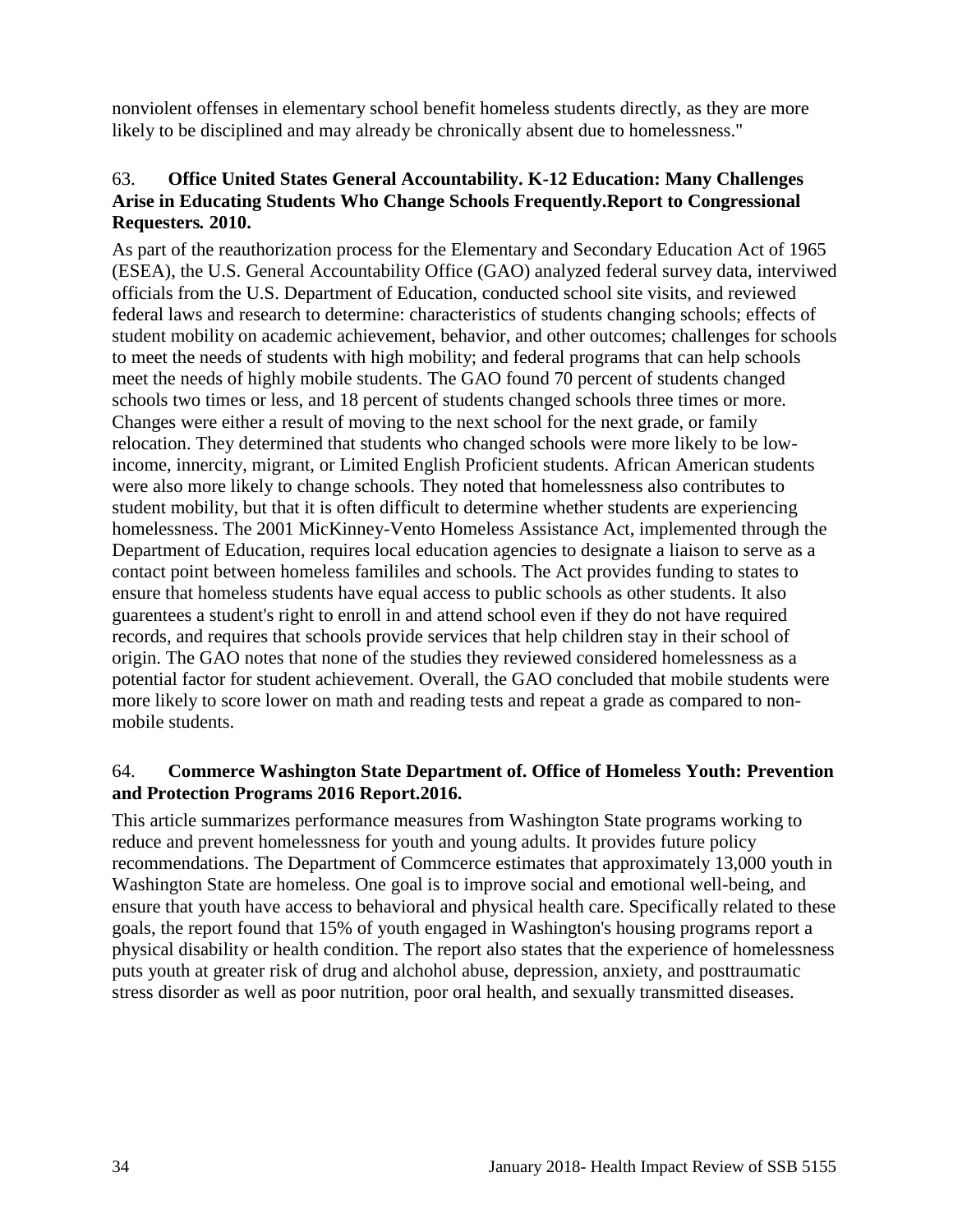### 65. **Kulik D.M., Gaetz S., Crowe C., et al. Homeless youth's overwhelming health burden: A review of the literature.** *Paediatric Child Health.* **2011;16(6):e43-e47.**

The authors completed a systematic review of homeless youth under the age of 25. They cite studies concluding that homeless youth experience greater incidences of illness and injury, sexually transmitted infections, pregnancy, substance abuse, mental health concerns, mortality, poor nutrition, dental and peridontal disease, and increased future risk of diabetes, heart disease, arthritis, and musculoskelatal disorders. They also note that poor health for youth experiencing homelessness may be compounded by race/ethnicity, sexual orientation and gender identity.

### 66. **Medlow S., Klineberg E., Steinbeck K. The health diagnoses of homeless adolescents: a systematic review of the literature.** *Journal of Adolescence.* **2014;37(5):531- 542.**

Medlow et al. completed a systematic review of 21 articles to determine the prevalence rates of physical and mental health concerns for youth aged 10-19 experiencing homelessness. They cite previous research suggesting that homeless youth experience physical disorders at twice the rate and acute health concerns (e.g. respiratory infections) at three to five times the rate of their housed peers. Previous studies had also concluded that homelessness is an independent risk factor for poor health outcomes. Overall, the authors found that homeless youth experienced high rates of depression, posttraumatic stress disorder, anxiety, substance abuse, sexually transmitted diseases. While rates of health concerns varied across studies, the authors did note that "the burden of diagnosis and of multiple diagnosis is much higher among homeless than housed youths."

### <span id="page-36-0"></span>67. **Skiba Russell J. Reaching A Critical Juncture for Our Kids: The Need to Reassess School-Justice Practices.** *Family Court Review.* **2013;51(3):380-387.**

Russell poses the question, "Does the removal of troublesome students from school reduce disruption and improve school climate enough to offset the inherent risks to educational opportunity and school bonding that comes from removing students from the school setting?" Three criteria are applied to judge the effectiveness of school removal: consistency of implementation, outcomes, and fairness of application across groups. In regards to consistency of implementation, evidence indicates that rates of suspension and expulsion vary dramatically across schools and school districts. National data suggest that out-of-school suspension is used in response to a wide variety of behavors (e.g., fighting to insubordination) and that only a small percentage of suspensions actually occur in response to behaivor that threatens the safety or security of schools. Additionally, a school's climate, governance, demographics, and principal and teacher attitudes toward zero-tolerance play significant roles in determining the rate of exclusionary discipline rates. Secondly, data does not support the assertion that out-of-school suspensnsions and expulsions reduce disruption or improve school climate. The author cites evidence that schools with higher rates of school suspensions have been found to have lower parent and teacher ratings of school climate and school governance, as well as lower outcomes on statewide test scores, regardless of student demographics. Finally, evidence consistently shows a high degree of racial disparity in exclusionary discipline practices. One study cited found that White students were referred more than Black students for objective offenses (e.g., smoking and vandalism), while Black students were referred more than White students for more subjective offenses (e.g., disrespect or loitering). Subsequent research has consistently documented "disciplinary disparities between Black and White students occur most often in